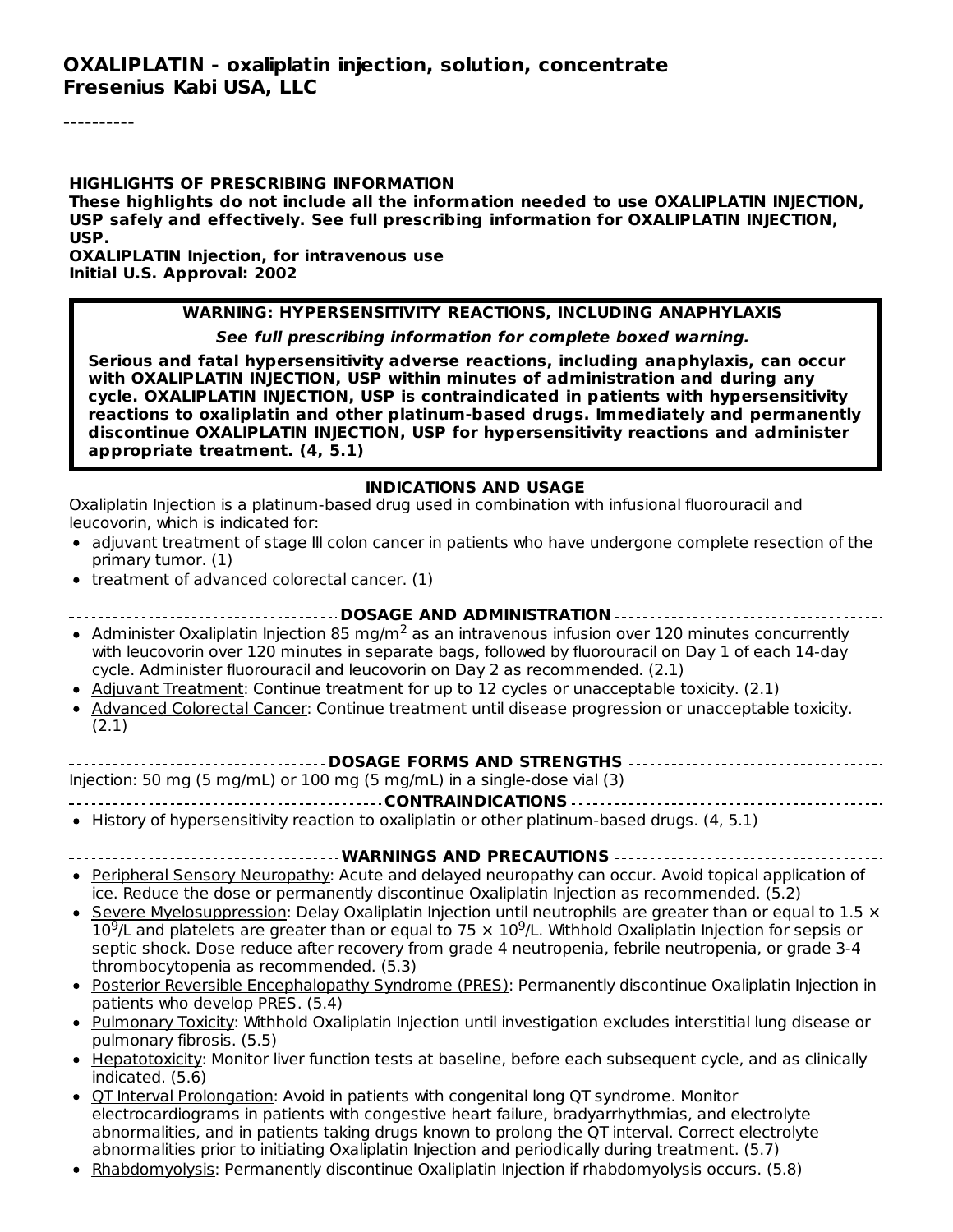- Hemorrhage: Increase frequency of monitoring in patients who are receiving Oxaliplatin Injection with fluorouracil/leucovorin and oral anticoagulants (5.9)
- Embryo-Fetal Toxicity: Can cause fetal harm. Advise pregnant women of the potential risk to a fetus. Advise males and females of reproductive potential to use an effective method of contraception. (5.10, 8.1, 8.3)

**ADVERSE REACTIONS** Most common adverse reactions (incidence greater than or equal to 40%) were peripheral sensory neuropathy, neutropenia, thrombocytopenia, anemia, nausea, increase in transaminases and alkaline phosphatase, diarrhea, emesis, fatigue, and stomatitis. (6.1)

**To report SUSPECTED ADVERSE REACTIONS, contact Fresenius Kabi USA, LLC, Vigilance & Medical Affairs at 1-800-551-7176 or FDA at 1-800-FDA-1088 or www.fda.gov/medwatch. USE IN SPECIFIC POPULATIONS**

• Lactation: Advise not to breastfeed.

#### **See 17 for PATIENT COUNSELING INFORMATION and FDA-approved patient labeling.**

**Revised: 9/2021**

#### **FULL PRESCRIBING INFORMATION: CONTENTS\* WARNING: HYPERSENSITIVITY REACTIONS, INCLUDING ANAPHYLAXIS 1 INDICATIONS AND USAGE**

#### **2 DOSAGE AND ADMINISTRATION**

- 2.1 Recommended Dosage
- 2.2 Dosage Modification for Adverse Reactions
- 2.3 Dosage Modifications for Patients with Renal Impairment
- 2.4 Preparation and Administration

## **3 DOSAGE FORMS AND STRENGTHS**

## **4 CONTRAINDICATIONS**

### **5 WARNINGS AND PRECAUTIONS**

- 5.1 Hypersensitivity Reactions
- 5.2 Peripheral Sensory Neuropathy
- 5.3 Severe Myelosuppression
- 5.4 Posterior Reversible Encephalopathy Syndrome
- 5.5 Pulmonary Toxicity
- 5.6 Hepatotoxicity
- 5.7 QT Interval Prolongation and Ventricular Arrhythmias
- 5.8 Rhabdomyolysis
- 5.9 Hemorrhage
- 5.10 Embryo-Fetal Toxicity

### **6 ADVERSE REACTIONS**

- 6.1 Clinical Trials Experience
- 6.2 Postmarketing Experience

### **7 DRUG INTERACTIONS**

- 7.1 Drugs that Prolong the QT Interval
- 7.2 Use with Nephrotoxic Drugs
- 7.3 Use with Anticoagulants

## **8 USE IN SPECIFIC POPULATIONS**

- 8.1 Pregnancy
- 8.2 Lactation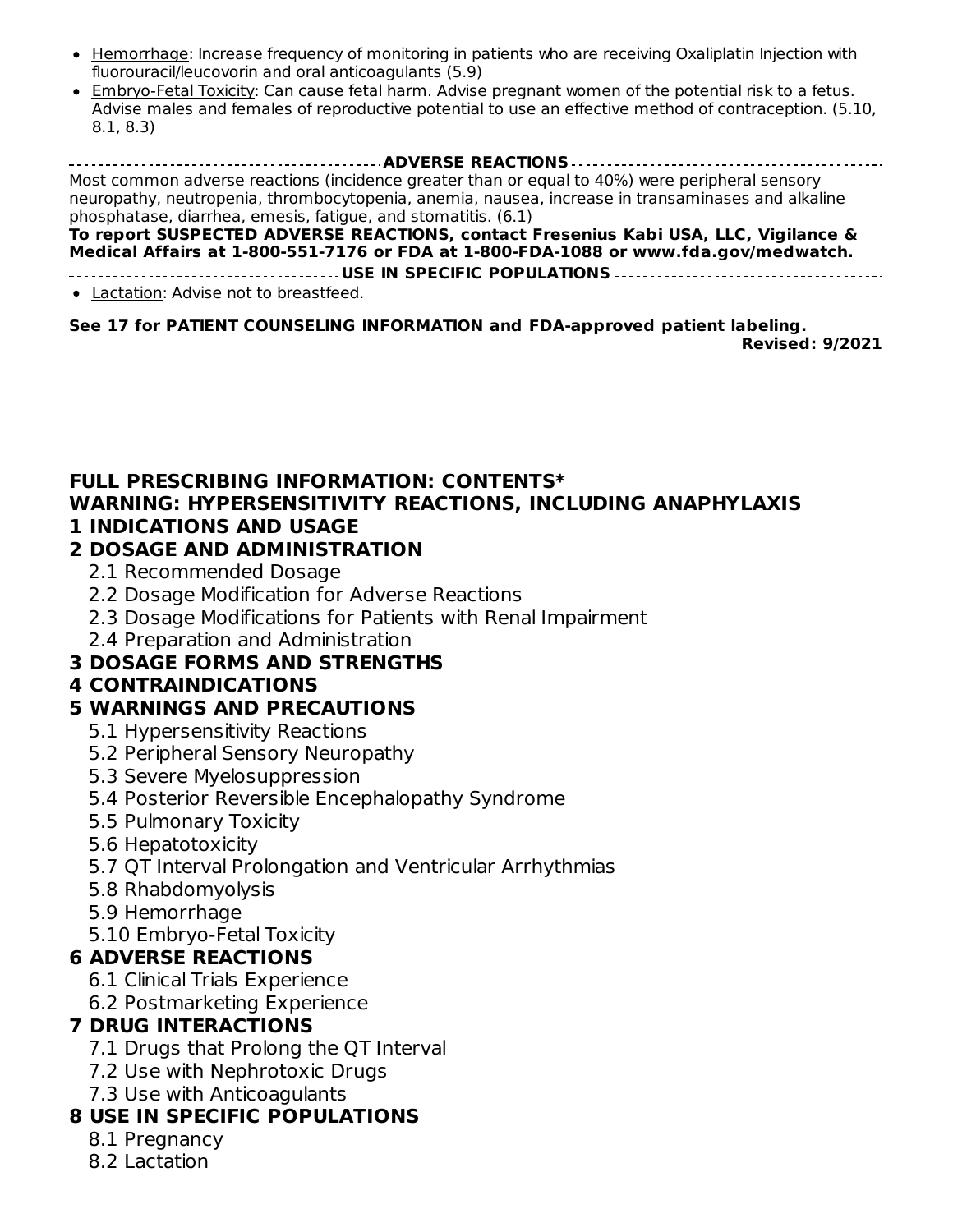- 8.3 Females and Males of Reproductive Potential
- 8.4 Pediatric Use
- 8.5 Geriatric Use
- 8.6 Patients with Renal Impairment

## **10 OVERDOSAGE**

## **11 DESCRIPTION**

## **12 CLINICAL PHARMACOLOGY**

- 12.1 Mechanism of Action
- 12.2 Pharmacodynamics
- 12.3 Pharmacokinetics

## **13 NONCLINICAL TOXICOLOGY**

13.1 Carcinogenesis, Mutagenesis, Impairment of Fertility

### **14 CLINICAL STUDIES**

14.1 Adjuvant Treatment with Oxaliplatin in Combination with Fluorouracil and Leucovorin

14.2 Previously Untreated Advanced Colorectal Cancer

14.3 Previously Treated Advanced Colorectal Cancer

### **15 REFERENCES**

### **16 HOW SUPPLIED/STORAGE AND HANDLING**

#### **17 PATIENT COUNSELING INFORMATION**

\* Sections or subsections omitted from the full prescribing information are not listed.

## **FULL PRESCRIBING INFORMATION**

## **WARNING: HYPERSENSITIVITY REACTIONS, INCLUDING ANAPHYLAXIS**

**Serious and fatal hypersensitivity adverse reactions, including anaphylaxis, can occur with Oxaliplatin Injection within minutes of administration and during any cycle. Oxaliplatin Injection is contraindicated in patients with hypersensitivity reactions to oxaliplatin and other platinum-based drugs [see Contraindications (4)]. Immediately and permanently discontinue Oxaliplatin Injection for hypersensitivity reactions and administer appropriate treatment for management of the hypersensitivity reaction [see Warnings and Precautions (5.1)].**

### **1 INDICATIONS AND USAGE**

Oxaliplatin Injection, in combination with infusional fluorouracil and leucovorin, is indicated for:

- adjuvant treatment of stage III colon cancer in patients who have undergone complete resection of the primary tumor.
- treatment of advanced colorectal cancer.

## **2 DOSAGE AND ADMINISTRATION**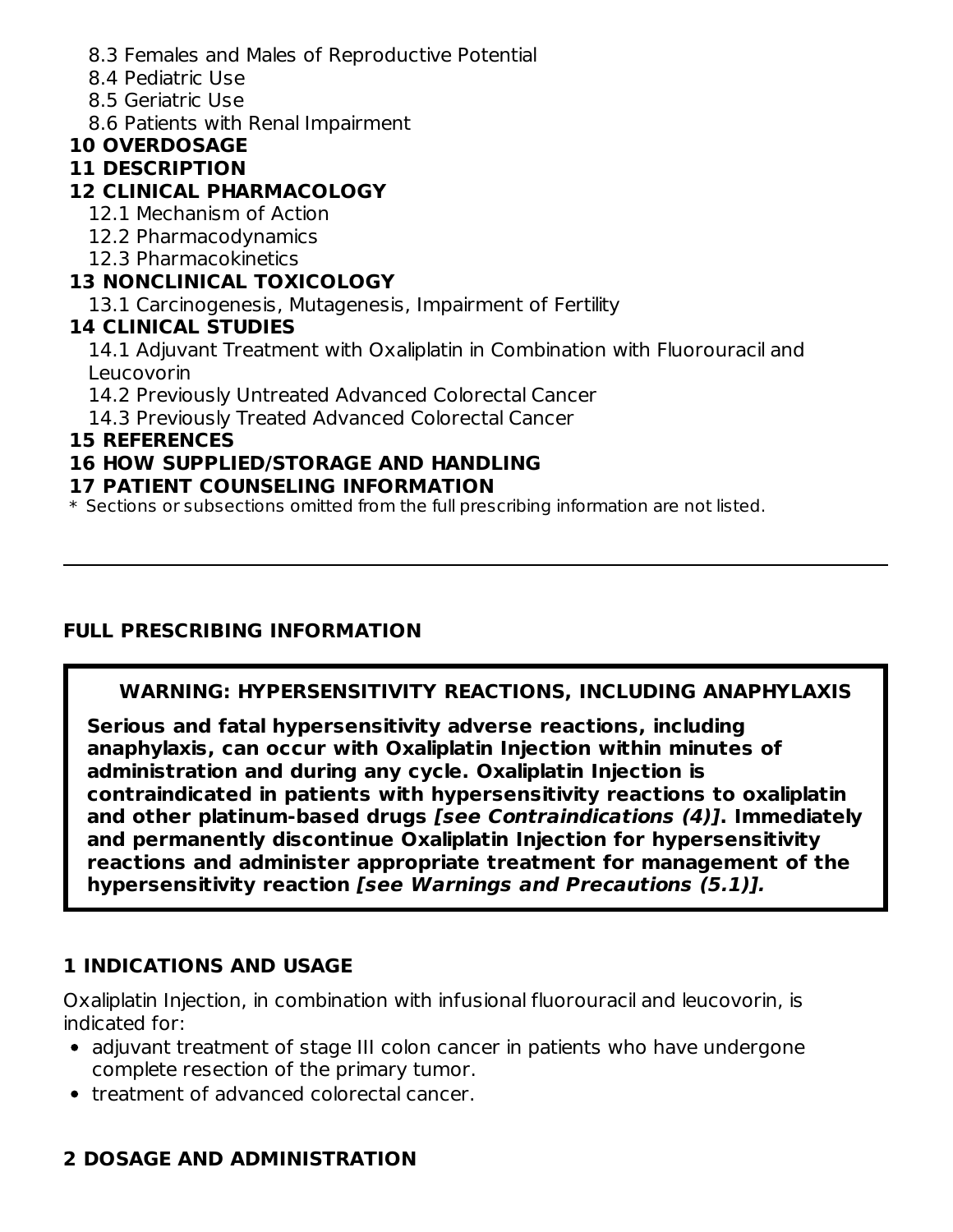## **2.1 Recommended Dosage**

Administer Oxaliplatin Injection in combination with fluorouracil and leucovorin every 2 weeks.

- For adjuvant treatment, continue treatment for up to 12 cycles or unacceptable toxicity.
- For advanced colorectal cancer, continue treatment until disease progression or unacceptable toxicity.

## $Day 1$

Administer Oxaliplatin 85 mg/m<sup>2</sup> as an intravenous infusion over 120 minutes and leucovorin 200 mg/m<sup>2</sup> as an intravenous infusion over 120 minutes at the same time in separate bags, followed by fluorouracil 400 mg/m<sup>2</sup> as intravenous bolus over 2 to 4 minutes, followed by fluorouracil 600 mg/m<sup>2</sup> as a 22-hour continuous infusion.

## $Day 2$

Administer leucovorin 200 mg/m $^2$  as an intravenous infusion over 120 minutes, followed by fluorouracil 400 mg/m<sup>2</sup> as intravenous bolus over 2 to 4 minutes, followed by fluorouracil 600 mg/m $^2$  as a 22-hour continuous infusion.

Refer to the prescribing information for fluorouracil and leucovorin for additional information.

## **2.2 Dosage Modification for Adverse Reactions**

Prolongation of infusion time for Oxaliplatin from 2 hours to 6 hours may mitigate acute toxicities, such as non-life threatening infusion-related reactions.

Permanently discontinue Oxaliplatin for any of the following:

- Hypersensitivity Reactions [see Warnings and Precautions (5.1)]
- Posterior reversible encephalopathy syndrome (PRES) *[see Warnings and Precautions*  $(5.4)$ ]
- Confirmed interstitial lung disease or pulmonary fibrosis *[see Warnings and* Precautions (5.5)]
- Rhabdomyolysis [see Warnings and Precautions (5.8)]

Refer to the fluorouracil and leucovorin prescribing information for dosage modifications for adverse reactions.

Dosage Modifications for Adjuvant Treatment

Dosage modifications for adverse reactions for adjuvant treatment are presented in Table 1.

#### **Table 1: Dosage Modifications for Adjuvant Treatment in Patients with Stage III Colon Cancer**

| <b>Adverse Reactions</b> | <b>Severity</b>    | <b>Oxaliplatin Injection Dosage</b><br><b>Modifications</b>               |
|--------------------------|--------------------|---------------------------------------------------------------------------|
|                          | Persistent Grade 2 | Consider reducing Oxaliplatin<br>Injection dose to 75 mg/m <sup>2</sup> . |
| Peripheral Sensory       | Persistent Grade 3 | Consider discontinuing Oxaliplatin                                        |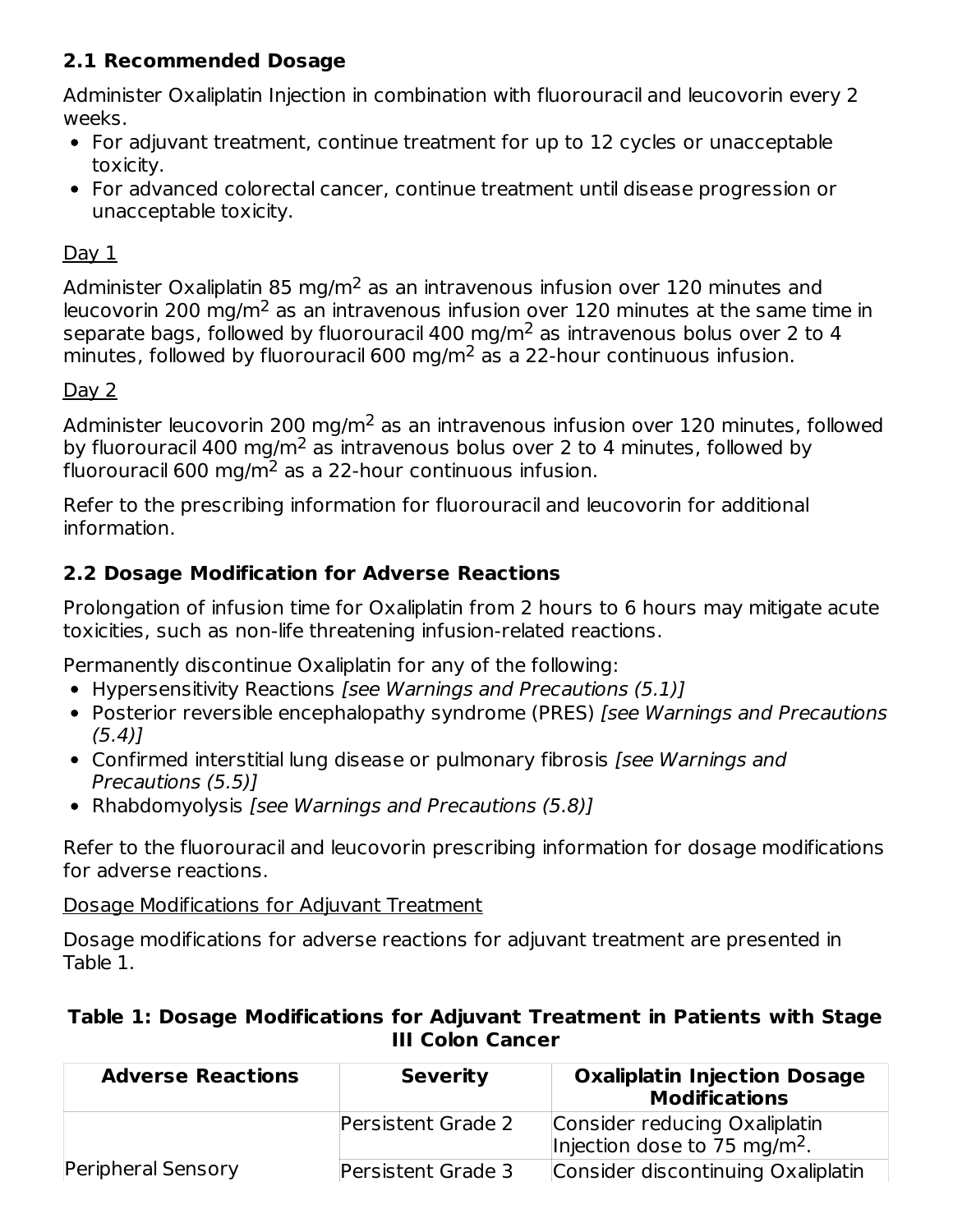| Neuropathy [see Warnings]                                                                   |                                                                                   | Injection.                                                                                                                                                                                                                                        |
|---------------------------------------------------------------------------------------------|-----------------------------------------------------------------------------------|---------------------------------------------------------------------------------------------------------------------------------------------------------------------------------------------------------------------------------------------------|
| and Precautions (5.2)]                                                                      | Grade 4                                                                           | Discontinue Oxaliplatin Injection.                                                                                                                                                                                                                |
| Myelosuppression<br>[see Warnings and<br>Precautions (5.3), Adverse<br>Reactions $(6.1)$ ]. | Grade 4 neutropenia<br>or febrile neutropenia<br>Grade 3 to 4<br>thrombocytopenia | Delay the next dose until<br>neutrophils greater than or equal to<br>$1.5 \times 10^9$ /L and platelets greater<br>than or equal to<br>$75 \times 10^9$ /L.<br>Reduce Oxaliplatin Injection dose to<br>75 mg/m <sup>2</sup> .                     |
| Gastrointestinal Adverse<br>Reactions<br>[see Adverse Reactions $(6.1)$ ]                   | Grade 3-4                                                                         | After recovery, reduce Oxaliplatin<br>Injection dose to 75 mg/m <sup>2</sup> along<br>with a dose reduction of<br>fluorouracil to 300 mg/m <sup>2</sup> as an<br>intravenous bolus and 500 mg/m <sup>2</sup><br>as a 22-hour continuous infusion. |

Dosage Modifications for Advanced Colorectal Cancer

Dosage modifications for adverse reactions for advanced colorectal cancer are presented in Table 2.

| <b>Adverse Reactions</b>                                                   | <b>Severity</b>                                            | <b>Oxaliplatin Dosage</b><br><b>Modifications</b>                                                                                                                                                                                          |
|----------------------------------------------------------------------------|------------------------------------------------------------|--------------------------------------------------------------------------------------------------------------------------------------------------------------------------------------------------------------------------------------------|
| Neuropathy                                                                 | Persistent Grade                                           | Consider reducing Oxaliplatin<br>Injection dose to 65 mg/m <sup>2</sup> .                                                                                                                                                                  |
| [see Warnings and Precautions (5.2)]                                       | Persistent Grade                                           | Consider discontinuing<br>Oxaliplatin Injection.                                                                                                                                                                                           |
|                                                                            | Grade 4                                                    | Discontinue Oxaliplatin Injection                                                                                                                                                                                                          |
| Myelosuppression                                                           | Grade 4<br>neutropenia or<br><b>febrile</b><br>neutropenia | Delay the next dose until<br>neutrophils greater than or<br>equal to $1.5 \times 10^9$ /L and<br>platelets greater than or equal                                                                                                           |
| [see Warnings and Precautions (5.3),<br>Adverse Reactions (6.1)]           | Grade 3-4                                                  | to 75 $\times$ 10 <sup>9</sup> /L.<br>thrombocytopeniaReduce Oxaliplatin Injection<br>dose to 65 mg/m <sup>2</sup> .                                                                                                                       |
| <b>Gastrointestinal Adverse Reactions</b><br>[see Adverse Reactions (6.1)] | Grade 3-4                                                  | After recovery, reduce<br>Oxaliplatin Injection dose to 65<br>$mg/m2$ along with a dose<br>reduction of fluorouracil to 300<br>mg/m <sup>2</sup> as an intravenous bolus<br>and 500 mg/m <sup>2</sup> as a 22-hour<br>continuous infusion. |

## **Table 2: Dosage Modifications for Advanced Colorectal Cancer**

## **2.3 Dosage Modifications for Patients with Renal Impairment**

In patients with severe renal impairment (creatinine clearance [CLcr] less than 30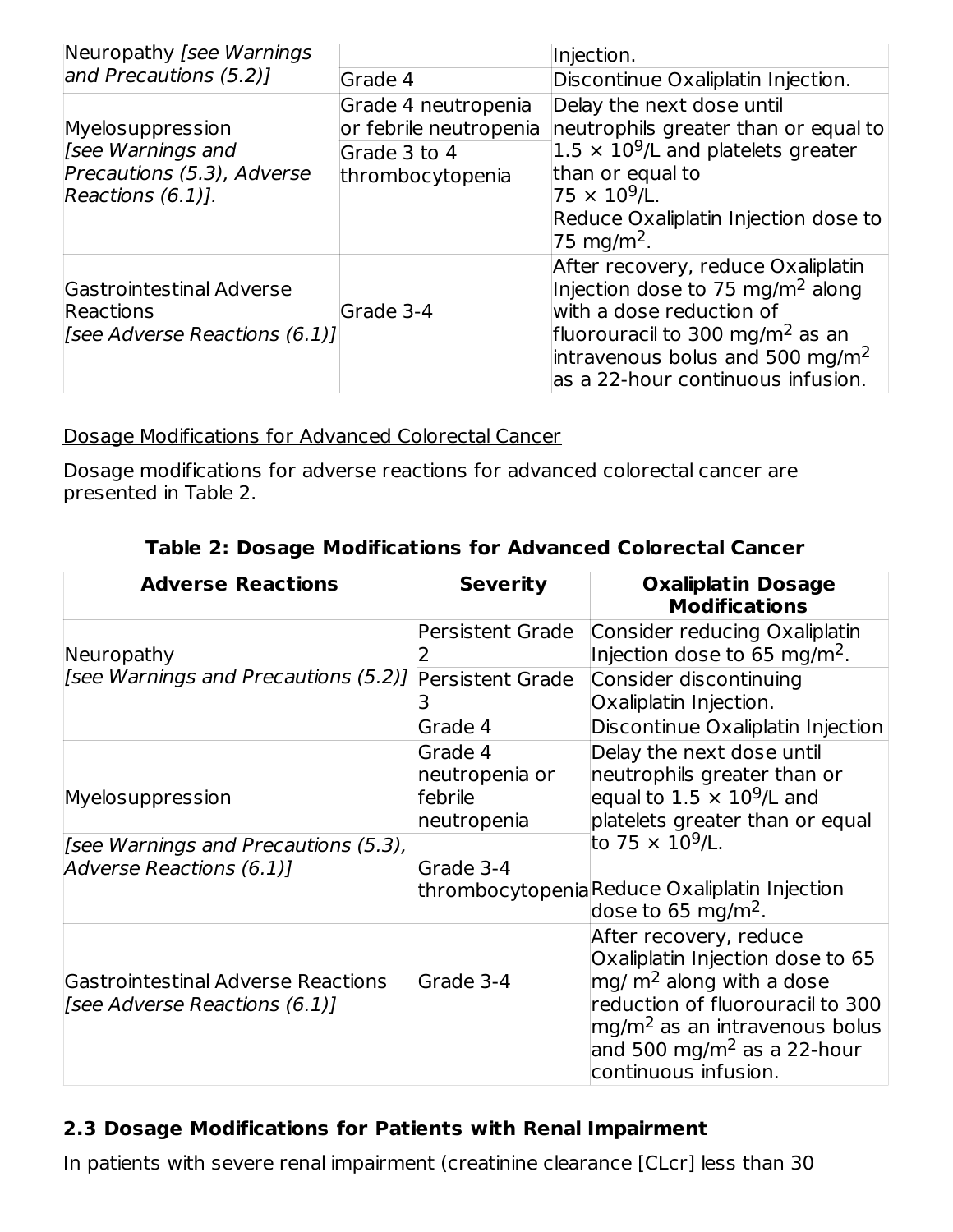mL/min, calculated by the Cockcroft-Gault equation), reduce the Oxaliplatin Injection dose to 65 mg/m<sup>2</sup> [see Use in Specific Populations (8.6), Clinical Pharmacology (12.3)].

#### **2.4 Preparation and Administration**

- Oxaliplatin Injection is a cytotoxic drug. Follow applicable special handling and disposal procedures. 1
- Do not freeze.
- Protect the concentrated solution from light.
- Dilute concentrated solution with 250 to 500 mL of 5% Dextrose Injection, USP. **Do not dilute with sodium chloride solution or other chloride-containing solutions.**
- Store diluted solution for no more than 6 hours at room temperature (20°C to 25°C [68°F to 77°F]) or 24 hours under refrigeration (2°C to 8°C [36°F to 46°F]). Protection from light is not required.
- Visually inspect for particulate matter and discoloration prior to administration and discard if present.
- Do not mix Oxaliplatin or administer Oxaliplatin through the same infusion line concurrently with alkaline medications or media (such as basic solutions of fluorouracil).
- Flush the infusion line with 5% Dextrose Injection, USP prior to administration of any concomitant medication.
- Do not use needles or intravenous administration sets containing aluminum parts for the preparation or mixing of Oxaliplatin. Aluminum has been reported to cause degradation of platinum compounds.
- Administer Oxaliplatin as an intravenous infusion over 120 minutes concurrently with leucovorin over 120 minutes in separate bags.

## **3 DOSAGE FORMS AND STRENGTHS**

Injection: 50 mg (5 mg/mL) or 100 mg (5 mg/mL) clear, colorless solution in a singledose vial.

## **4 CONTRAINDICATIONS**

Oxaliplatin is contraindicated in patients with a history of a hypersensitivity reaction to oxaliplatin or other platinum-based drugs. Reactions have included anaphylaxis [see Warnings and Precautions (5.1)].

## **5 WARNINGS AND PRECAUTIONS**

### **5.1 Hypersensitivity Reactions**

Serious and fatal hypersensitivity reactions, including anaphylaxis, can occur with Oxaliplatin within minutes of administration and during any cycle. Grade 3-4 hypersensitivity reactions, including anaphylaxis, occurred in 2% to 3% of patients with colon cancer who received Oxaliplatin. Hypersensitivity reactions, including rash, urticaria, erythema, pruritus, and, rarely, bronchospasm and hypotension, were similar in nature and severity to those reported with other platinum-based drugs.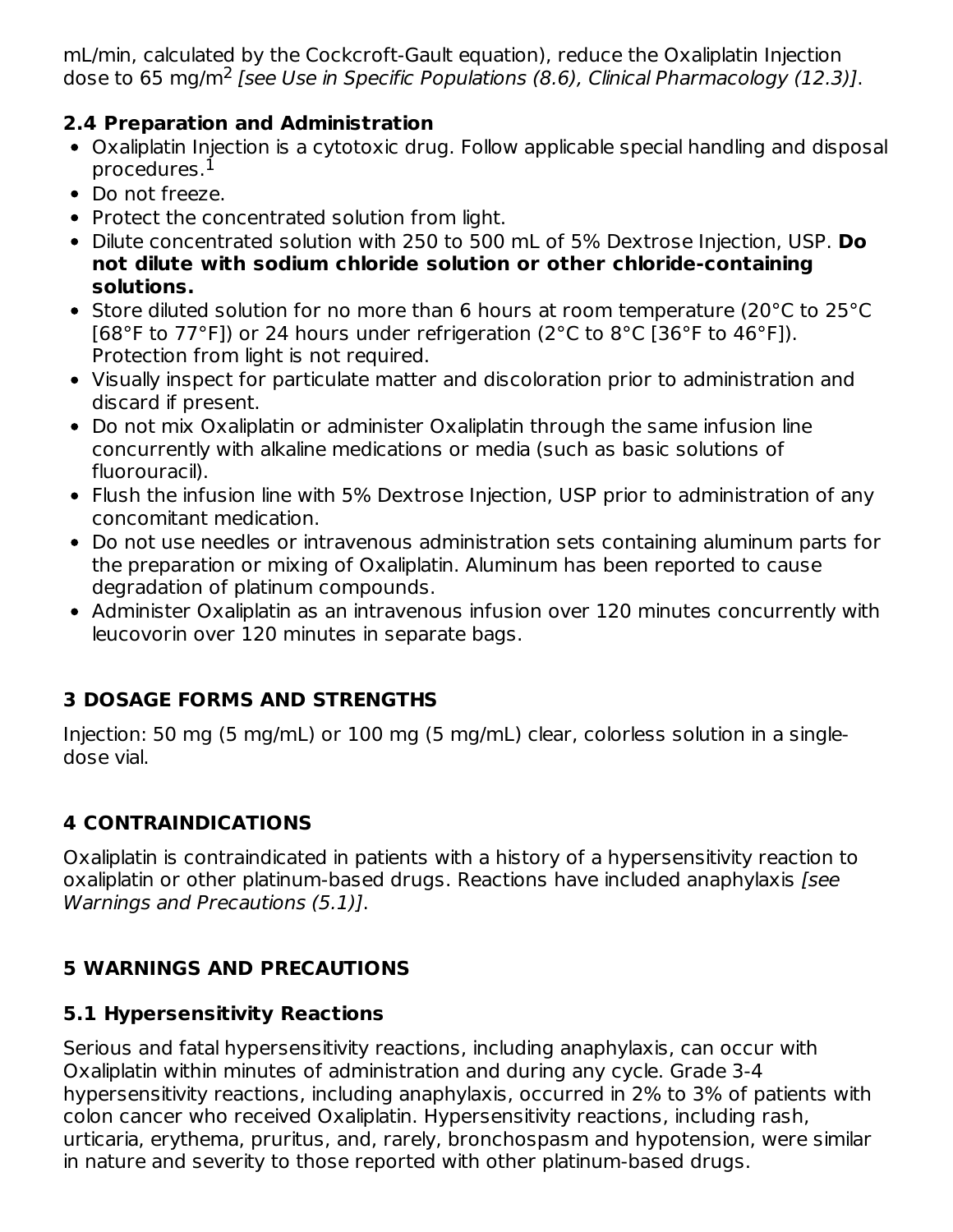Oxaliplatin is contraindicated in patients with hypersensitivity reactions to platinum-based drugs [see Contraindications (4)]. Immediately and permanently discontinue Oxaliplatin for hypersensitivity reactions and administer appropriate treatment for management of hypersensitivity reactions.

## **5.2 Peripheral Sensory Neuropathy**

Oxaliplatin can cause acute and delayed neuropathy. Reduce the dose or permanently discontinue Oxaliplatin for persistent neurosensory reactions based on the severity of the adverse reaction [see Dosage and Administration (2.3)].

### Acute Neuropathy

Acute neuropathy typically presents as a reversible, primarily peripheral sensory neuropathy that occurs within hours or 2 days following a dose, resolves within 14 days, and frequently recurs with further dosing. The symptoms can be precipitated or exacerbated by exposure to cold temperature or cold objects and they usually present as transient paresthesia, dysesthesia and hypoesthesia in the hands, feet, perioral area, or throat. Jaw spasm, abnormal tongue sensation, dysarthria, eye pain, and a feeling of chest pressure have also been observed. The acute, reversible pattern of sensory neuropathy was observed in about 56% of patients who received Oxaliplatin Injection with fluorouracil/leucovorin. In any individual cycle, acute neuropathy occurred in approximately 30% of patients. For grade 3 peripheral sensory neuropathy, the median time to onset was 9 cycles for adjuvant treatment and 6 cycles for previously treated advanced colorectal cancer.

An acute syndrome of pharyngolaryngeal dysesthesia occurred in 1% to 2% (grade 3 to 4) of patients previously untreated for advanced colorectal cancer. Subjective sensations of dysphagia or dyspnea, without any laryngospasm or bronchospasm (no stridor or wheezing) occurred in patients previously treated for advanced colorectal cancer.

Avoid topical application of ice for mucositis prophylaxis or other conditions, because cold temperature can exacerbate acute neurological symptoms.

#### Delayed Neuropathy

Delayed neuropathy typically presents as a persistent (greater than 14 days), primarily peripheral sensory neuropathy that is usually characterized by paresthesias, dysesthesias, and hypoesthesias, but may also include deficits in proprioception that can interfere with daily activities (e.g., writing, buttoning, swallowing, and difficulty walking from impaired proprioception). These forms of neuropathy occurred in 48% of patients receiving Oxaliplatin. Delayed neuropathy can occur without any prior acute neuropathy. Most patients (80%) who developed grade 3 persistent neuropathy progressed from prior grade 1 or 2 reactions. These symptoms may improve in some patients upon discontinuation of Oxaliplatin.

#### Adjuvant treatment

In the adjuvant treatment trial, neuropathy was graded using NCI CTC, version 1 as summarized in Table 3.

## **Table 3: Grading for Neuropathy in Adjuvant Treatment Trial**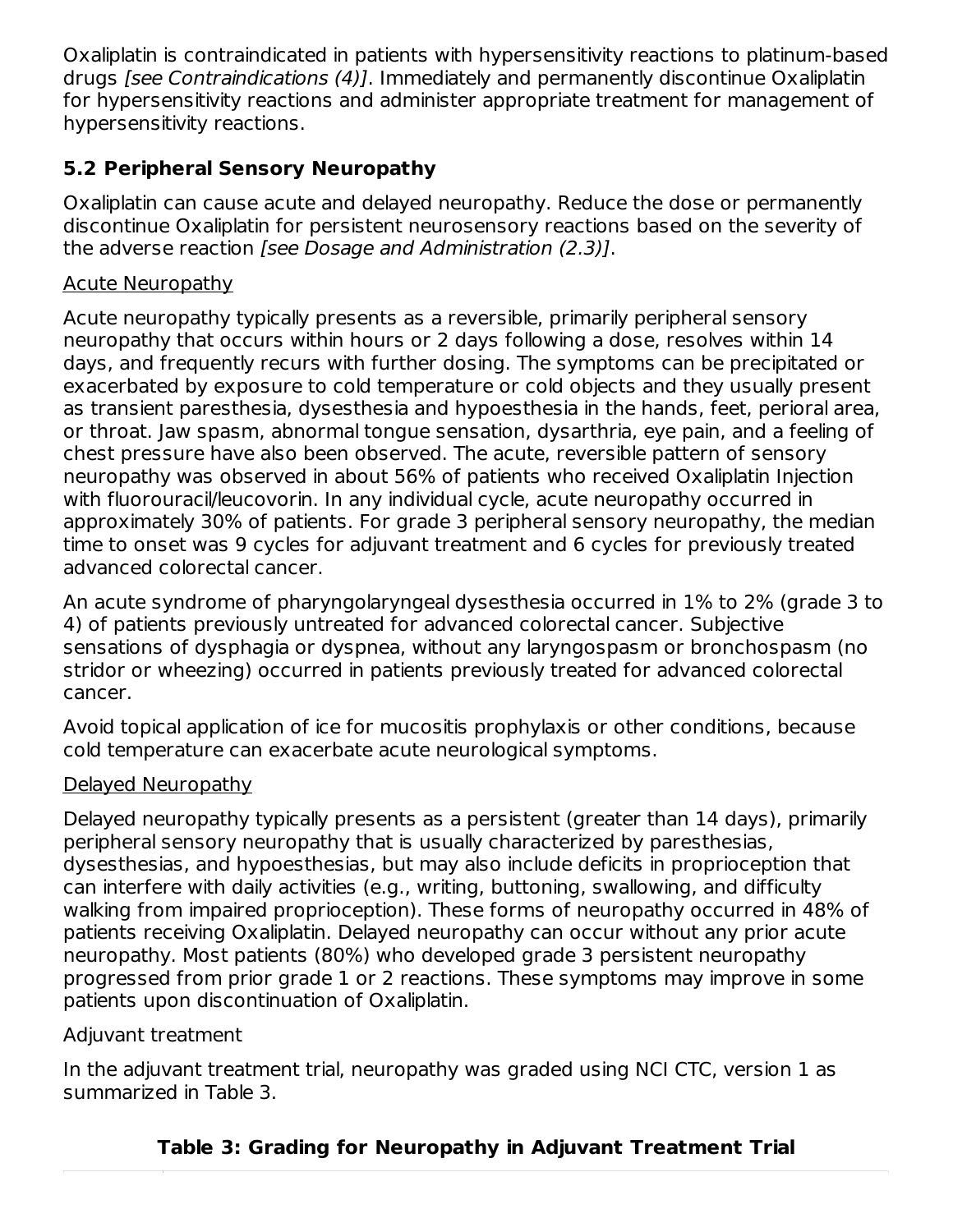| Grade | <b>Definition</b>                                                          |
|-------|----------------------------------------------------------------------------|
| 0     | No change or none                                                          |
| 1     | Mild paresthesias, loss of deep tendon reflexes                            |
| 2     | Mild or moderate objective sensory loss, moderate paresthesias             |
| 3     | Severe objective sensory loss or paresthesias that interfere with function |
| 4     | Not applicable                                                             |

Peripheral sensory neuropathy occurred in 92% of patients (all grades), including 13% of patients (grade 3) who received Oxaliplatin with fluorouracil/leucovorin. At the 28-day follow-up after the last treatment cycle,  $60\%$  of patients had any grade (grade  $1=40\%$ , grade 2=16%, grade 3=5%) peripheral sensory neuropathy, decreasing to 39% at 6 months of follow-up (grade  $1=31\%$ , grade  $2=7\%$ , grade  $3=1\%$ ) and  $21\%$  at 18 months of follow-up (grade  $1=17\%$ , grade  $2=3\%$ , grade  $3=1\%$ ).

Advanced colorectal cancer

In the advanced colorectal cancer trials, neuropathy was graded using the neurotoxicity scale summarized in Table 4.

| Grade | <b>Definition</b>                                                   |
|-------|---------------------------------------------------------------------|
|       | Resolved and did not interfere with functioning                     |
| 2     | Interfered with function but not daily activities                   |
| 3     | Pain or functional impairment that interfered with daily activities |
| 4     | Persistent impairment that is disabling or life-threatening         |

**Table 4: Grading for Neuropathy in Advanced Colorectal Cancer Trials**

Neuropathy occurred in 82% (all grades) of patients previously untreated for advanced colorectal cancer, including 19% grade 3-4; and in 74% (all grades) of patients previously treated for advanced colorectal cancer, including 7% grade 3-4.

## **5.3 Severe Myelosuppression**

Grade 3 or 4 neutropenia occurred in 41% to 44% of patients with colorectal cancer who received Oxaliplatin with fluorouracil/leucovorin. Sepsis, neutropenic sepsis and septic shock, including fatal outcomes, occurred in patients who received Oxaliplatin [see Adverse Reactions (6.1, 6.2)].

Grade 3 or 4 thrombocytopenia occurred in 2% to 5% of patients with colorectal cancer who received Oxaliplatin with fluorouracil/leucovorin.

Monitor complete blood cell count at baseline, before each subsequent cycle and as clinically indicated. Delay Oxaliplatin until neutrophils are greater than or equal to  $1.5 \times$ 10<sup>9</sup>/L and platelets are greater than or equal to 75  $\times$  10<sup>9</sup>/L. Withhold Oxaliplatin for sepsis or septic shock. Dose reduce Oxaliplatin after recovery from grade 4 neutropenia, febrile neutropenia or grade 3-4 thrombocytopenia as recommended [see Dosage and Administration (2.2)].

## **5.4 Posterior Reversible Encephalopathy Syndrome**

PRES occurred in less than 0.1% of patients across clinical trials [see Adverse Reactions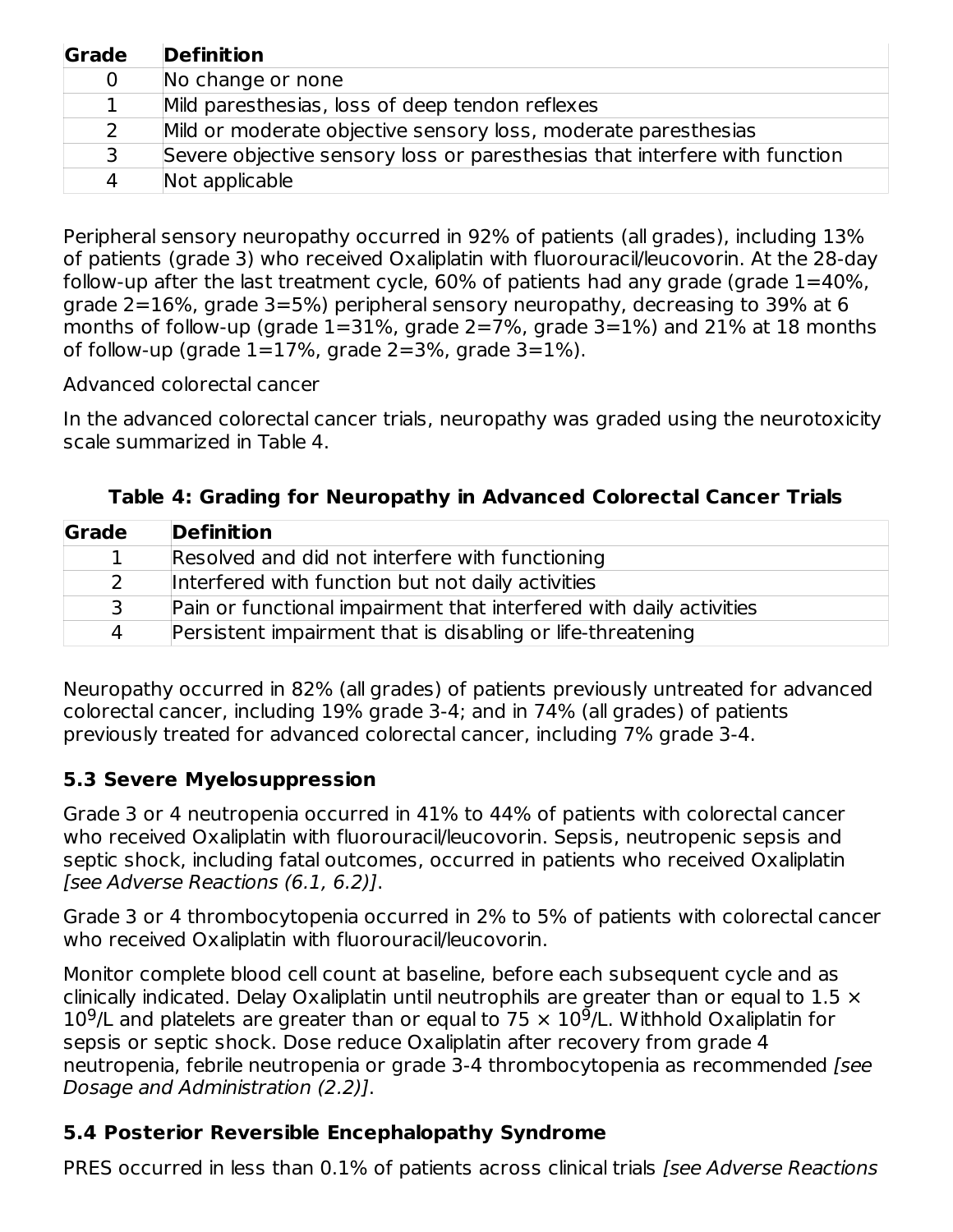(6.1)]. Signs and symptoms of PRES can include headache, altered mental functioning, seizures, abnormal vision from blurriness to blindness, associated or not with hypertension. Confirm the diagnosis of PRES with magnetic resonance imaging. Permanently discontinue Oxaliplatin in patients who develop PRES.

## **5.5 Pulmonary Toxicity**

Oxaliplatin has been associated with pulmonary fibrosis (less than 1% of patients), which may be fatal [see Adverse Reactions (6.1)].

In the adjuvant treatment trial, the combined incidence of cough and dyspnea was 7.4% (any grade), including less than 1% (grade 3) in the Oxaliplatin arm. One patient died from eosinophilic pneumonia in the Oxaliplatin arm.

In the previously untreated advanced colorectal cancer trial, the combined incidence of cough, dyspnea and hypoxia was 43% (any grade), including 7% (grade 3-4) in the Oxaliplatin with fluorouracil/leucovorin arm.

In case of unexplained respiratory symptoms, such as non-productive cough, dyspnea, crackles, or radiological pulmonary infiltrates, withhold Oxaliplatin until further pulmonary investigation excludes interstitial lung disease or pulmonary fibrosis. Permanently discontinue Oxaliplatin for confirmed interstitial lung disease or pulmonary fibrosis.

## **5.6 Hepatotoxicity**

In the adjuvant treatment trial, increased transaminases (57% vs 34%) and alkaline phosphatase (42% vs 20%) occurred more commonly in the Oxaliplatin arm than in the fluorouracil/leucovorin arm [see Adverse Reactions (6.1)]. The incidence of increased bilirubin was similar on both arms. Changes noted on liver biopsies include: peliosis, nodular regenerative hyperplasia or sinusoidal alterations, perisinusoidal fibrosis, and veno-occlusive lesions. Consider evaluating patients who develop abnormal liver tests or portal hypertension which cannot be explained by liver metastases, for hepatic vascular disorders. Monitor liver function tests at baseline, before each subsequent cycle and as clinically indicated.

## **5.7 QT Interval Prolongation and Ventricular Arrhythmias**

QT prolongation and ventricular arrhythmias, including fatal torsade de pointes, have been reported with Oxaliplatin [see Adverse Reactions (6.2)].

Avoid Oxaliplatin in patients with congenital long QT syndrome. Monitor electrocardiograms (ECG) in patients with congestive heart failure, bradyarrhythmias, and electrolyte abnormalities and in patients taking drugs known to prolong the QT interval, including Class Ia and III antiarrhythmics [see Drug Interactions (7.1)]. Monitor and correct electrolyte abnormalities prior to initiating Oxaliplatin and periodically during treatment.

## **5.8 Rhabdomyolysis**

Rhabdomyolysis, including fatal cases, has been reported with Oxaliplatin [see Adverse] Reactions (6.2)]. Permanently discontinue Oxaliplatin for any signs or symptoms of rhabdomyolysis.

## **5.9 Hemorrhage**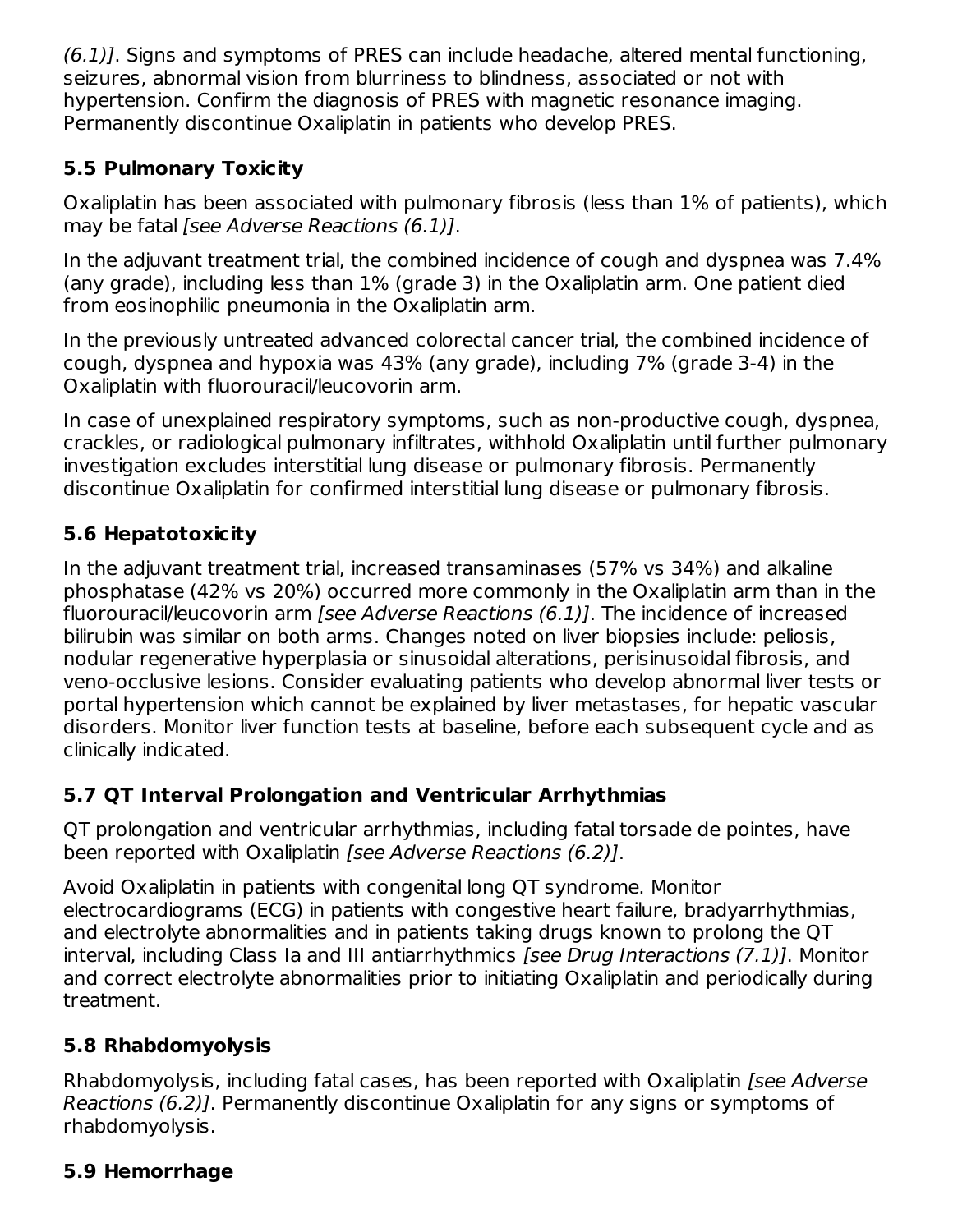The incidence of hemorrhage in clinical trials was higher on the Oxaliplatin combination arm compared to the fluorouracil/leucovorin arm. These reactions included gastrointestinal bleeding, hematuria, and epistaxis. In the adjuvant treatment trial, 2 patients died from intracerebral hemorrhage [see Adverse Reactions (6.1)].

Prolonged prothrombin time and INR occasionally associated with hemorrhage have been reported in patients who received Oxaliplatin with fluorouracil/leucovorin while on anticoagulants [see Adverse Reactions (6.2)]. Increase frequency of monitoring in patients who are receiving Oxaliplatin with fluorouracil/leucovorin and oral anticoagulants [see Drug Interactions (7.3)].

Thrombocytopenia and immune-mediated thrombocytopenia have been observed with Oxaliplatin. Rapid onset of thrombocytopenia and greater risk of bleeding have been observed in immune-mediated thrombocytopenia. In this case, consider discontinuing Oxaliplatin.

## **5.10 Embryo-Fetal Toxicity**

Based on findings from animal studies and its mechanism of action, Oxaliplatin can cause fetal harm when administered to a pregnant woman. The available human data do not establish the presence or absence of major birth defects or miscarriage related to the use of Oxaliplatin. Reproductive toxicity studies demonstrated adverse effects on embryo-fetal development in rats at maternal doses that were below the recommended human dose based on body surface area.

Advise pregnant women of the potential risk to a fetus. Advise females of reproductive potential to use effective contraception during treatment with Oxaliplatin and for at least 9 months after the final dose. Advise males with female partners of reproductive potential to use effective contraception during treatment with Oxaliplatin and for 6 months after the final dose [see Use in Specific Populations (8.1, 8.3)].

## **6 ADVERSE REACTIONS**

The following clinically significant adverse reactions are described elsewhere in labeling:

- Hypersensitivity Reactions [see Warnings and Precautions (5.1)]
- Peripheral Sensory Neuropathy [see Warnings and Precautions (5.2)]
- Severe Myelosuppression [see Warnings and Precautions (5.3)]
- Reversible Posterior Leukoencephalopathy Syndrome [see Warnings and Precautions  $(5.4)$ ]
- Pulmonary Toxicity *[see Warnings and Precautions (5.5)]*
- Hepatotoxicity [see Warnings and Precautions (5.6)]
- QT Interval Prolongation and Ventricular Arrhythmias [see Warnings and Precautions (5.7)]
- Rhabdomyolysis *[see Warnings and Precautions (5.8)]*
- Hemorrhage [see Warnings and Precautions (5.9)]

## **6.1 Clinical Trials Experience**

Because clinical trials are conducted under widely varying conditions, adverse reaction rates observed in the clinical trials of a drug cannot be directly compared to rates in the clinical trials of another drug and may not reflect the rates observed in practice.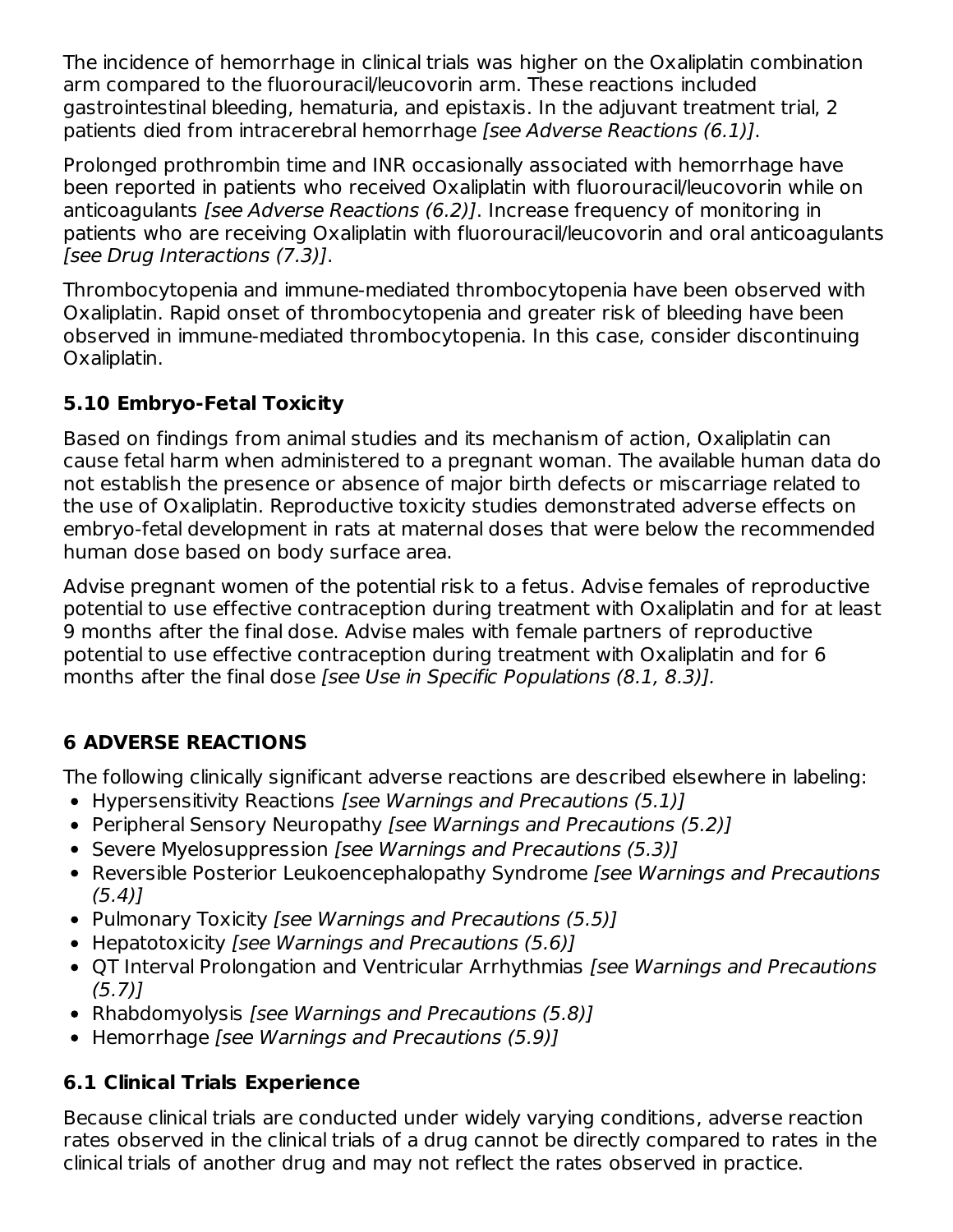More than 1,100 patients with stage II or III colon cancer and more than 4,000 patients with advanced colorectal cancer were treated in trials with Oxaliplatin. The most common adverse reactions in patients with stage II or III colon cancer receiving adjuvant treatment were peripheral sensory neuropathy, neutropenia, thrombocytopenia, anemia, nausea, increase in transaminases and alkaline phosphatase, diarrhea, emesis, fatigue and stomatitis. The most common adverse reactions in previously untreated and treated patients with advanced colorectal cancer were peripheral sensory neuropathies, fatigue, neutropenia, nausea, emesis, and diarrhea.

#### Adjuvant Treatment

The safety of Oxaliplatin in combination with fluorouracil (FU)/leucovorin (LV) was evaluated in patients with stage II or III colon cancer, who had undergone complete resection of the primary tumor in the adjuvant treatment trial [see Clinical Studies  $(14.1)$ ].

Fatal adverse reactions in patients who received Oxaliplatin in the combination arm included sepsis/neutropenic sepsis (n=3), intracerebral hemorrhage (n=2) and eosinophilic pneumonia (n=1).

Thromboembolic events occurred in 6% (grade 3-4, 1.2%) of patients in the Oxaliplatin arm.

Grade 3 or 4 adverse reactions occurred in 70% of patients in the Oxaliplatin arm. Grade 3-4 gastrointestinal bleeding occurred in 0.2% of patients. Febrile neutropenia occurred in 0.7% and documented infection with concomitant grade 3-4 neutropenia occurred in 1.1%.

Discontinuation due to an adverse reaction occurred in 15% of the patients in the Oxaliplatin arm.

Tables 5, 6, and 7 summarize the adverse reactions reported in patients with colon cancer receiving adjuvant treatment.

|                                     |                           | Oxaliplatin + FU/LV<br>$N = 1108$ | $FU/LV$ N=1111                   |                   |
|-------------------------------------|---------------------------|-----------------------------------|----------------------------------|-------------------|
| Adverse Reaction*                   | <b>All Grades</b><br>(% ) | (% )                              | Grade 3-4   All Grades  <br>(% ) | Grade 3-4<br>(% ) |
| <b>Neurology</b>                    |                           |                                   |                                  |                   |
| Peripheral Sensory Neuropathy       | 92                        | 12                                | 16                               | $<$ 1             |
| Gastrointestinal                    |                           |                                   |                                  |                   |
| Nausea                              | 74                        | 5                                 | 61                               | $\overline{2}$    |
| Diarrhea                            | 56                        | 11                                | 48                               | 7                 |
| Vomiting                            | 47                        | 6                                 | 24                               |                   |
| Stomatitis                          | 42                        | 3                                 | 40                               | 2                 |
| Anorexia                            | 13                        | 1                                 | 8                                | $<$ 1             |
| <b>Constitutional Symptoms/Pain</b> |                           |                                   |                                  |                   |
| Fatigue                             | 44                        | 4                                 | 38                               |                   |

#### **Table 5: Adverse Reactions Reported in Patients with Colon Cancer Receiving Adjuvant Treatment (greater than or equal to 5% of all patients and with greater than or equal to 1% grade 3-4)**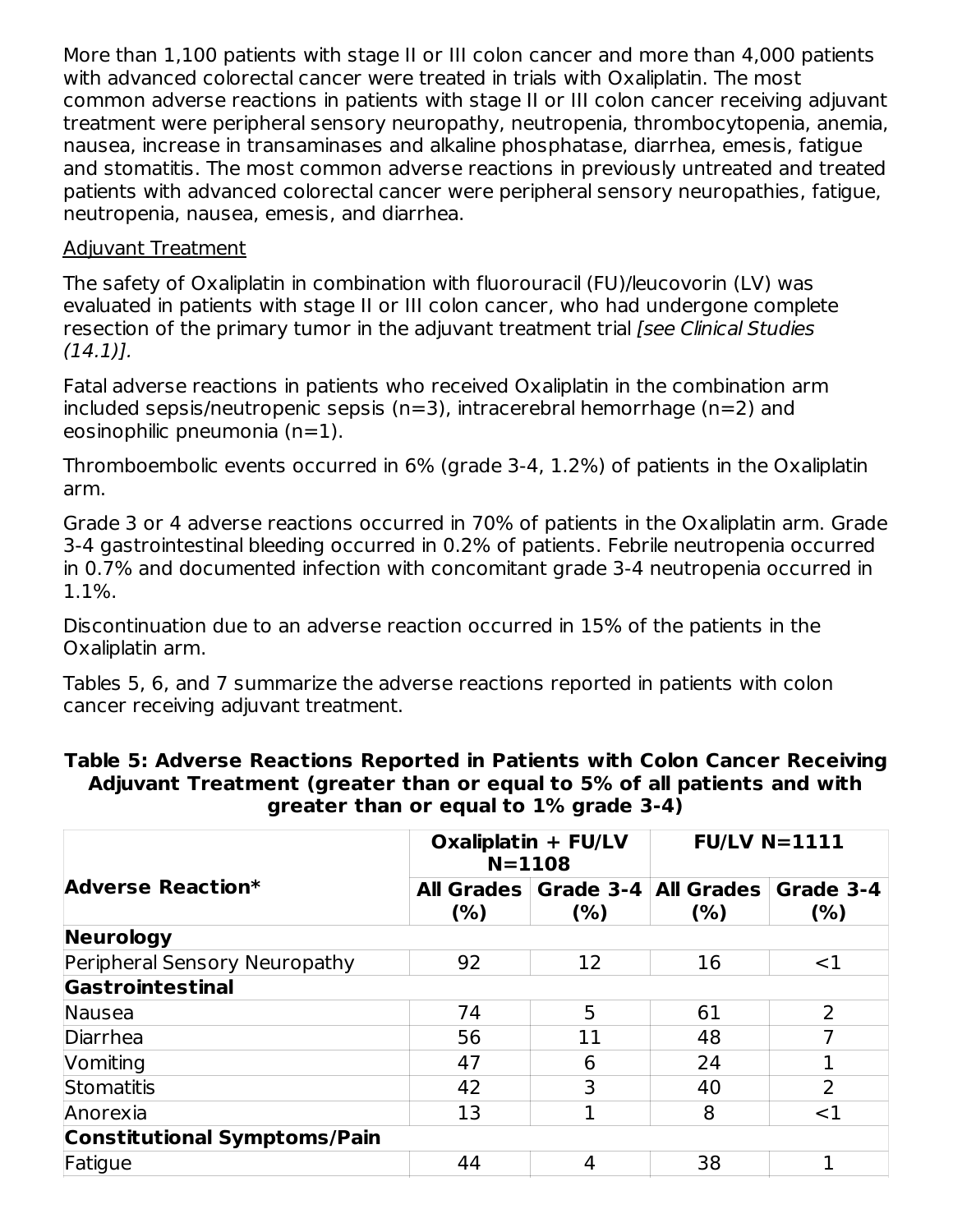| Abdominal Pain                       | 18 |   | 17 |  |
|--------------------------------------|----|---|----|--|
| Dermatology/Skin                     |    |   |    |  |
| Skin Disorder                        | 32 |   | 36 |  |
| Injection Site Reaction <sup>†</sup> | 11 |   | 10 |  |
| <b>Fever/Infection</b>               |    |   |    |  |
| Fever                                | 27 |   | 12 |  |
| Infection                            | 25 |   | 25 |  |
| Allergy/Immunology                   |    |   |    |  |
| Allergic Reaction                    | 10 | כ |    |  |
|                                      |    |   |    |  |

\* Event coded in WHO-ART dictionary

 $^\dagger$  Includes thrombosis related to the catheter

#### **Table 6: Adverse Reactions Reported in Patients with Colon Cancer Receiving Adjuvant Treatment (greater than or equal to 5% of all patients but with less than 1% grade 3-4)**

|                                                   | Oxaliplatin + FU/LV<br>$N = 1108$ | <b>FU/LV</b><br>$N = 1111$ |
|---------------------------------------------------|-----------------------------------|----------------------------|
|                                                   | All Grades (%)                    | <b>All Grades</b>          |
| <b>Adverse Reaction*</b>                          |                                   | (% )                       |
| <b>Dermatology/Skin</b>                           |                                   |                            |
| Alopecia <sup>†</sup>                             | 30                                | 28                         |
| Gastrointestinal                                  |                                   |                            |
| Constipation                                      | 22                                | 19                         |
| <b>Taste Perversion</b>                           | 12                                | 8                          |
| Dyspepsia                                         | 8                                 | 5                          |
| <b>Constitutional Symptoms/Pain/Ocular/Visual</b> |                                   |                            |
| Epistaxis                                         | 16                                | 12                         |
| Weight Increase                                   | 10                                | 10                         |
| Conjunctivitis                                    | 9                                 | 15                         |
| Headache                                          | 7                                 | 5                          |
| Dyspnea                                           | 5                                 | 3                          |
| Pain                                              | 5                                 | 5                          |
| <b>Abnormal Lacrimation</b>                       | 4                                 | 12                         |
| Neurology                                         |                                   |                            |
| <b>Sensory Disturbance</b>                        | 8                                 | $\mathbf{1}$               |
| Allergy/Immunology                                |                                   |                            |
| Rhinitis                                          | 6                                 | 8                          |

\* Event coded in WHO-ART dictionary

<sup>†</sup> No complete alopecia was reported.

In females, the following grade 3-4 adverse reactions were more frequent: diarrhea, fatigue, neutropenia, nausea, and vomiting.

In patients greater than or equal to 65 years old, the incidence of grade 3-4 diarrhea and neutropenia was higher than in younger adults.

Clinically relevant adverse reactions were reported in greater than or equal to 2% and less than 5% of the patients in the Oxaliplatin arm (listed in decreasing order of frequency) were pain, leukopenia, weight loss, and cough.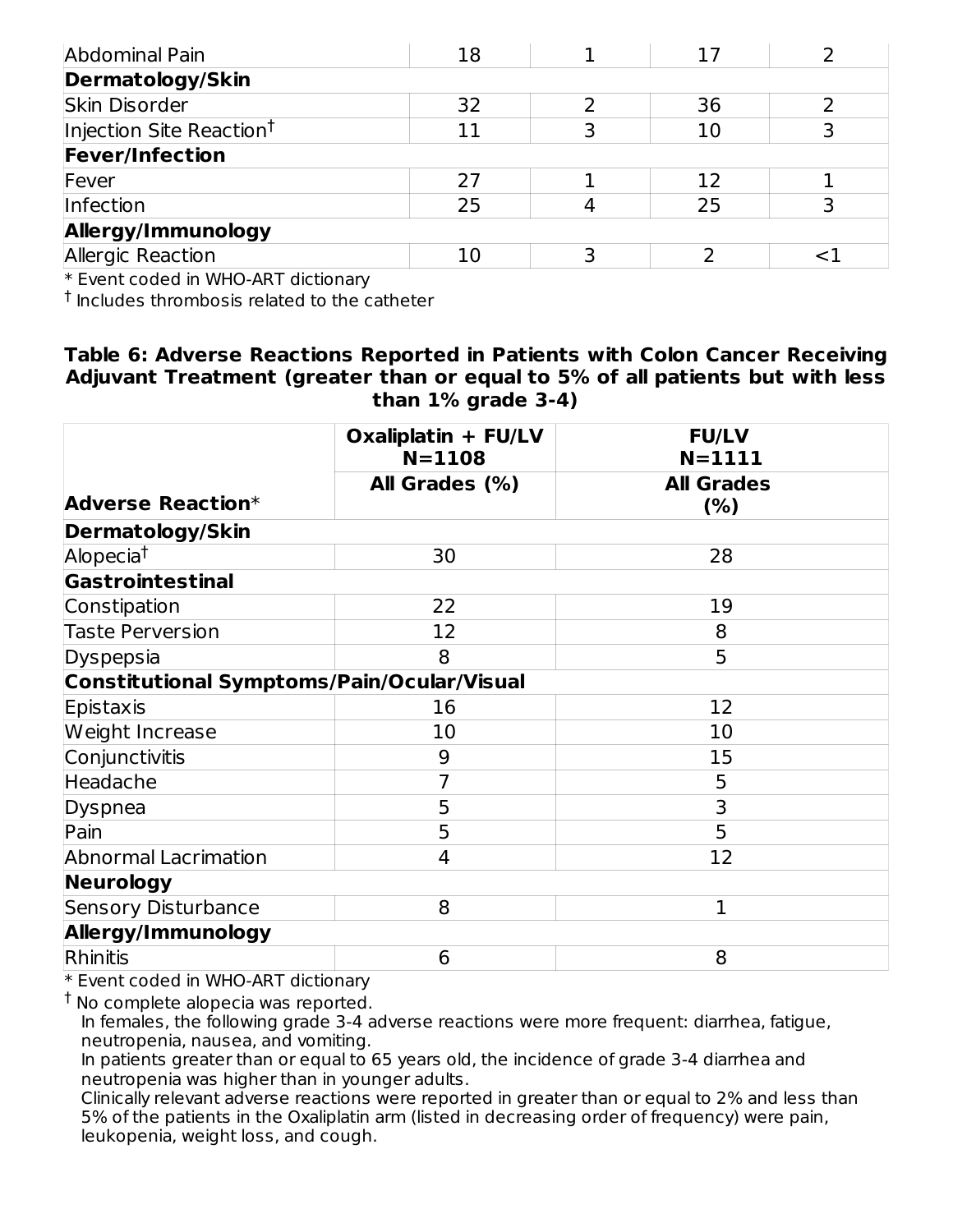#### **Table 7: Laboratory-Related Adverse Reactions Occurring in ≥5% of Patients with Colon Cancer Receiving Adjuvant Treatment**

| Laboratory-Related         |                                                 | <b>Oxaliplatin with FU/LV</b><br>$N = 1108$ | <b>FU/LV</b><br>$N = 1111$ |                    |  |
|----------------------------|-------------------------------------------------|---------------------------------------------|----------------------------|--------------------|--|
| <b>Adverse Reaction</b>    | All Grades Grades 3-4 All Grades<br>(%)<br>(% ) |                                             | (% )                       | Grades 3-4<br>(% ) |  |
| Hematology                 |                                                 |                                             |                            |                    |  |
| Neutropenia                | 79                                              | 41                                          | 40                         | 5                  |  |
| Thrombocytopenia           | 77                                              | 2                                           | 19                         | $<$ 1              |  |
| Anemia                     | 76                                              |                                             | 67                         | <1                 |  |
| <b>Hepatic</b>             |                                                 |                                             |                            |                    |  |
| Increased<br>Transaminases | 57                                              | $\mathcal{P}$                               | 34                         | 1                  |  |
| Increased Alkaline         |                                                 |                                             |                            |                    |  |
| Phosphatase                | 42                                              | $<$ 1                                       | 20                         | $<$ 1              |  |
| Hyperbilirubinemia         | 20                                              | 4                                           | 20                         | 5                  |  |

Previously Untreated Advanced Colorectal Cancer

The safety of Oxaliplatin in combination with fluorouracil (FU)/leucovorin (LV) was evaluated in a randomized trial of patients with previously untreated advanced colorectal cancer [see Clinical Studies (14.2)]. The adverse reaction profile in this trial was similar to that seen in other trials.

Tables 8, 9, and 10 summarize the adverse reactions reported in the previously untreated advanced colorectal cancer trial.

#### **Table 8: Adverse Reactions Reported in Patients in the Previously Untreated Advanced Colorectal Cancer Clinical Trial (greater than or equal to 5% of all patients and with greater than or equal to 1% grade 3-4)**

| <b>Adverse</b>         | Oxaliplatin $+$<br><b>FU/LV N=259</b> |                              | Irinotecan +<br>$FU/LV$ N=256 |                                      | Oxaliplatin +<br><b>Irinotecan</b><br>$N = 258$ |                    |
|------------------------|---------------------------------------|------------------------------|-------------------------------|--------------------------------------|-------------------------------------------------|--------------------|
| Reaction*              | All<br><b>Grades</b><br>(% )          | <b>Grades</b><br>$ 3-4 (%) $ | All<br><b>Grades</b><br>(%)   | <b>Grades</b><br>$ 3-4 \ (%)$ Grades | All<br>(% )                                     | Grades 3-4<br>(% ) |
| <b>Neurology</b>       |                                       |                              |                               |                                      |                                                 |                    |
| Neuropathy             | 82                                    | 19                           | 18                            | 2                                    | 69                                              | 7                  |
| Paresthesias           | 77                                    | 18                           | 16                            | $\overline{2}$                       | 62                                              | 6                  |
| Pharyngo-laryngeal     |                                       |                              |                               |                                      |                                                 |                    |
| Dysesthesias           | 38                                    | $\overline{2}$               | 1                             | 0                                    | 28                                              | 1                  |
| Neuro-sensory          | 12                                    |                              | $\overline{2}$                | $\overline{0}$                       | 9                                               | 1                  |
| Neuro NOS <sup>t</sup> | 1                                     | $\overline{0}$               | $\mathbf{1}$                  | $\overline{0}$                       | $\mathbf{1}$                                    | $\overline{0}$     |
| Gastrointestinal       |                                       |                              |                               |                                      |                                                 |                    |
| Nausea                 | 71                                    | 6                            | 67                            | 15                                   | 83                                              | 19                 |
| Diarrhea               | 56                                    | 12                           | 65                            | 29                                   | 76                                              | 25                 |
| Vomiting               | 41                                    | 4                            | 43                            | 13                                   | 64                                              | 23                 |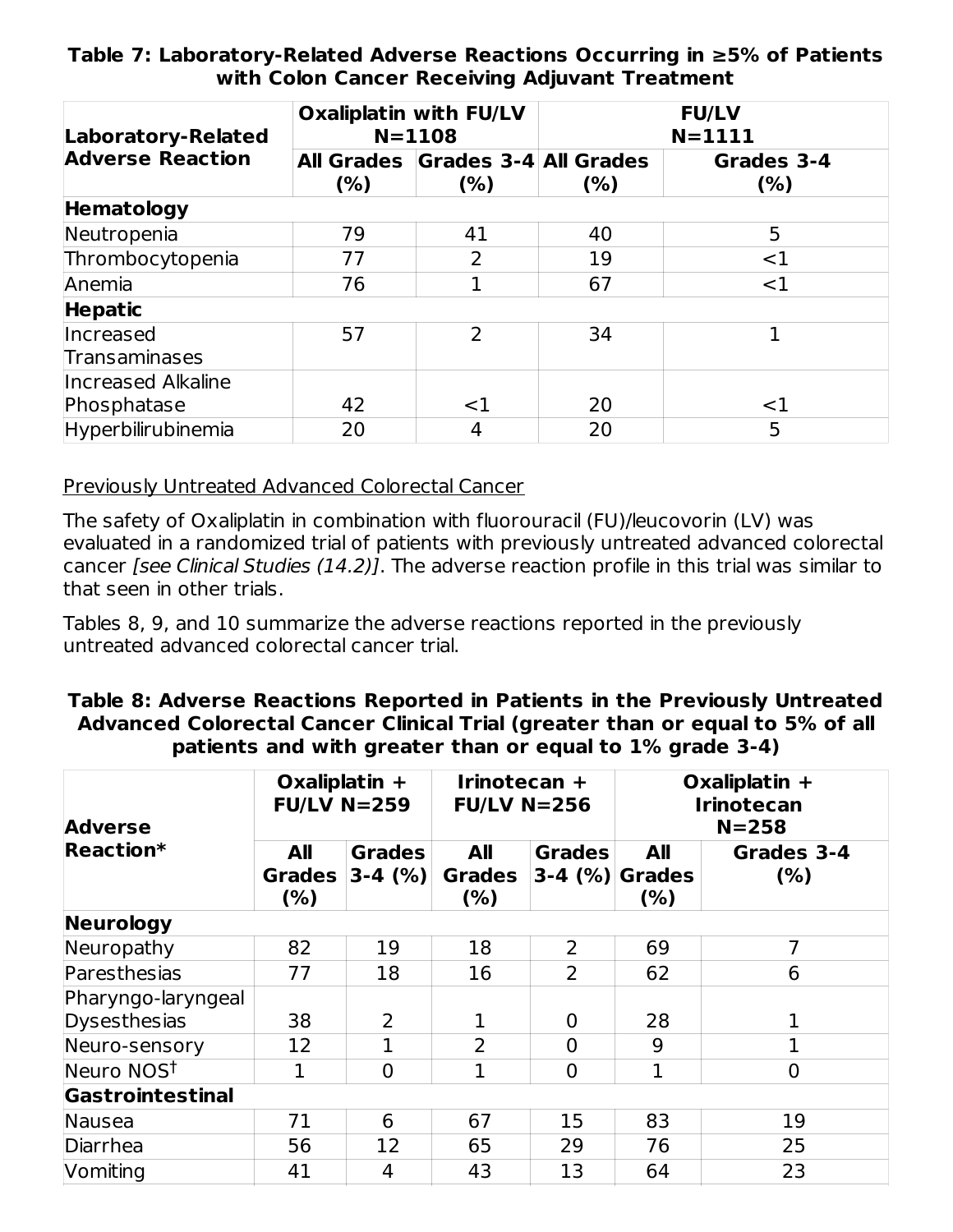| Stomatitis                                 | 38             | $\boldsymbol{0}$ | 25             | $\mathbf 1$    | 19             | 1              |
|--------------------------------------------|----------------|------------------|----------------|----------------|----------------|----------------|
| Anorexia                                   | 35             | $\overline{2}$   | 25             | $\overline{4}$ | 27             | $\overline{5}$ |
| Constipation                               | 32             | $\overline{4}$   | 27             | 2              | 21             | $\overline{2}$ |
| Diarrhea-colostomy                         | 13             | $\overline{2}$   | 16             | $\overline{7}$ | 16             | 3              |
| Gastrointestinal<br>NOS <sup>†</sup>       | 5              | $\overline{2}$   | 4              | $\overline{2}$ | 3              | $\overline{2}$ |
| Constitutional Symptoms/Pain/Ocular/Visual |                |                  |                |                |                |                |
| Fatigue                                    | 70             | 7                | 58             | 11             | 66             | 16             |
| <b>Abdominal Pain</b>                      | 29             | 8                | 31             | 7              | 39             | 10             |
| Myalgia                                    | 14             | $\overline{2}$   | 6              | $\mathbf 0$    | 9              | $\overline{2}$ |
| Pain                                       | $\overline{7}$ | $\mathbf{1}$     | 5              | $\mathbf 1$    | 6              | $\mathbf 1$    |
| <b>Abnormal Vision</b>                     | 5              | $\overline{0}$   | $\overline{2}$ | 1              | 6              | $\mathbf 1$    |
| Neuralgia                                  | 5              | $\mathbf 0$      | $\mathbf 0$    | $\mathbf 0$    | $\overline{2}$ | $\mathbf{1}$   |
| Pulmonary                                  |                |                  |                |                |                |                |
| Cough                                      | 35             | $\mathbf 1$      | 25             | $\overline{2}$ | 17             | $\mathbf 1$    |
| <b>Dyspnea</b>                             | 18             | $\overline{7}$   | 14             | $\overline{3}$ | 11             | $\overline{2}$ |
| <b>Hiccups</b>                             | 5              | $\overline{1}$   | $\overline{2}$ | $\mathbf 0$    | 3              | $\overline{2}$ |
| Hepatic/Metabolic/Laboratory/Renal         |                |                  |                |                |                |                |
| Hyperglycemia                              | 14             | 2                | 11             | 3              | 12             | 3              |
| Hypokalemia                                | 11             | 3                | $\overline{7}$ | $\overline{4}$ | 6              | $\overline{2}$ |
| Dehydration                                | 9              | 5                | 16             | 11             | 14             | $\overline{7}$ |
| Hypoalbuminemia                            | 8              | $\mathbf 0$      | 5              | $\overline{2}$ | 9              | $\mathbf 1$    |
| Hyponatremia                               | 8              | $\overline{2}$   | $\overline{7}$ | $\overline{4}$ | $\overline{4}$ | $\mathbf 1$    |
| <b>Urinary Frequency</b>                   | 5              | $\mathbf{1}$     | 2              | $\mathbf{1}$   | 3              | $\mathbf{1}$   |
| Hematology/Infection                       |                |                  |                |                |                |                |
| Infection Normal<br>ANC <sup>‡</sup>       | 10             | $\overline{4}$   | 5              | $\mathbf{1}$   | $\overline{7}$ | 2              |
| Infection Low ANC <sup>‡</sup>             | 8              | 8                | 12             | 11             | 9              | 8              |
| Lymphopenia                                | 6              | 2                | 4              | $\mathbf{1}$   | 5              | $\overline{2}$ |
| Febrile Neutropenia                        | 4              | $\overline{4}$   | 15             | 14             | 12             | 11             |
| <b>Dermatology/Skin</b>                    |                |                  |                |                |                |                |
| Hand/Foot                                  | $\overline{7}$ | $\mathbf{1}$     | $\overline{2}$ | $\mathbf 1$    | $\mathbf{1}$   | $\mathbf 0$    |
| Syndrome                                   |                |                  |                |                |                |                |
| Injection Site<br>Reaction                 | 6              | $\overline{0}$   | $\mathbf{1}$   | $\overline{0}$ | 4              | $\mathbf{1}$   |
| <b>Cardiovascular</b>                      |                |                  |                |                |                |                |
| Thrombosis                                 | 6              | 5                | 6              | 6              | 3              | 3              |
| Hypotension                                | 5              | 3                | 6              | 3              | $\overline{4}$ | 3              |
|                                            |                |                  |                |                |                |                |

\* Event coded in WHO-ART dictionary

 $^\dagger$  Not otherwise specified

 $^\ddag$  Absolute neutrophil count

**Table 9: Adverse Reactions Reported in Patients in the Previously Untreated Advanced Colorectal Cancer Clinical Trial (greater than or equal to 5% of all patients but with less than 1% grade 3-4)**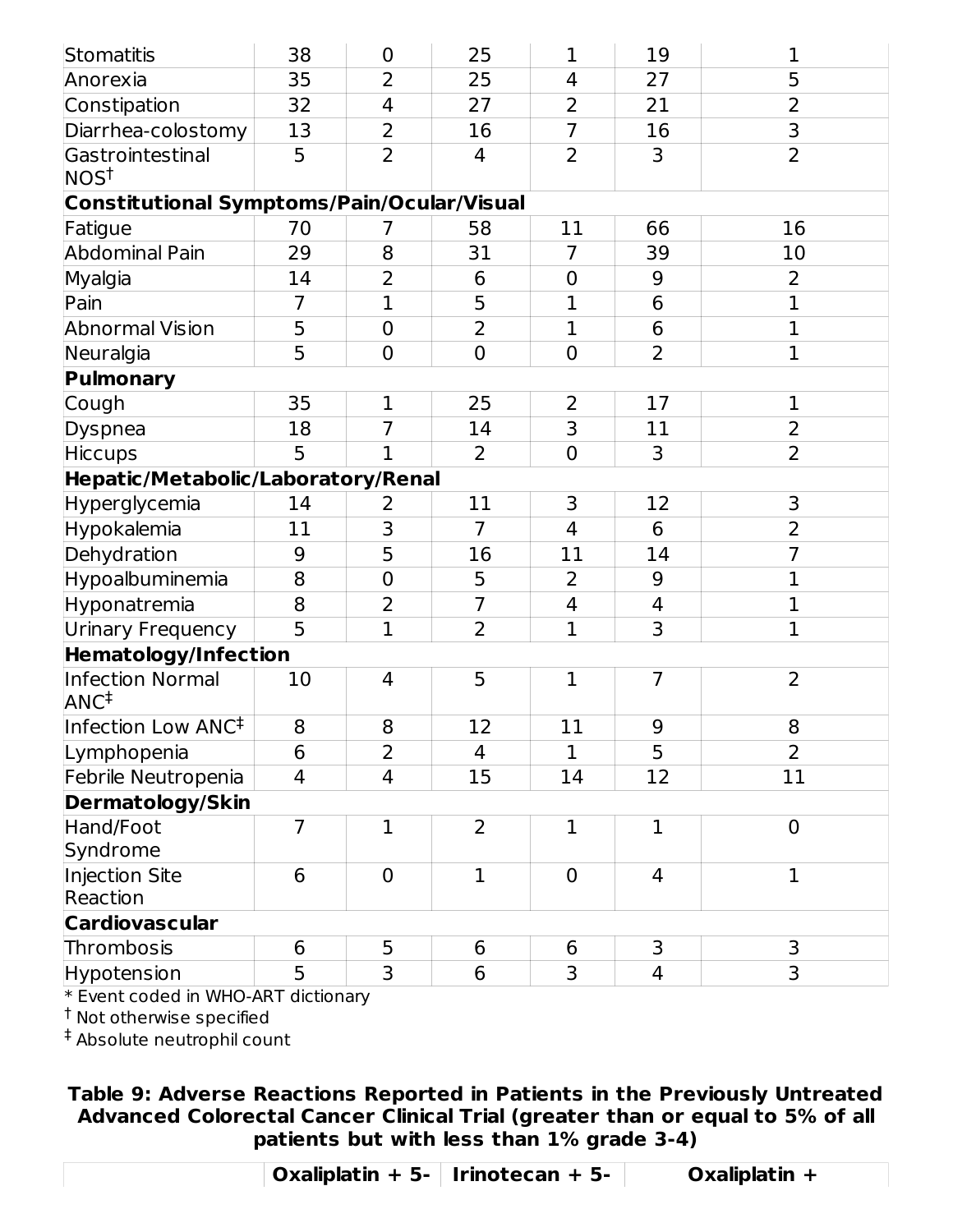|                                            | $FU/LV$ N=259  | $FU/LV$ N=256  | <b>Irinotecan N=258</b>  |
|--------------------------------------------|----------------|----------------|--------------------------|
| <b>Adverse Reaction*</b>                   | All Grades (%) | All Grades (%) | <b>All Grades</b><br>(%) |
| <b>Dermatology/Skin</b>                    |                |                |                          |
| Alopecia <sup>t</sup>                      | 38             | 44             | 67                       |
| Flushing                                   | $\overline{7}$ | 2              | 5                        |
| Pruritus                                   | 6              | $\overline{4}$ | $\overline{2}$           |
| Dry Skin                                   | 6              | $\overline{2}$ | 5                        |
| <b>Hematology/Infection</b>                |                |                |                          |
| Fever Normal ANC <sup>‡</sup>              | 16             | 9              | 9                        |
| <b>Cardiovascular</b>                      |                |                |                          |
| Edema                                      | 15             | 13             | 10                       |
| Gastrointestinal                           |                |                |                          |
| <b>Taste Perversion</b>                    | 14             | 6              | 8                        |
| Dyspepsia                                  | 12             | $\overline{7}$ | 5                        |
| Flatulence                                 | 9              | 6              | 5                        |
| Mouth Dryness                              | 5              | $\overline{2}$ | 3                        |
| Constitutional Symptoms/Pain/Ocular/Visual |                |                |                          |
| Headache                                   | 13             | 6              | 9                        |
| <b>Weight Loss</b>                         | 11             | 9              | 11                       |
| Epistaxis                                  | 10             | $\overline{2}$ | $\overline{2}$           |
| Tearing                                    | 9              | $\mathbf{1}$   | $\overline{2}$           |
| Rigors                                     | 8              | $\overline{2}$ | $\overline{7}$           |
| Dysphasia                                  | 5              | 3              | 3                        |
| Sweating                                   | $\overline{5}$ | 6              | 12                       |
| Arthralgia                                 | $\overline{5}$ | 5              | 8                        |
| Neurology                                  |                |                |                          |
| Insomnia                                   | 13             | 9              | 11                       |
| Depression                                 | 9              | 5              | 7                        |
| <b>Dizziness</b>                           | 8              | 6              | 10                       |
| Anxiety                                    | 5              | $\overline{2}$ | 6                        |
| Allergy/Immunology                         |                |                |                          |
| Rash                                       | 11             | 4              | $\overline{7}$           |
| Rhinitis Allergic                          | 10             | 6              | 6                        |
| Hepatic/Metabolic/Laboratory/Renal         |                |                |                          |
| Hypocalcemia                               | 7              | 5              | 4                        |
| <b>Elevated Creatinine</b>                 | 4              | $\overline{4}$ | 5                        |

\* Event coded in WHO-ART dictionary

<sup>†</sup> No complete alopecia was reported.

Absolute neutrophil count ‡

Clinically relevant adverse reactions that occurred in greater than or equal to 2% and less than 5% of the patients in the Oxaliplatin and fluorouracil/leucovorin combination arm (listed in decreasing order of frequency) were: metabolic, pneumonitis, catheter infection, vertigo, prothrombin time, pulmonary, rectal bleeding, dysuria, nail changes, chest pain, rectal pain, syncope, hypertension, hypoxia, unknown infection, bone pain,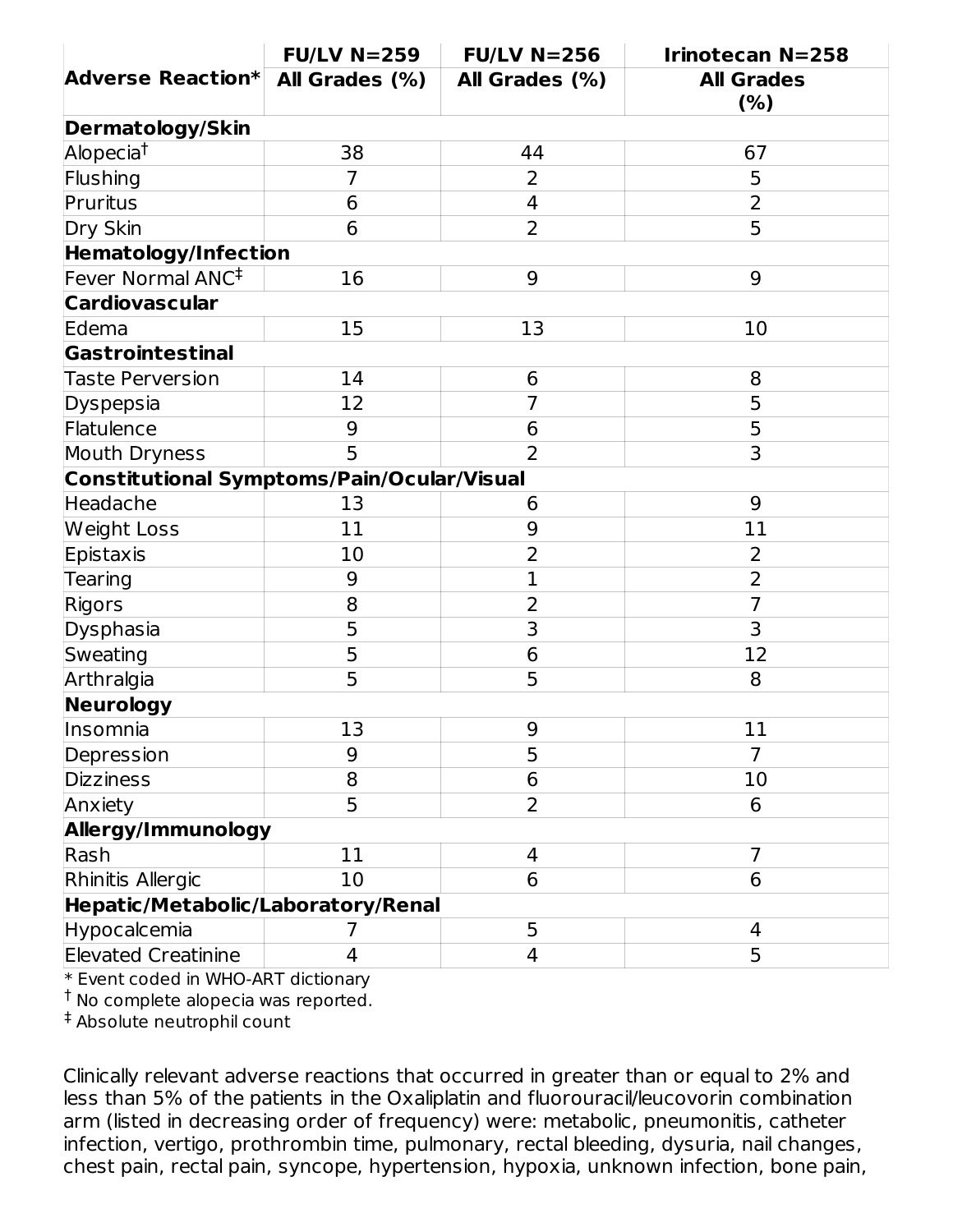pigmentation changes, and urticaria.

#### **Table 10: Laboratory-Related Adverse Reactions Occurring in ≥5% of Patients in the Previously Untreated Advanced Colorectal Cancer Trial**

| Oxaliplatin and<br><b>FU/LV N=259</b>                |                    | <b>Irinotecan and</b><br>$FU/LV$ N=256 |                | <b>Oxaliplatin and</b><br><b>Irinotecan N=258</b>    |                                     |                    |
|------------------------------------------------------|--------------------|----------------------------------------|----------------|------------------------------------------------------|-------------------------------------|--------------------|
| <b>Laboratory-Related</b><br><b>Adverse Reaction</b> | <b>All</b><br>(% ) | <b>Grades</b>                          | All<br>(%)     | <b>Grades</b><br>Grades 3-4 $(\%)$ Grades 3-4 $(\%)$ | <b>All</b><br><b>Grades</b><br>(% ) | Grades 3-4<br>(% ) |
| <b>Hematology</b>                                    |                    |                                        |                |                                                      |                                     |                    |
| Leukopenia                                           | 85                 | 20                                     | 84             | 23                                                   | 76                                  | 24                 |
| Neutropenia                                          | 81                 | 53                                     | 77             | 44                                                   | 71                                  | 36                 |
| Thrombocytopenia                                     | 71                 | 5                                      | 26             | 2                                                    | 44                                  | 4                  |
| Anemia                                               | 27                 | 3                                      | 28             | 4                                                    | 25                                  | 3                  |
| <b>Hepatic</b>                                       |                    |                                        |                |                                                      |                                     |                    |
| Increased AST*                                       | 17                 | 1                                      | $\overline{2}$ | $\mathbf{1}$                                         | 11                                  |                    |
| <b>Increased Alkaline</b>                            |                    |                                        |                |                                                      |                                     |                    |
| Phosphatase                                          | 16                 | $\overline{0}$                         | 8              | 0                                                    | 14                                  | 2                  |
| Hyperbilirubinemia                                   | 6                  | 1                                      | 3              | 1                                                    | 3                                   | $\overline{2}$     |
| Increased ALTT                                       | 6                  |                                        | $\overline{2}$ | 0                                                    | 5                                   | $\overline{2}$     |

\* Aspartate transaminase

<sup>†</sup> Alanine transaminase

### Previously Treated Advanced Colorectal Cancer

The safety of Oxaliplatin in combination with fluorouracil (FU)/leucovorin (LV) was evaluated in a randomized trial in patients with refractory and relapsed colorectal cancer [see Clinical Studies (14.3)]. The adverse reaction profile in this trial was similar to that seen in other trials.

Three patients who received Oxaliplatin in the combination arm experienced fatal adverse reactions: gastrointestinal bleeding and dehydration.

Grade 3 and 4 neutropenia were reported in 27% and 17% of patients, respectively, in the Oxaliplatin with fluorouracil/leucovorin combination arm. Grade 3-4 increased serum creatinine occurred in 1% of patients in the Oxaliplatin with combination fluorouracil/leucovorin arm.

Thirteen percent of patients in the Oxaliplatin with fluorouracil/leucovorin combination arm discontinued treatment; the most frequent reasons were gastrointestinal adverse reactions, hematologic adverse reactions and neuropathies.

Tables 11, 12, and 13 summarize the adverse reactions reported in the previously treated advanced colorectal cancer trial.

#### **Table 11: Adverse Reactions Reported in Patients in the Previously Treated Advanced Colorectal Cancer Trial (greater than or equal to 5% of all patients and with greater than or equal to 1% grade 3-4)**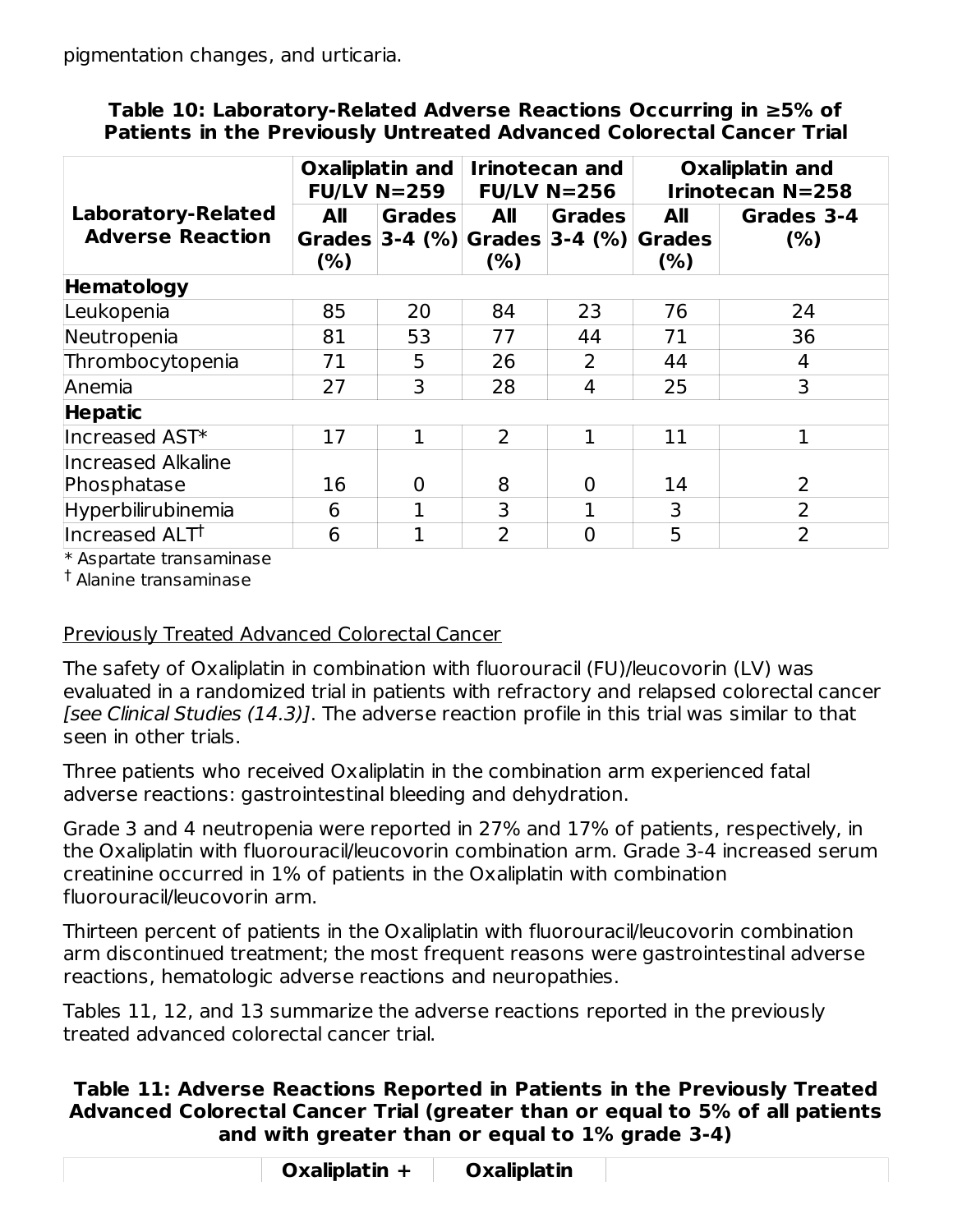| <b>Adverse Reaction*</b>            | $FU/LV$ N=150               |                              | $N = 153$                           |                            | <b>FU/LV</b><br>$N = 142$          |                |
|-------------------------------------|-----------------------------|------------------------------|-------------------------------------|----------------------------|------------------------------------|----------------|
|                                     | All<br><b>Grades</b><br>(%) | <b>Grades</b><br>$ 3-4 (%) $ | <b>All</b><br><b>Grades</b><br>(% ) | <b>Grades</b><br>$3-4$ (%) | <b>All</b><br><b>Grades</b><br>(%) | Grades 3-4 (%) |
| <b>Neurology</b>                    |                             |                              |                                     |                            |                                    |                |
| Neuropathy                          | 74                          | $\overline{7}$               | 76                                  | $\overline{7}$             | 17                                 | 0              |
| Acute                               | 56                          | 2                            | 65                                  | 5                          | 10                                 | 0              |
| Persistent                          | 48                          | 6                            | 43                                  | 3                          | 9                                  | $\overline{0}$ |
| <b>Constitutional Symptoms/Pain</b> |                             |                              |                                     |                            |                                    |                |
| Fatigue                             | 68                          | $\overline{7}$               | 61                                  | 9                          | 52                                 | 6              |
| <b>Back Pain</b>                    | 19                          | 3                            | 11                                  | $\overline{0}$             | 16                                 | 4              |
| Pain                                | 15                          | $\overline{2}$               | 14                                  | 3                          | 9                                  | 3              |
| Gastrointestinal                    |                             |                              |                                     |                            |                                    |                |
| Diarrhea                            | 67                          | 11                           | 46                                  | 4                          | 44                                 | 3              |
| Nausea                              | 65                          | 11                           | 64                                  | 4                          | 59                                 | 4              |
| Vomiting                            | 40                          | 9                            | 37                                  | $\overline{4}$             | 27                                 | 4              |
| Stomatitis                          | 37                          | 3                            | 14                                  | $\overline{0}$             | 32                                 | 3              |
| Abdominal Pain                      | 33                          | $\overline{4}$               | 31                                  | $\overline{7}$             | 31                                 | 5              |
| Anorexia                            | 29                          | 3                            | 20                                  | $\overline{2}$             | 20                                 | $\mathbf{1}$   |
| Gastroesophageal<br>Reflux          | 5                           | $\overline{2}$               | $\mathbf{1}$                        | $\Omega$                   | 3                                  | $\overline{0}$ |
| <b>Hematology/Infection</b>         |                             |                              |                                     |                            |                                    |                |
| Fever                               | 29                          | $\mathbf{1}$                 | 25                                  | $\mathbf{1}$               | 23                                 | $\mathbf 1$    |
| Febrile Neutropenia                 | 6                           | 6                            | $\overline{0}$                      | $\overline{0}$             | $\mathbf{1}$                       | $\mathbf 1$    |
| <b>Cardiovascular</b>               |                             |                              |                                     |                            |                                    |                |
| Dyspnea                             | 20                          | 4                            | 13                                  | $\overline{7}$             | 11                                 | $\overline{2}$ |
| Coughing                            | 19                          | $\overline{1}$               | 11                                  | $\overline{0}$             | 9                                  | $\overline{0}$ |
| Edema                               | 15                          | $\mathbf 1$                  | 10                                  | 1                          | 13                                 | 1              |
| Thromboembolism                     | 9                           | 8                            | $\overline{2}$                      | $\mathbf{1}$               | $\overline{4}$                     | $\overline{2}$ |
| Chest Pain                          | 8                           | $\mathbf 1$                  | 5                                   | $\mathbf 1$                | 4                                  | $\mathbf 1$    |
| <b>Dermatology/Skin</b>             |                             |                              |                                     |                            |                                    |                |
| Injection Site<br>Reaction          | 10                          | 3                            | 9                                   | $\overline{0}$             | 5                                  | $\mathbf{1}$   |
| Hepatic/Metabolic/Laboratory/Renal  |                             |                              |                                     |                            |                                    |                |
| Hypokalemia                         | 9                           | 4                            | 3                                   | $\overline{2}$             | 3                                  | $\mathbf{1}$   |
| Dehydration                         | 8                           | 3                            | 5                                   | 3                          | 6                                  | 4              |

\* Event coded in WHO-ART dictionary

**Table 12: Adverse Reactions Reported in Patients in the Previously Treated Advanced Colorectal Cancer Clinical Trial (greater than or equal to 5% of all patients but with less than 1% grade 3-4)**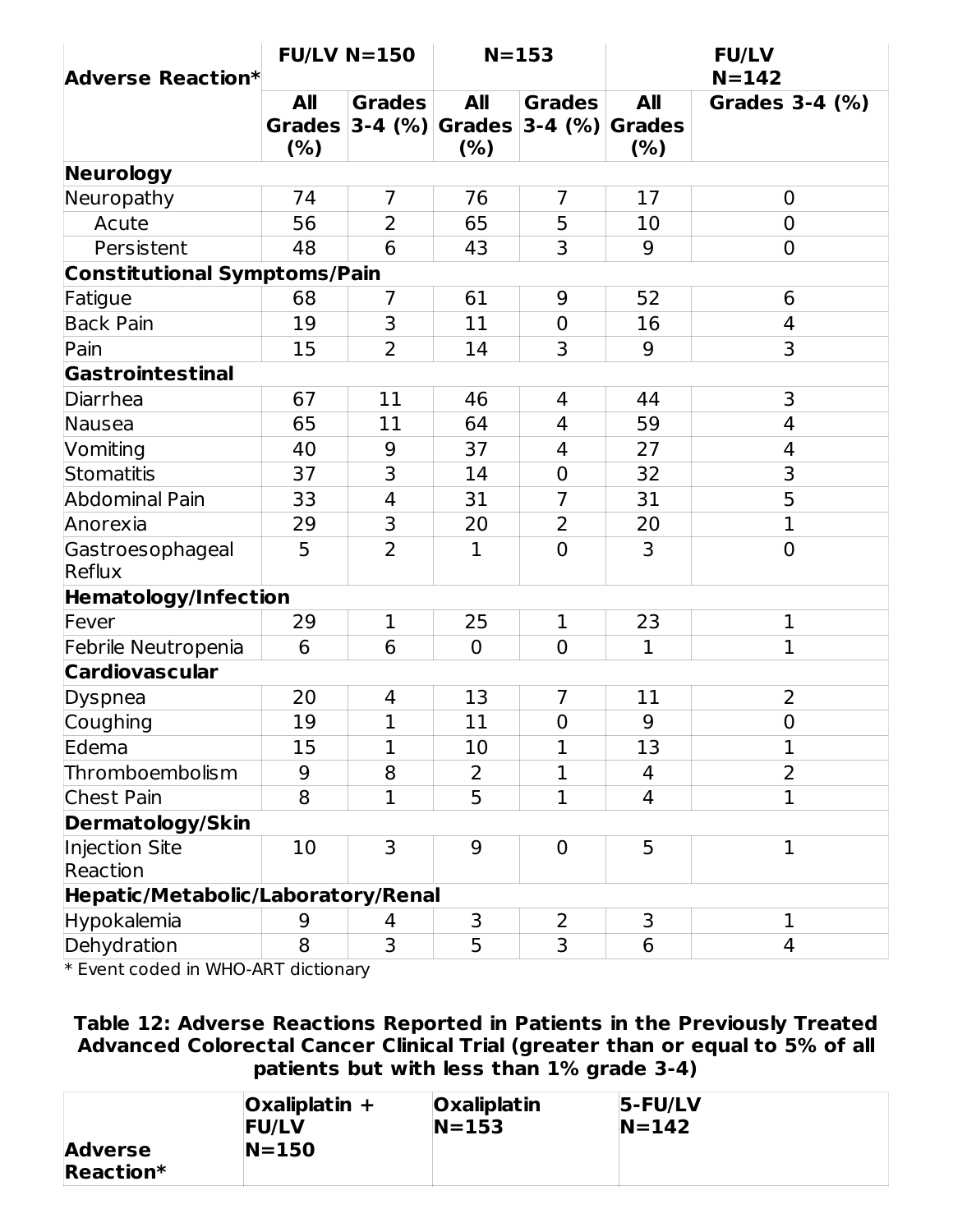|                          | All Grades (%)                             | All Grades (%)          | All Grades (%) |
|--------------------------|--------------------------------------------|-------------------------|----------------|
| Gastrointestinal         |                                            |                         |                |
| Constipation             | 32                                         | 31                      | 23             |
| Dyspepsia                | 14                                         | $\overline{7}$          | 10             |
| <b>Taste Perversion</b>  | 13                                         | 5                       | 1              |
| Mucositis                | 7                                          | $\overline{2}$          | 10             |
| Flatulence               | 5                                          | 3                       | 6              |
|                          | Constitutional Symptoms/Pain/Ocular/Visual |                         |                |
| Headache                 | 17                                         | 13                      | 8              |
| Arthralgia               | 10                                         | $\overline{7}$          | 10             |
| Epistaxis                | $9\,$                                      | $\overline{2}$          | 1              |
| Abnormal                 | $\overline{7}$                             | $\mathbf{1}$            | 6              |
| Lacrimation              |                                            |                         |                |
| Rigors                   | $\overline{7}$                             | 9                       | 6              |
| Allergy/Immunology       |                                            |                         |                |
| Rhinitis                 | 15                                         | 6                       | 4              |
| Allergic Reaction        | 10                                         | 3                       | $\overline{1}$ |
| Rash                     | 9                                          | 5                       | 5              |
| Neurology                |                                            |                         |                |
| Dizziness                | 13                                         | $\overline{7}$          | 8              |
| Insomnia                 | 9                                          | 11                      | $\overline{4}$ |
| <b>Dermatology/Skin</b>  |                                            |                         |                |
| Hand-Foot                | 11                                         | $\mathbf{1}$            | 13             |
| Syndrome                 |                                            |                         |                |
| Flushing                 | 10                                         | 3                       | 2              |
| Alopecia <sup>t</sup>    | $\overline{7}$                             | $\overline{\mathbf{3}}$ | $\overline{3}$ |
| Pulmonary                |                                            |                         |                |
| <b>Upper Respiratory</b> |                                            |                         |                |
| <b>Tract Infection</b>   | 10                                         | 7                       | 4              |
| Pharyngitis              | 9                                          | $\overline{2}$          | 10             |
| <b>Cardiovascular</b>    |                                            |                         |                |
| Peripheral Edema         | 10                                         | 5                       | 11             |
|                          | Hepatic/Metabolic/Laboratory/Renal         |                         |                |
| Hematuria                | 6                                          | $\mathbf 0$             | $\overline{4}$ |
| <b>Dysuria</b>           | 6                                          | $\mathbf{1}$            | $\mathbf{1}$   |

\* Event coded in WHO-ART dictionary

<sup>†</sup> No complete alopecia was reported.

Clinically relevant adverse reactions in greater than or equal to 2% and less than 5% of the patients in the Oxaliplatin and fluorouracil/leucovorin combination arm (listed in decreasing order of frequency) were: anxiety, myalgia, erythematous rash, increased sweating, conjunctivitis, weight decrease, dry mouth, rectal hemorrhage, depression, ataxia, ascites, hemorrhoids, muscle weakness, nervousness, tachycardia, abnormal micturition frequency, dry skin, pruritus, hemoptysis, purpura, vaginal hemorrhage, melena, somnolence, pneumonia, proctitis, involuntary muscle contractions, intestinal obstruction, gingivitis, tenesmus, hot flashes, enlarged abdomen, and urinary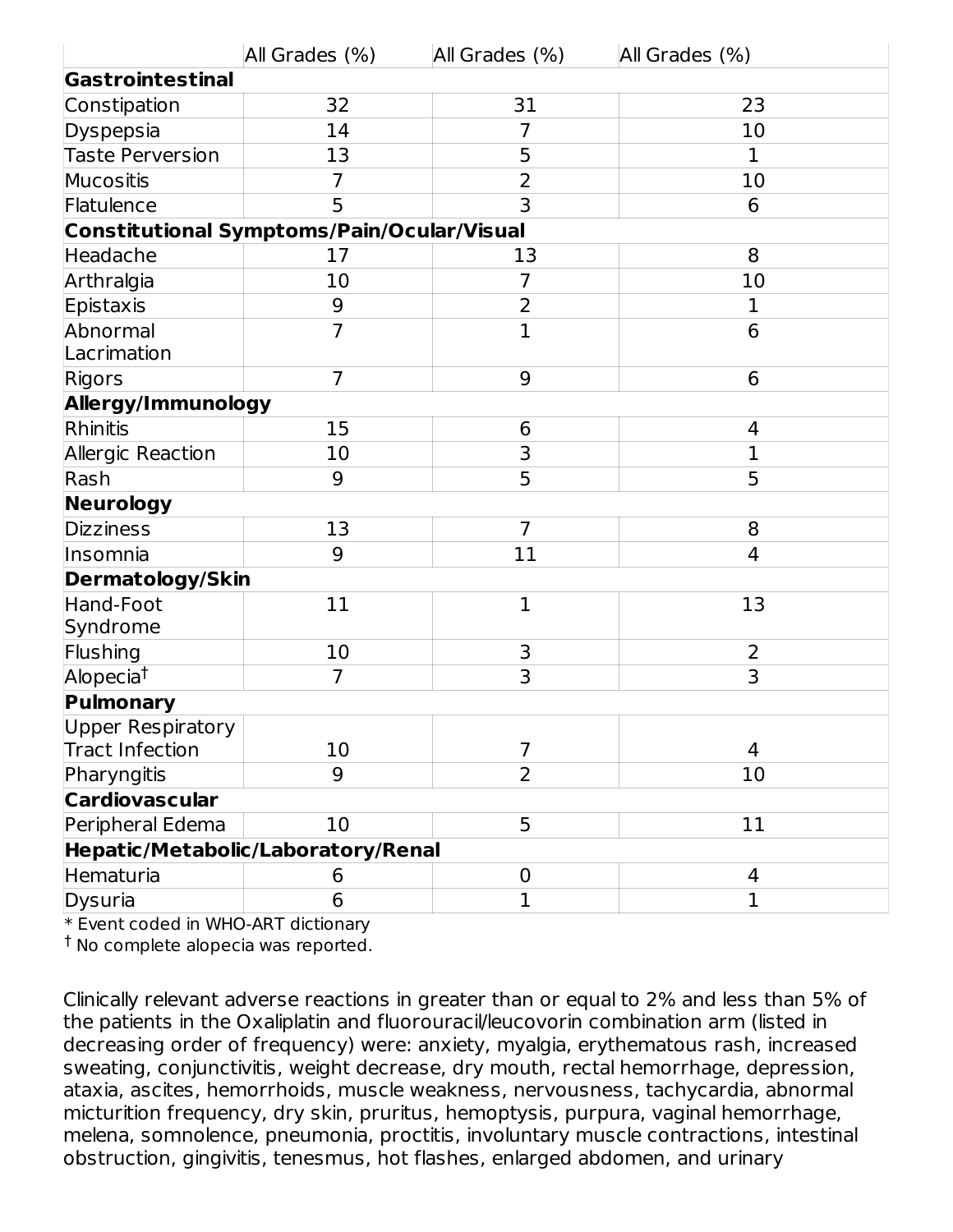#### **Table 13: Laboratory-Related Adverse Reactions Occurring in ≥5% of Patients with Previously Treated Advanced Colorectal Cancer**

|                                                          | <b>Oxaliplatin and</b><br>$FU/LV$ N=150 |                            | <b>Oxaliplatin</b><br>$N = 153$    |                            | $FU/LV N=142$                  |                    |
|----------------------------------------------------------|-----------------------------------------|----------------------------|------------------------------------|----------------------------|--------------------------------|--------------------|
| Laboratory-<br><b>Related Adverse</b><br><b>Reaction</b> | All<br><b>Grades</b><br>(%)             | <b>Grades</b><br>$3-4$ (%) | <b>All</b><br><b>Grades</b><br>(%) | <b>Grades</b><br>$3-4$ (%) | All<br><b>Grades</b><br>$(\%)$ | Grades 3-4<br>(% ) |
| <b>Hematology</b>                                        |                                         |                            |                                    |                            |                                |                    |
| Anemia                                                   | 81                                      | $\overline{2}$             | 64                                 | 1                          | 68                             | 2                  |
| Leukopenia                                               | 76                                      | 19                         | 13                                 | $\overline{0}$             | 34                             |                    |
| Neutropenia                                              | 73                                      | 44                         | 7                                  | $\overline{0}$             | 25                             | 5                  |
| Thrombocytopenia                                         | 64                                      | 4                          | 30                                 | 3                          | 20                             | 0                  |
| <b>Hepatic</b>                                           |                                         |                            |                                    |                            |                                |                    |
| Increased ALT*                                           | 31                                      | $\Omega$                   | 36                                 | 1                          | 28                             | 3                  |
| Increased AST <sup>†</sup>                               | 47                                      | $\Omega$                   | 54                                 | 4                          | 39                             | $\overline{2}$     |
| <b>Increased Bilirubin</b>                               | 13                                      |                            | 13                                 | 5                          | 22                             | 6                  |

\* Alanine transaminase

 $^\dagger$  Aspartate transaminase

#### Additional Adverse Reactions

The following adverse reactions were observed across clinical trials.

Intravenous site reactions

Injection site reaction, including redness, swelling, and pain, can occur with Oxaliplatin. In some cases, skin necrosis has occurred with extravasation.

#### PRES

PRES occurred in less than 0.1% of patients.

Pulmonary fibrosis and interstitial lung disease

Pulmonary fibrosis, which may be fatal, occurred in less than 1% of patients.

### **6.2 Postmarketing Experience**

The following adverse reactions have been identified during postapproval use of Oxaliplatin. Because these reactions are reported voluntarily from a population of uncertain size, it is not always possible to reliably estimate their frequency or establish a causal relationship to drug exposure.

- General: angioedema, anaphylactic shock
- Cardiovascular: QT prolongation leading to ventricular arrhythmias, including fatal torsade de pointes; bradyarrhythmia
- Neurological: loss of deep tendon reflexes, dysarthria, Lhermitte's sign, cranial nerve palsies, fasciculations, convulsion
- Hearing and vestibular system: deafness
- Infections: septic shock, including fatal outcomes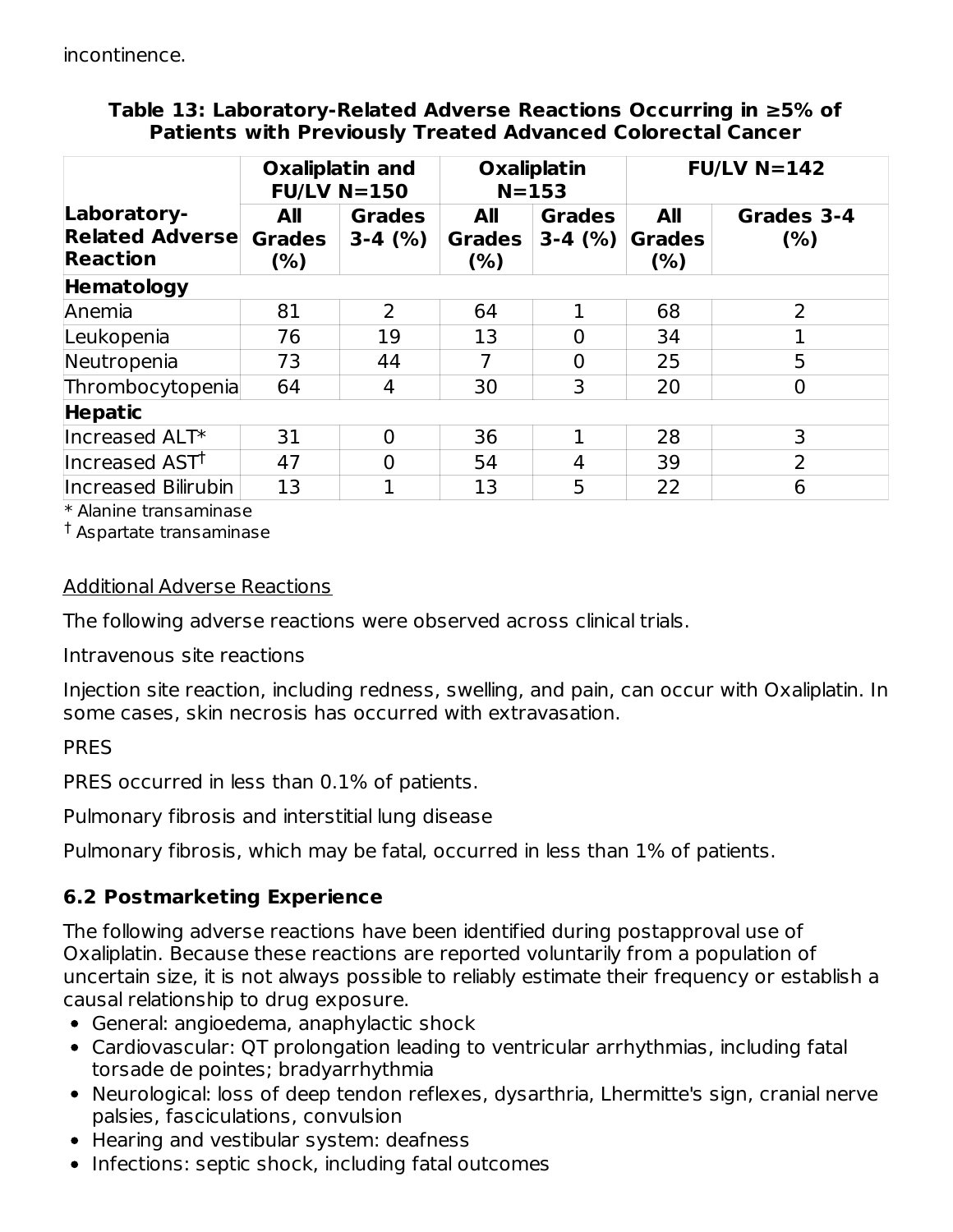- Infusion-related reactions and hypersensitivity reactions: laryngospasm
- Hepatic and gastrointestinal: severe diarrhea/vomiting resulting in hypokalemia, colitis (including Clostridium difficile diarrhea), metabolic acidosis, ileus, intestinal obstruction, pancreatitis, sinusoidal obstruction syndrome, perisinusoidal fibrosis which rarely may progress, esophagitis
- Musculoskeletal and connective tissue: rhabdomyolysis, including fatal outcomes
- Platelet, bleeding, and clotting disorders: immuno-allergic thrombocytopenia, prolonged prothrombin time and INR in patients receiving anticoagulants
- Blood disorders: secondary leukemia
- Red blood cell: hemolytic uremic syndrome, immuno-allergic hemolytic anemia
- Renal: acute tubular necrosis, acute interstitial nephritis, acute renal failure
- Respiratory: interstitial lung diseases (sometimes fatal) and pneumonia (including fatal outcomes)
- Vision: decrease of visual acuity, visual field disturbance, optic neuritis and transient vision loss (reversible following treatment discontinuation)
- Injury, poisoning, and procedural complications: fall-related injuries

## **7 DRUG INTERACTIONS**

## **7.1 Drugs that Prolong the QT Interval**

QT interval prolongation and ventricular arrhythmias can occur with Oxaliplatin [see Warnings and Precautions (5.7)]. Avoid coadministration of Oxaliplatin with medicinal products with a known potential to prolong the QT interval.

### **7.2 Use with Nephrotoxic Drugs**

Because platinum-containing species are eliminated primarily through the kidney, clearance of these products may be decreased by coadministration of potentially nephrotoxic compounds [see Clinical Pharmacology (12.3)]. Avoid coadministration of Oxaliplatin with medicinal products known to cause nephrotoxicity.

### **7.3 Use with Anticoagulants**

Prolonged prothrombin time and INR occasionally associated with hemorrhage have been reported in patients who received Oxaliplatin with fluorouracil/leucovorin while on anticoagulants [see Warnings and Precautions (5.10), Adverse Reactions (6.2)]. Increase frequency of monitoring in patients who are receiving Oxaliplatin with fluorouracil/leucovorin and oral anticoagulants.

## **8 USE IN SPECIFIC POPULATIONS**

## **8.1 Pregnancy**

#### Risk Summary

Based on its direct interaction with DNA, Oxaliplatin can cause fetal harm when administered to a pregnant woman. The available human data do not establish the presence or absence of major birth defects or miscarriage related to the use of Oxaliplatin. Reproductive toxicity studies demonstrated adverse effects on embryo-fetal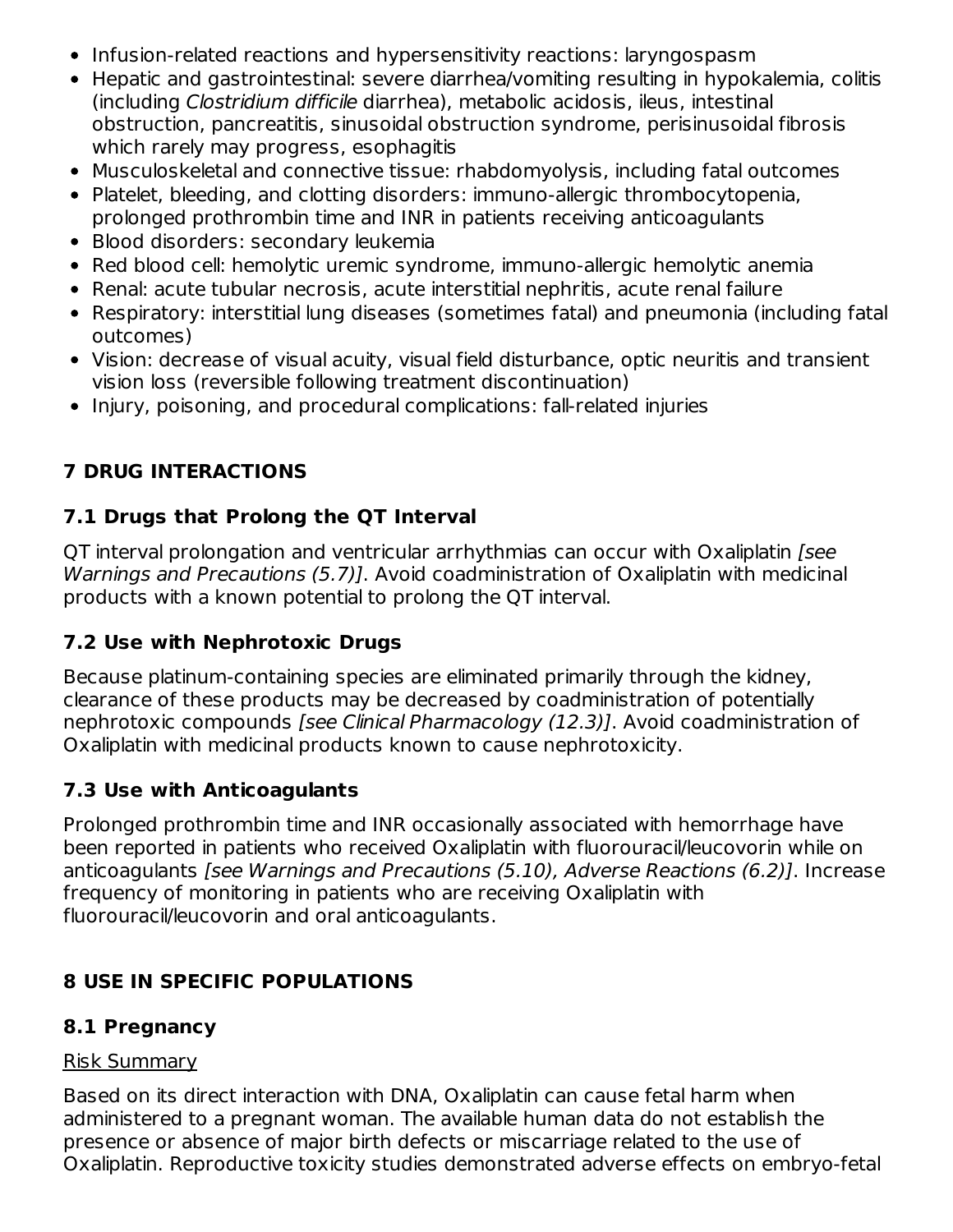development in rats at maternal doses that were below the recommended human dose based on body surface area (see Data). Advise a pregnant woman of the potential risk to a fetus.

In the U.S. general population, the estimated background risk of major birth defects and miscarriage in clinically recognized pregnancies is 2% to 4% and 15% to 20%, respectively.

Data

Animal data

Pregnant rats were administered oxaliplatin at less than one-tenth the recommended human dose based on body surface area during gestation days (GD)1-5 (preimplantation), GD 6-10, or GD 11-16 (during organogenesis). Oxaliplatin caused developmental mortality (increased early resorptions) when administered on days GD 6- 10 and GD 11-16 and adversely affected fetal growth (decreased fetal weight, delayed ossification) when administered on days GD 6-10.

## **8.2 Lactation**

## Risk Summary

There are no data on the presence of oxaliplatin or its metabolites in human or animal milk or its effects on the breastfed infant or on milk production. Because of the potential for serious adverse reactions in breastfed infants, advise women not to breastfeed during treatment with Oxaliplatin and for 3 months after the final dose.

## **8.3 Females and Males of Reproductive Potential**

## Pregnancy Testing

Verify pregnancy status in females of reproductive potential prior to initiating Oxaliplatin [see Use in Specific Populations (8.1)].

## **Contraception**

Oxaliplatin can cause embryo-fetal harm when administered to a pregnant woman [see Use in Specific Populations (8.1)].

## Females

Advise female patients of reproductive potential to use effective contraception while receiving Oxaliplatin and for 9 months after the final dose.

Males

Based on its mechanism action as a genotoxic drug, advise males with female partners of reproductive potential to use effective contraception while receiving Oxaliplatin and for 6 months after the final dose [see Nonclinical Toxicology (13.1)].

## **Infertility**

Based on animal studies, Oxaliplatin may impair fertility in males and females [see Nonclinical Toxicology (13.1)].

## **8.4 Pediatric Use**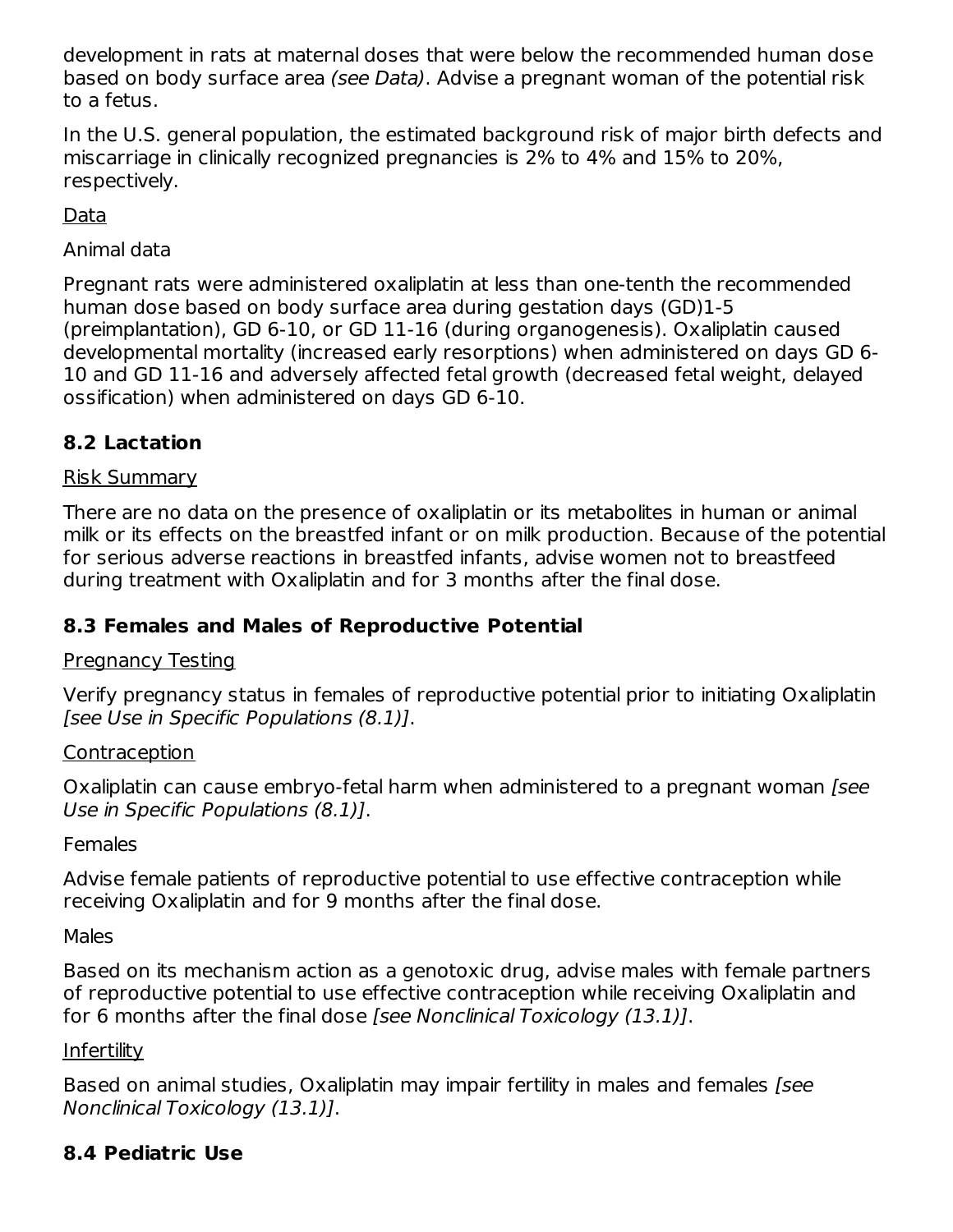The safety and effectiveness of Oxaliplatin in pediatrics have not been established. Safety and effectiveness were assessed across 4 open-label studies in 235 patients aged 7 months to 22 years with solid tumors.

In a multicenter, open-label, non-comparative, non-randomized study (ARD5531), oxaliplatin was administered to 43 patients with refractory or relapsed malignant solid tumors, mainly neuroblastoma and osteosarcoma. The dose limiting toxicity (DLT) was sensory neuropathy at a dose of  $110 \text{ mg/m}^2$ . The main adverse reactions were: paresthesia (60%, grade 3-4: 7%), fever (40%, grade 3-4: 7%), and thrombocytopenia (40%, grade 3-4: 27%). No responses were observed.

In an open-label non-randomized study (DFI7434), oxaliplatin was administered to 26 pediatric patients with metastatic or unresectable solid tumors, mainly neuroblastoma and ganglioneuroblastoma. The DLT was sensory neuropathy at a dose of  $160 \text{ mg/m}^2$ . No responses were observed.

In an open-label, single-agent study (ARD5021), oxaliplatin was administered to 43 pediatric patients with recurrent or refractory embryonal CNS tumors. The most common adverse reactions reported were: leukopenia (67%, grade 3-4: 12%), anemia (65%, grade 3-4: 5%), thrombocytopenia (65%, grade 3-4: 26%), vomiting (65%, grade 3-4: 7%), neutropenia (58%, grade 3-4: 16%), and sensory neuropathy (40%, grade 3- 4: 5%).

In an open-label single-agent study (ARD5530), oxaliplatin was administered to 123 pediatric patients with recurrent solid tumors, including neuroblastoma, osteosarcoma, Ewing sarcoma or peripheral PNET, ependymoma, rhabdomyosarcoma, hepatoblastoma, high grade astrocytoma, Brain stem glioma, low grade astrocytoma, malignant germ cell tumor and other tumors. The most common adverse reactions reported were: sensory neuropathy (52%, grade 3-4: 12%), thrombocytopenia (37%, grade 3-4: 17%), anemia (37%, grade 3-4: 9%), vomiting (26%, grade 3-4: 4%), increased ALT (24%, grade 3-4: 6%), increased AST (24%, grade 3-4: 2%), and nausea (23%, grade 3-4: 3%).

The pharmacokinetic parameters of ultrafiltrable platinum were evaluated in 105 pediatric patients during the first cycle. The mean clearance in pediatric patients estimated by the population pharmacokinetic analysis was 4.7 L/h (%CV, 41%). Mean platinum pharmacokinetic parameters in ultrafiltrate were C<sub>max</sub> of 0.75  $\pm$  0.24 mcg/mL, AUC<sub>0-48h</sub> of 7.52  $\pm$  5.07 mcg•h/mL and AUC<sub>inf</sub> of 8.83  $\pm$  1.57 mcg•h/mL at 85 mg/m<sup>2</sup> of oxaliplatin and C<sub>max</sub> of  $1.10 \pm 0.43$  mcg/mL, AUC<sub>0-48h</sub> of 9.74  $\pm$  2.52 mcg•h/mL and AUC $_{\sf inf}$  of 17.3  $\pm$  5.34 mcg•h/mL at 130 mg/m<sup>2</sup> of oxaliplatin.

## **8.5 Geriatric Use**

In the adjuvant treatment trial *[see Clinical Studies (14.1)]*, 400 patients who received Oxaliplatin with fluorouracil/leucovorin were greater than or equal to 65 years. The effect of Oxaliplatin in patients greater than or equal to 65 years was not conclusive. Patients greater than or equal to 65 years receiving Oxaliplatin experienced more diarrhea and grade 3-4 neutropenia (45% vs 39%) compared to patients less than 65 years.

In the previously untreated advanced colorectal cancer trial (see Clinical Studies (14.2)], 99 patients who received Oxaliplatin with fluorouracil and leucovorin were greater than or equal to 65 years. The same efficacy improvements in response rate, time to tumor progression, and overall survival were observed in the greater than or equal to 65 years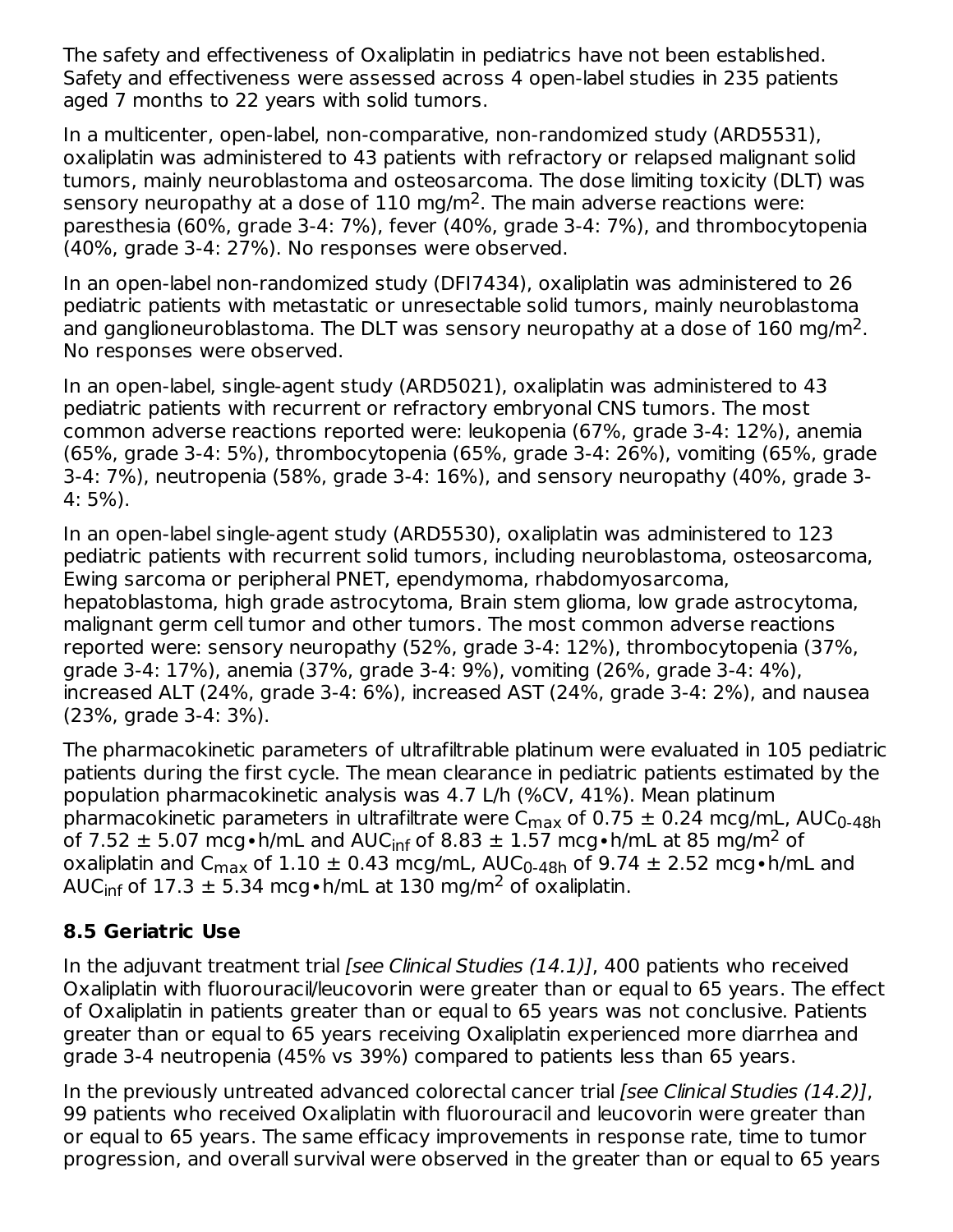patients as in the overall study population. Adverse reactions were similar in patients less than 65 and greater than or equal to 65 years, but older patients may have been more susceptible to diarrhea, dehydration, hypokalemia, leukopenia, fatigue, and syncope.

In the previously treated advanced colorectal cancer trial [see Clinical Studies (14.3)], 55 patients who received Oxaliplatin with fluorouracil and leucovorin were greater than or equal to 65 years. No overall differences in effectiveness were observed between these patients and younger adults. Adverse reactions were similar in patients less than 65 and greater than or equal to 65 years, but older patients may have been more susceptible to diarrhea, dehydration, hypokalemia, and fatigue.

No significant effect of age on the clearance of ultrafiltrable platinum has been observed [see Clinical Pharmacology (12.3)].

### **8.6 Patients with Renal Impairment**

The AUC of unbound platinum in plasma ultrafiltrate was increased in patients with renal impairment [see Clinical Pharmacology (12.3)]. No dose reduction is recommended for patients with mild (creatinine clearance 50 to 79 mL/min) or moderate (creatinine clearance 30 to 49 mL/min) renal impairment, calculated by Cockcroft-Gault equation. Reduce the dose of Oxaliplatin in patients with severe renal impairment (creatinine clearance less than 30 mL/min) [see Dosage and Administration (2.3)].

## **10 OVERDOSAGE**

The maximum dose of oxaliplatin that has been administered in a single infusion is 825 mg. Several cases of overdoses have been reported with Oxaliplatin. Adverse reactions observed following an overdosage were grade 4 thrombocytopenia (less than 25,000/mm<sup>3</sup>) without bleeding, anemia, sensory neuropathy (including paresthesia, dysesthesia, laryngospasm and facial muscle spasms), gastrointestinal disorders (including nausea, vomiting, stomatitis, flatulence, abdomen enlarged and grade 4 intestinal obstruction), grade 4 dehydration, dyspnea, wheezing, chest pain, respiratory failure, severe bradycardia and death.

Closely monitor patients suspected of receiving an overdose, including for the adverse reactions described above and administer appropriate supportive treatment.

## **11 DESCRIPTION**

Oxaliplatin is a platinum-based drug with the molecular formula  $\mathsf{C}_8\mathsf{H}_{14}\mathsf{N}_2\mathsf{O}_4$ Pt and the chemical name of cis- $[(1 R, 2 R)-1, 2-cyclohexanediamine-N,N']$   $[oxalato(2)-O,O']$ platinum. Oxaliplatin is an organoplatinum complex in which the platinum atom is complexed with 1,2-diaminocyclohexane (DACH) and with an oxalate ligand as a leaving group.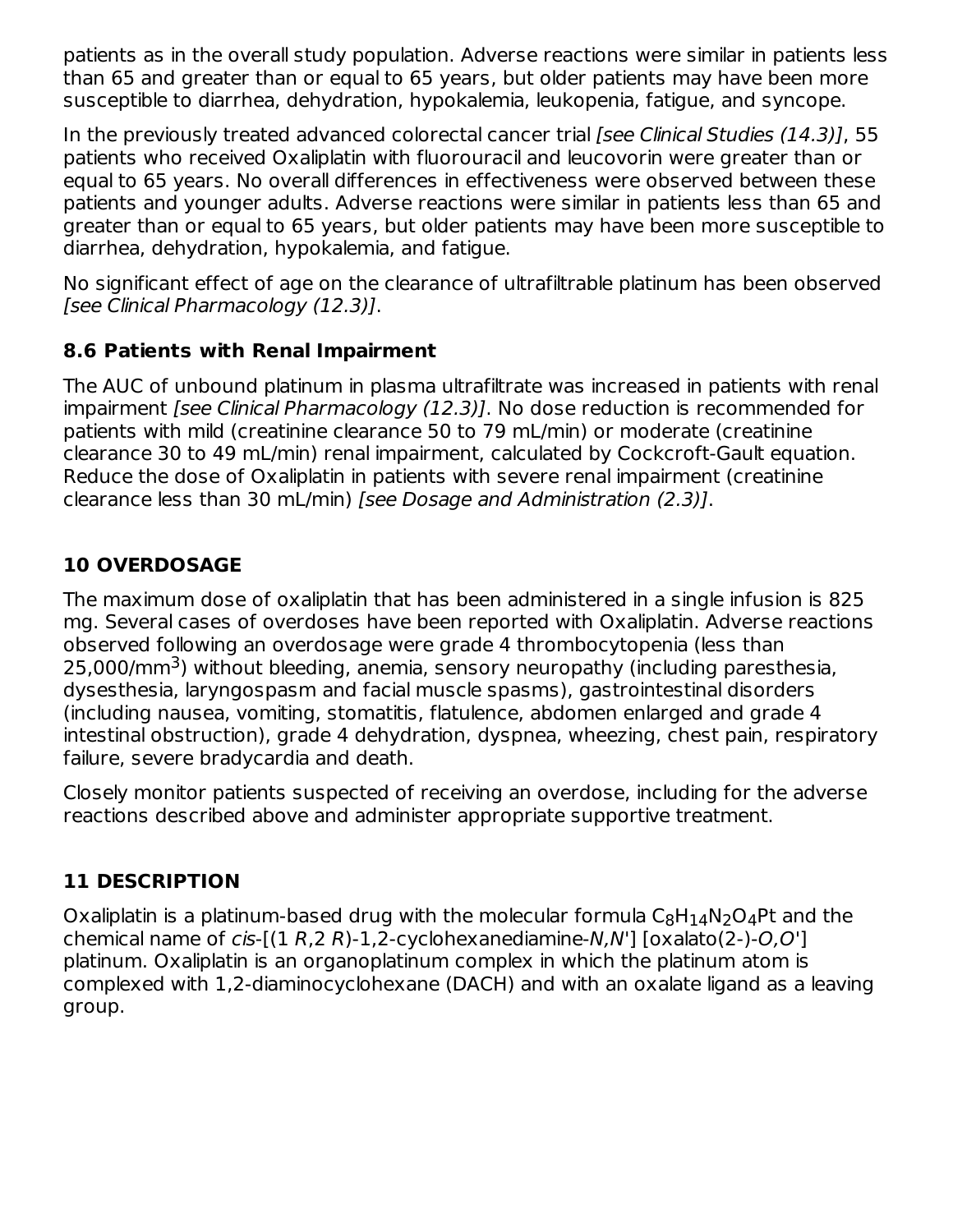

The molecular weight is 397.3. Oxaliplatin is slightly soluble in water at 6 mg/mL, very slightly soluble in methanol, and practically insoluble in ethanol and acetone.

Oxaliplatin Injection, USP, for intravenous use is supplied in vials containing 50 mg or 100 mg of oxaliplatin as a sterile, preservative-free, aqueous solution at a concentration of 5 mg/mL. Water for Injection, USP is present as an inactive ingredient.

## **12 CLINICAL PHARMACOLOGY**

#### **12.1 Mechanism of Action**

Oxaliplatin undergoes nonenzymatic conversion in physiologic solutions to active derivatives via displacement of the labile oxalate ligand. Several transient reactive species are formed, including monoaquo and diaquo DACH platinum, which covalently bind with macromolecules. Both inter- and intrastrand Pt-DNA crosslinks are formed. Crosslinks are formed between the N7 positions of two adjacent guanines (GG), adjacent adenineguanines (AG), and guanines separated by an intervening nucleotide (GNG). These crosslinks inhibit DNA replication and transcription. Cytotoxicity is cell-cycle nonspecific.

In vivo studies have shown antitumor activity of oxaliplatin against colon carcinoma. In combination with fluorouracil, oxaliplatin exhibits in vitro and in vivo antiproliferative activity greater than either compound alone in several tumor models (HT29 [colon], GR [mammary], and L1210 [leukemia]).

#### **12.2 Pharmacodynamics**

A pharmacodynamic relationship between platinum ultrafiltrate levels and clinical safety and effectiveness has not been established.

### **12.3 Pharmacokinetics**

The reactive oxaliplatin derivatives are present as a fraction of the unbound platinum in plasma ultrafiltrate. After a single 2-hour intravenous infusion of Oxaliplatin at a dose of 85 mg/m<sup>2</sup>, pharmacokinetic parameters expressed as ultrafiltrable platinum were C<sub>max</sub> of 0.814 mcg/mL and volume of distribution of 440 L.

Interpatient and intrapatient variability in ultrafiltrable platinum exposure (AUC $_{\rm 0\text{-}48hr}$ )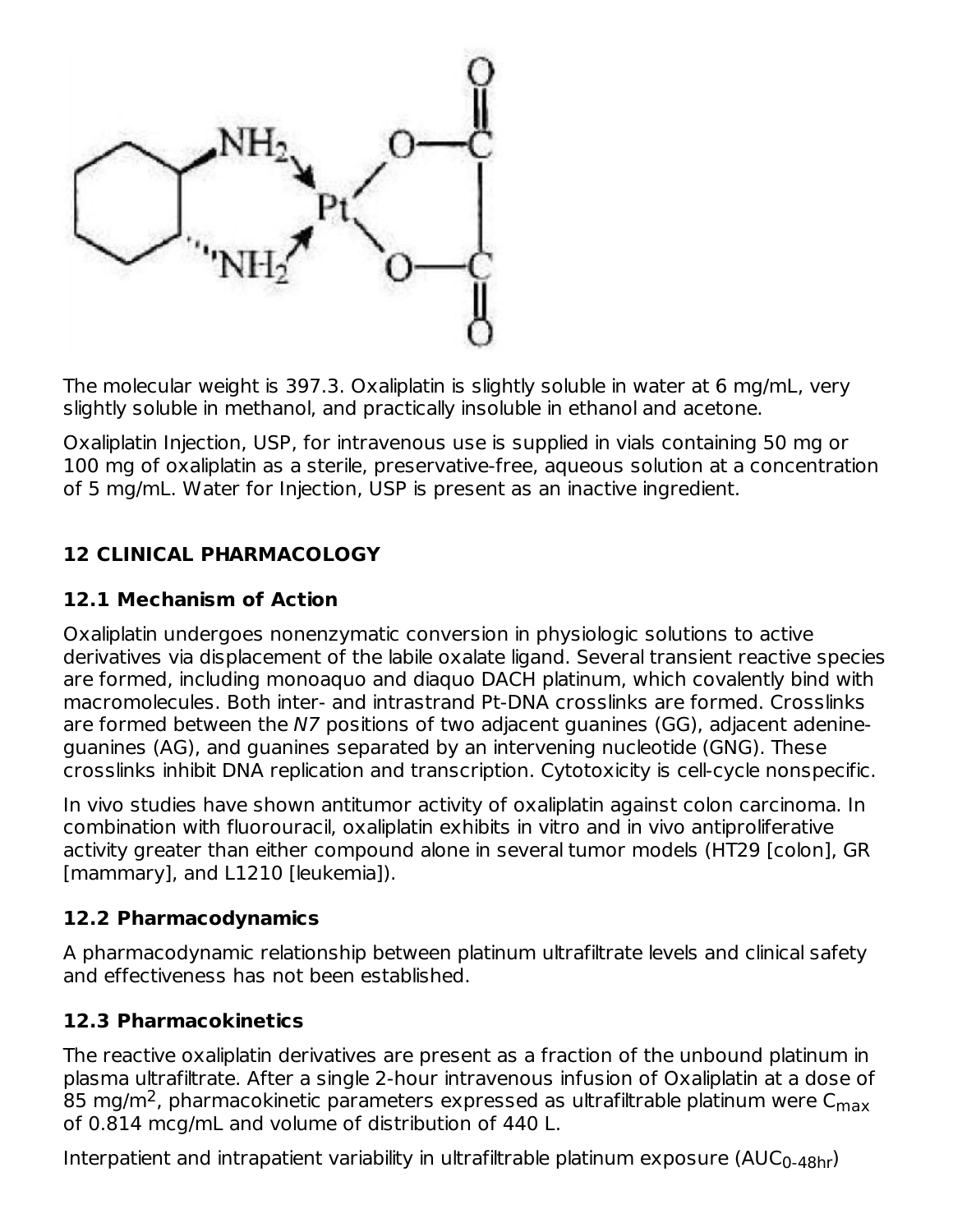assessed over 3 cycles was 23% and 6%, respectively.

#### **Distribution**

At the end of a 2-hour infusion of Oxaliplatin, approximately 15% of the administered platinum is present in the systemic circulation. The remaining 85% is rapidly distributed into tissues or eliminated in the urine. The decline of ultrafiltrable platinum levels following Oxaliplatin administration is triphasic, including two distribution phases (t $_{\rm 1/2\alpha}$ ; 0.43 hours and t<sub>1/2β</sub>; 16.8 hours).

0-48hr

In patients, plasma protein binding of platinum is irreversible and is greater than 90%. The main binding proteins are albumin and gamma-globulins.

Platinum also binds irreversibly and accumulates (approximately 2-fold) in erythrocytes, where it appears to have no relevant activity. No platinum accumulation was observed in plasma ultrafiltrate following 85 mg/m<sup>2</sup> every two weeks.

#### Elimination

The decline of ultrafiltrable platinum concentrations from plasma is characterized by a long terminal elimination phase (t $1/2_\gamma$ ; 392 hours).

#### **Metabolism**

Oxaliplatin undergoes rapid and extensive nonenzymatic biotransformation. There is no evidence of cytochrome P450-mediated metabolism in vitro.

Up to 17 platinum-containing derivatives have been observed in plasma ultrafiltrate samples from patients, including several cytotoxic species (monochloro DACH platinum, dichloro DACH platinum, and monoaquo and diaquo DACH platinum) and a number of noncytotoxic, conjugated species.

#### Excretion

The major route of platinum elimination is renal excretion. At five days after a single 2 hour infusion of Oxaliplatin, urinary elimination accounted for about 54% of the platinum eliminated, with fecal excretion accounting for only about 2%. Platinum was cleared from plasma at a rate (10 to 17 L/h) that was similar to or exceeded the average human glomerular filtration rate (GFR; 7.5 L/h). The renal clearance of ultrafiltrable platinum is significantly correlated with GFR.

#### Special Populations

Sex

There was no significant effect of sex on the clearance of ultrafiltrable platinum.

#### Patients with renal impairment

Patients with normal function (CLcr greater than 80 mL/min) and patients with mild (CLcr=50- 80 mL/min) and moderate (CLcr equal to 30-49 mL/min) renal impairment received Oxaliplatin 85 mg/m<sup>2</sup> and those with severe (CLcr less than 30 mL/min) renal impairment received Oxaliplatin 65 mg/m<sup>2</sup>. Mean dose adjusted AUC of unbound platinum was 40%, 95%, and 342% higher for patients with mild, moderate, and severe renal impairment, respectively, compared to patients with normal renal function. Mean dose adjusted C<sub>max</sub> of unbound platinum appeared to be similar among the normal, mild and moderate renal function groups, but was 38% higher in the severe group than in the normal group [see Dosage and Administration (2.3)].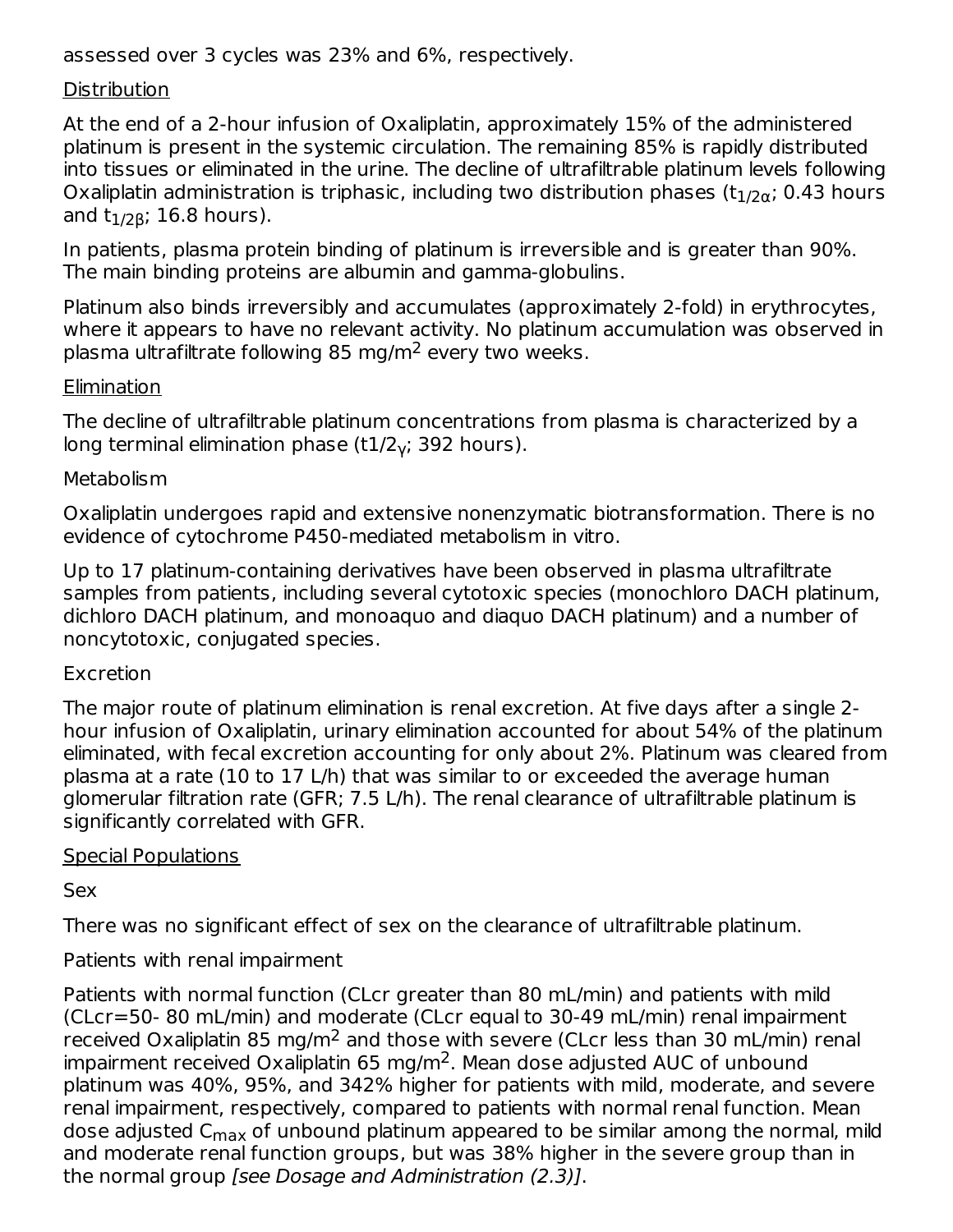#### Drug Interaction Studies

No pharmacokinetic interaction between Oxaliplatin 85 mg/m<sup>2</sup> and infusional fluorouracil has been observed in patients treated every 2 weeks, but increases of fluorouracil plasma concentrations by approximately 20% have been observed with doses of 130 mg/m<sup>2</sup> of Oxaliplatin administered every 3 weeks.

In vitro platinum was not displaced from plasma proteins by the following medications: erythromycin, salicylate, sodium valproate, granisetron, and paclitaxel.

In vitro Oxaliplatin does not inhibit human cytochrome P450 isoenzymes.

## **13 NONCLINICAL TOXICOLOGY**

## **13.1 Carcinogenesis, Mutagenesis, Impairment of Fertility**

Long-term animal studies have not been performed to evaluate the carcinogenic potential of oxaliplatin. Oxaliplatin was not mutagenic to bacteria (Ames test) but was mutagenic to mammalian cells in vitro (L5178Y mouse lymphoma assay). Oxaliplatin was clastogenic both in vitro (chromosome aberration in human lymphocytes) and in vivo (mouse bone marrow micronucleus assay).

In a fertility study, male rats were given oxaliplatin at 0, 0.5, 1, or 2 mg/kg/day for five days every 21 days for a total of three cycles prior to mating with females that received two cycles of oxaliplatin on the same schedule. A dose of 2 mg/kg/day (less than oneseventh the recommended human dose on a body surface area basis) did not affect pregnancy rate, but resulted in 97% postimplantation loss (increased early resorptions, decreased live fetuses, decreased live births) and delayed growth (decreased fetal weight).

Testicular damage, characterized by degeneration, hypoplasia, and atrophy, was observed in dogs administered oxaliplatin at 0.75 mg/kg/day (approximately one-sixth of the recommended human dose on a body surface area basis) x 5 days every 28 days for three cycles. A no effect level was not identified.

## **14 CLINICAL STUDIES**

#### **14.1 Adjuvant Treatment with Oxaliplatin in Combination with Fluorouracil and Leucovorin**

The efficacy of Oxaliplatin in combination with fluorouracil (FU)/leucovorin (LV) was evaluated in an international, multicenter, randomized (1:1) trial (The Multicenter International Study of Oxaliplatin/5-Fluorouracil/Leucovorin in the Adjuvant Treatment of Colon Cancer [MOSAIC], NCT00275210) in patients with stage II (Dukes' B2) or III (Dukes' C) colon cancer who had undergone complete resection of the primary tumor. Patients were randomized to receive Oxaliplatin with fluorouracil/leucovorin or fluorouracil/leucovorin alone for a total of 6 months (i.e., 12 cycles). Table 14 shows the dosing regimens for the two arms.

Eligible patients were between 18 and 75 years of age, had histologically proven stage II  $(T_3-T_4$  N0 M0; Dukes' B2) or III (any T N<sub>1-2</sub> M0; Dukes' C) colon carcinoma (with the inferior pole of the tumor above the peritoneal reflection, i.e., greater than or equal to 15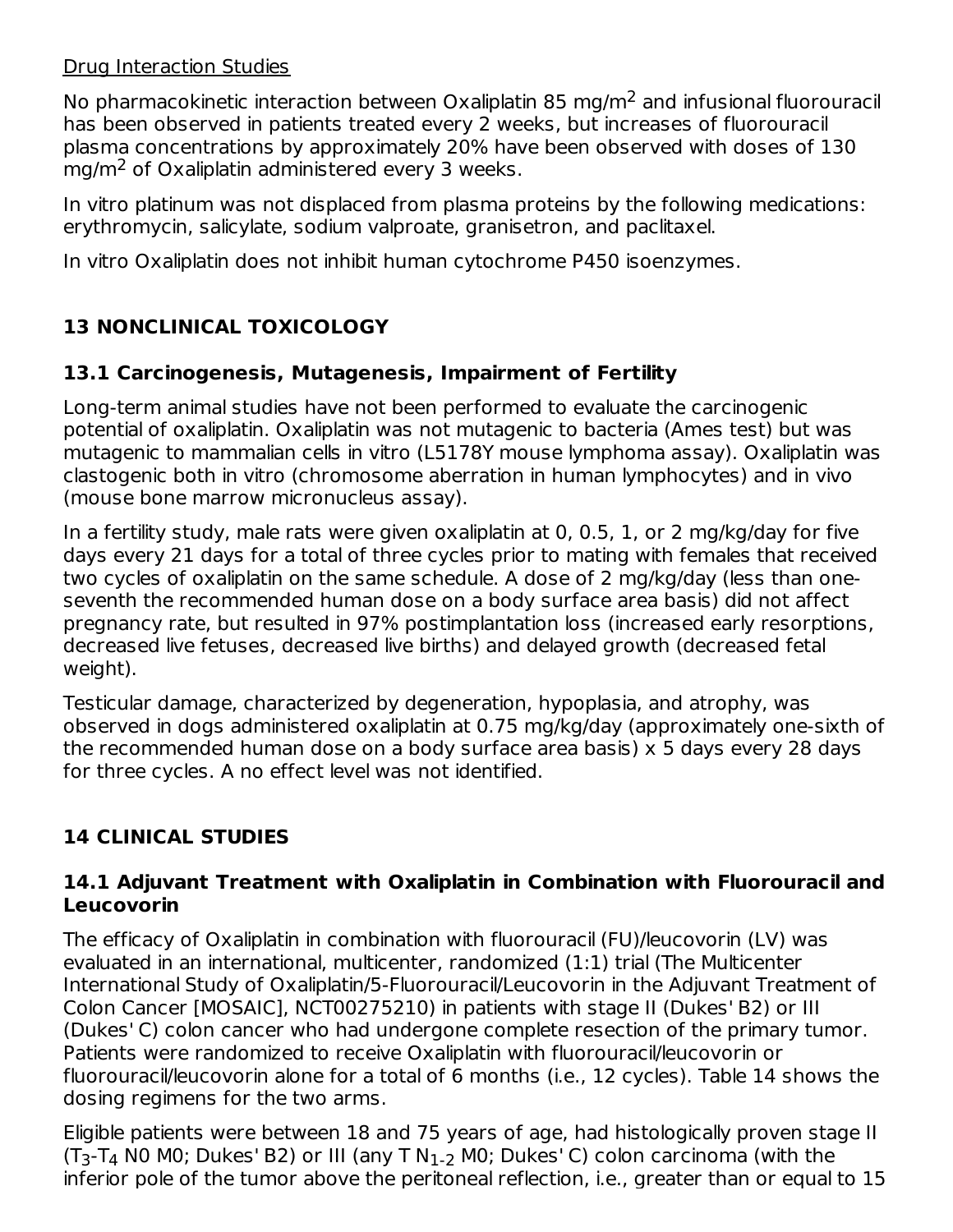inferior pole of the tumor above the peritoneal reflection, i.e., greater than or equal to 15 cm from the anal margin) and had undergone (within 7 weeks prior to randomization) complete resection of the primary tumor without gross or microscopic evidence of residual disease and carcino-embyrogenic antigen (CEA) less than 10 ng/mL. Additional eligibility criteria were no prior chemotherapy, immunotherapy or radiotherapy; Eastern Cooperative Oncology Group performance status of 0, 1, or 2 (Karnofsky Performance Status greater than or equal to 60%); no pre-existing neuropathy; and absolute neutrophil count (ANC) greater than or equal to  $1.5 \times 10^9$ /L, platelets greater than or equal to  $100 \times 10^9$ /L, serum creatinine less than or equal to  $1.25 \times$  upper limit normal (ULN), total bilirubin less than  $2 \times$  ULN, and aspartate transaminase (AST)/alanine transaminase (ALT) less than  $2 \times$  ULN. The major efficacy outcome was 3-year diseasefree survival (DFS).

**Table 14: Dosing Regimens in Adjuvant Treatment Study**

| <b>Treatment Dose</b>      |                                                                                                                                                                                                                                                                              | <b>Regimen</b>                |
|----------------------------|------------------------------------------------------------------------------------------------------------------------------------------------------------------------------------------------------------------------------------------------------------------------------|-------------------------------|
| <b>Arm</b>                 |                                                                                                                                                                                                                                                                              |                               |
| <b>FU/LV</b>               | $Ox$ aliplatin + Day 1: Oxaliplatin: 85 mg/m <sup>2</sup> (2-hour infusion) + LV: 200<br>mg/m <sup>2</sup>                                                                                                                                                                   |                               |
| $(N=1123)$                 | (FOLFOX4) $(2$ -hour infusion), followed by FU: 400 mg/m <sup>2</sup> (bolus), 600<br>$mg/m2$ (22-hour infusion)<br>Day 2: LV: 200 mg/m <sup>2</sup> (2-hour infusion), followed by FU: 400<br>$mg/m2$ (bolus), 600 mg/m <sup>2</sup> (22-hour infusion)                     | every 2<br>weeks<br>12 cycles |
| <b>FU/LV</b><br>$(N=1123)$ | Day 1: LV: 200 mg/m <sup>2</sup> (2-hour infusion), followed by FU: 400<br>$mg/m2$ (bolus), 600 mg/m <sup>2</sup> (22-hour infusion)<br>Day 2: LV: 200 mg/m <sup>2</sup> (2-hour infusion), followed by FU: 400<br>$mg/m2$ (bolus), 600 mg/m <sup>2</sup> (22-hour infusion) | every 2<br>weeks<br>12 cycles |

There were 2,246 patients enrolled, of whom 1,347 (60%) had Stage III disease. Tables 15 and 16 show the baseline characteristics and exposure to Oxaliplatin.

|                            | Oxaliplatin + Infusional<br><b>FU/LV</b><br>$N = 1123$ | <b>Infusional FU/LV</b><br>$N = 1123$ |
|----------------------------|--------------------------------------------------------|---------------------------------------|
| Male $(\%)$<br>Sex:        | 56.1                                                   | 52.4                                  |
| Female (%)                 | 43.9                                                   | 47.6                                  |
| Median age (years)         | 61.0                                                   | 60.0                                  |
| $<65$ years of age $(\%)$  | 64.4                                                   | 66.2                                  |
| $\geq 65$ years of age (%) | 35.6                                                   | 33.8                                  |
| KPS (%)                    |                                                        |                                       |
| 100                        | 29.7                                                   | 30.5                                  |
| 90                         | 52.2                                                   | 53.9                                  |
| 80                         | 4.4                                                    | 3.3                                   |
| 70                         | 13.2                                                   | 11.9                                  |
| ≤60                        | 0.6                                                    | 0.4                                   |
| Primary site $(\%)$        |                                                        |                                       |
| Colon including cecum      | 54.6                                                   | 54.4                                  |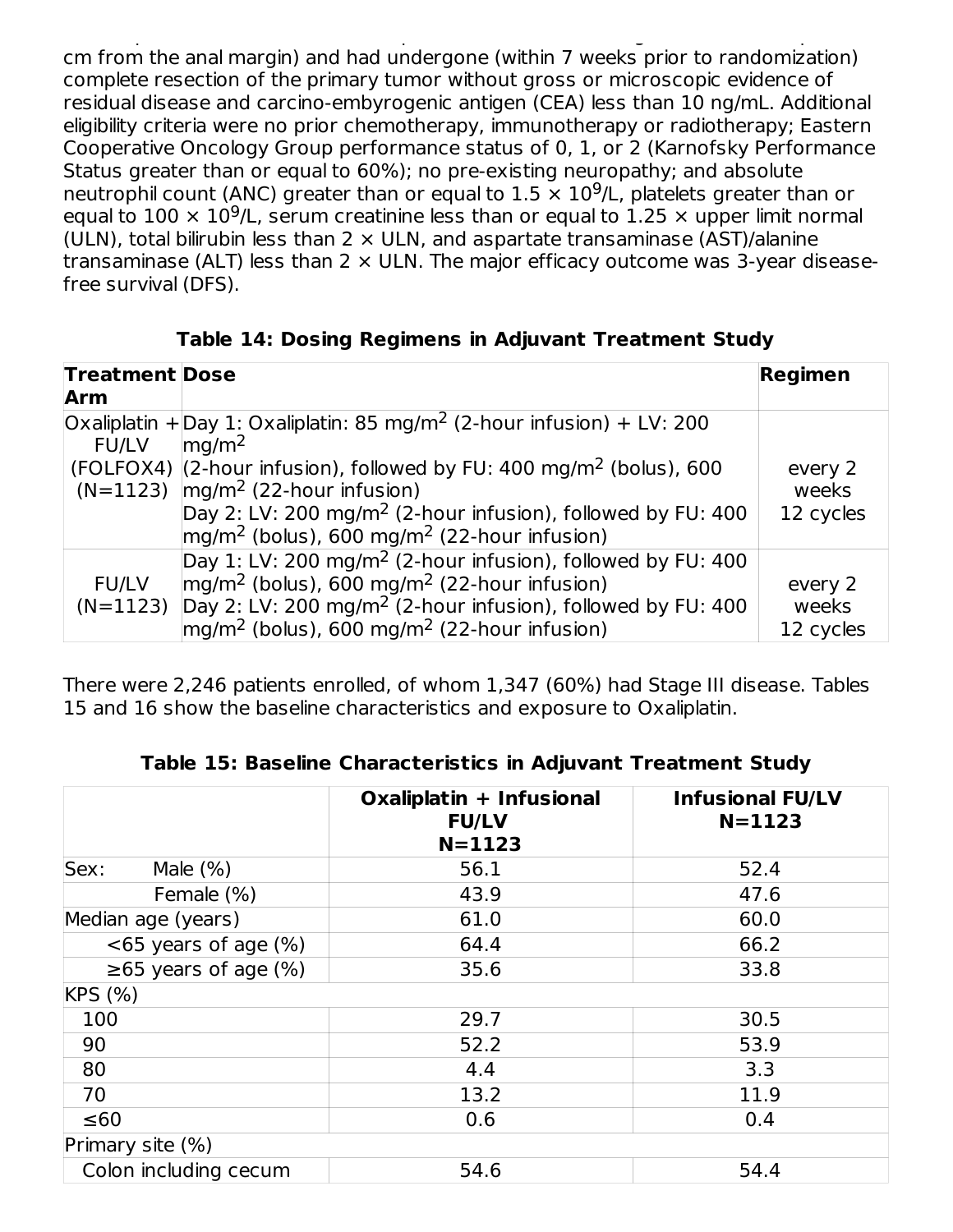| Sigmoid                       | 31.9 | 33.8 |
|-------------------------------|------|------|
| Recto sigmoid                 | 12.9 | 10.9 |
| Other including rectum        | 0.6  | 0.9  |
| Bowel obstruction (%)         |      |      |
| Yes                           | 17.9 | 19.3 |
| Perforation (%)               |      |      |
| Yes                           | 6.9  | 6.9  |
| Stage at Randomization (%)    |      |      |
| $II$ (T=3,4 N=0, M=0)         | 40.1 | 39.9 |
| III (T=any, $N=1,2$ , $M=0$ ) | 59.6 | 59.3 |
| IV (T=any, $N=$ any, $M=1$ )  | 0.4  | 0.8  |
| Staging $- T$ (%)             |      |      |
| Τ1                            | 0.5  | 0.7  |
| T <sub>2</sub>                | 4.5  | 4.8  |
| T <sub>3</sub>                | 76.0 | 75.9 |
| T4                            | 19.0 | 18.5 |
| Staging - N (%)               |      |      |
| N <sub>0</sub>                | 40.2 | 39.9 |
| N1                            | 39.4 | 39.4 |
| N <sub>2</sub>                | 20.4 | 20.7 |
| Staging - M (%)               |      |      |
| M1                            | 0.4  | 0.8  |

#### **Table 16: Exposure to Oxaliplatin in Adjuvant Treatment Study**

|                                             | Oxaliplatin $+$<br><b>Infusional</b><br><b>FU/LV</b><br>$N = 1108$ | <b>Infusional</b><br><b>FU/LV</b><br>$N = 1111$ |
|---------------------------------------------|--------------------------------------------------------------------|-------------------------------------------------|
| Median Relative Dose Intensity (%)          |                                                                    |                                                 |
| FU                                          | 84.4                                                               | 97.7                                            |
| Oxaliplatin                                 | 80.5                                                               | N/A                                             |
| Median Number of Cycles                     | 12                                                                 | 12                                              |
| Median Number of Cycles with<br>Oxaliplatin | 11                                                                 | N/A                                             |

The median duration of follow-up was approximately 77 months. In the overall and the stage III colon cancer populations, DFS was statistically significantly improved in the Oxaliplatin - containing arm compared to fluorouracil/leucovorin alone; however, a statistically significant improvement in DFS was not observed in Stage II patients. No significant differences in overall survival (OS) were detected in the overall population or those with Stage III disease. Table 17 and Figures 1 and 2 summarize the 5-year DFS rates in the overall randomized population and in patients with stage II and III disease based on an intention-to-treat (ITT) analysis.

#### **Table 17: Summary of DFS Analysis in Adjuvant Treatment Study – ITT**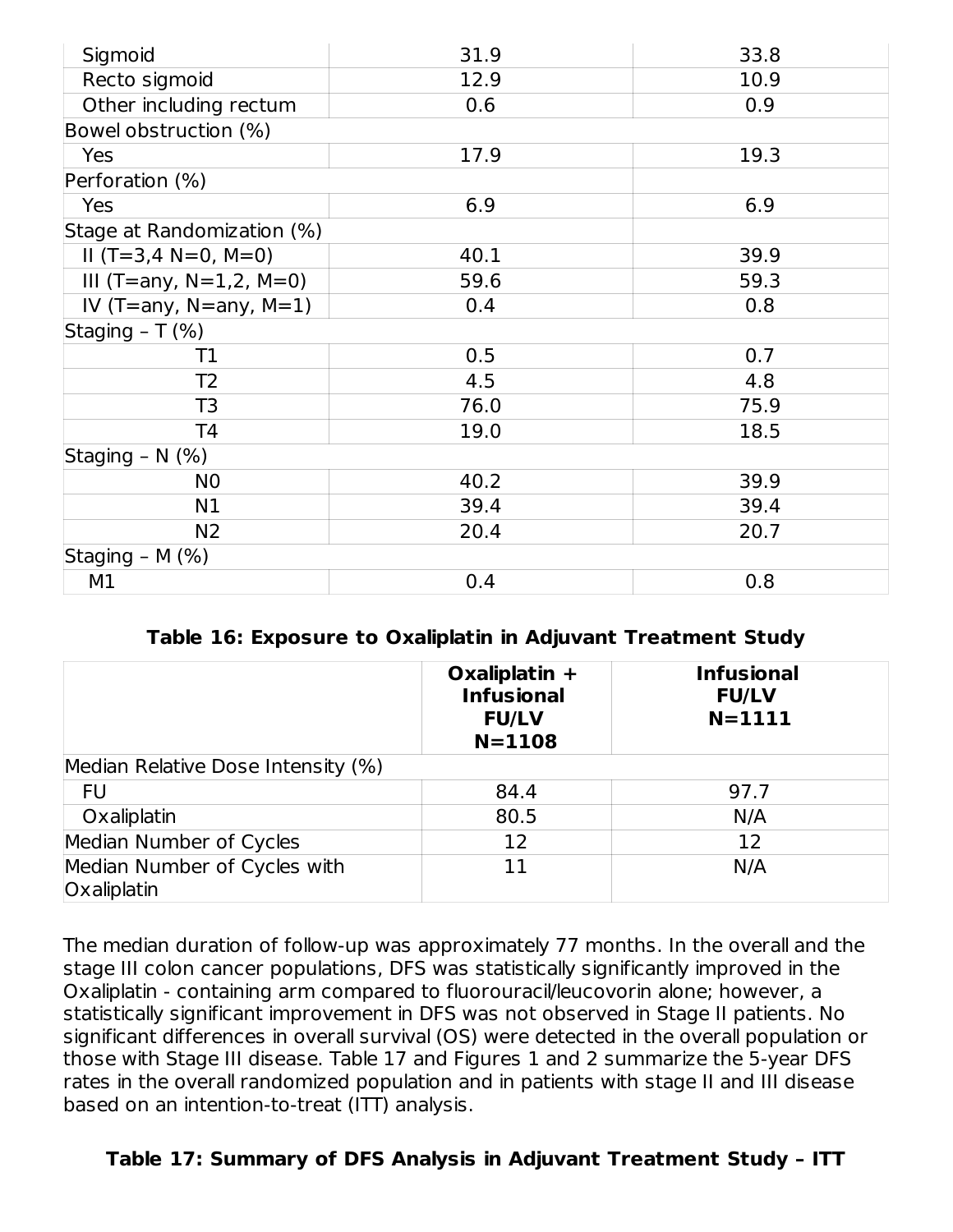#### **Population**

| Parameter                                     | Oxaliplatin +<br><b>Infusional FU/LV</b> | <b>Infusional</b><br><b>FU/LV</b> |  |
|-----------------------------------------------|------------------------------------------|-----------------------------------|--|
| <b>Overall</b>                                |                                          |                                   |  |
| Number of patients                            | 1123                                     | 1123                              |  |
| Number of events - relapse or<br>death $(\%)$ | 304 (27.1)                               | 360 (32.1)                        |  |
| 5-yr Disease-free survival % (95%<br>CI)      | 73.3 (70.7, 76.0)                        | 67.4 (64.6,<br>70.2)              |  |
| Hazard ratio (95% CI)                         | 0.80(0.68, 0.93)                         |                                   |  |
| Stratified Log rank test                      | $p=0.003$                                |                                   |  |
| Stage III (Dukes' C)                          |                                          |                                   |  |
| Number of patients                            | 672                                      | 675                               |  |
| Number of events - relapse or<br>death $(\%)$ | 226 (33.6)                               | 271 (40.1)                        |  |
| 5-yr Disease-free survival % (95%<br>CI)      | 66.4 (62.7, 70.0)                        | 58.9 (55.2, 62.7)                 |  |
| Hazard ratio (95% CI)                         | 0.78(0.65, 0.93)                         |                                   |  |
| Log rank test                                 | $p=0.005$                                |                                   |  |
| <b>Stage II (Dukes' B2)</b>                   |                                          |                                   |  |
| Number of patients                            | 451                                      | 448                               |  |
| Number of events - relapse or<br>death (%)    | 78 (17.3)                                | 89 (19.9)                         |  |
| 5-yr Disease-free survival % (95%<br>CI)      | 83.7 (80.2, 87.1)                        | 79.9 (76.2, 83.7)                 |  |
| Hazard ratio (95% CI)                         | 0.84(0.62, 1.14)                         |                                   |  |
| Log rank test                                 | $p=0.258$                                |                                   |  |

A hazard ratio of less than 1 favors Oxaliplatin + Infusional FU/LV Data cut off for disease-free survival June 1, 2006

#### **Figure 1: Kaplan-Meier Curves of Disease-Free Survival (cutoff: 1 June 2006) in Adjuvant Treatment Trial – ITT Population**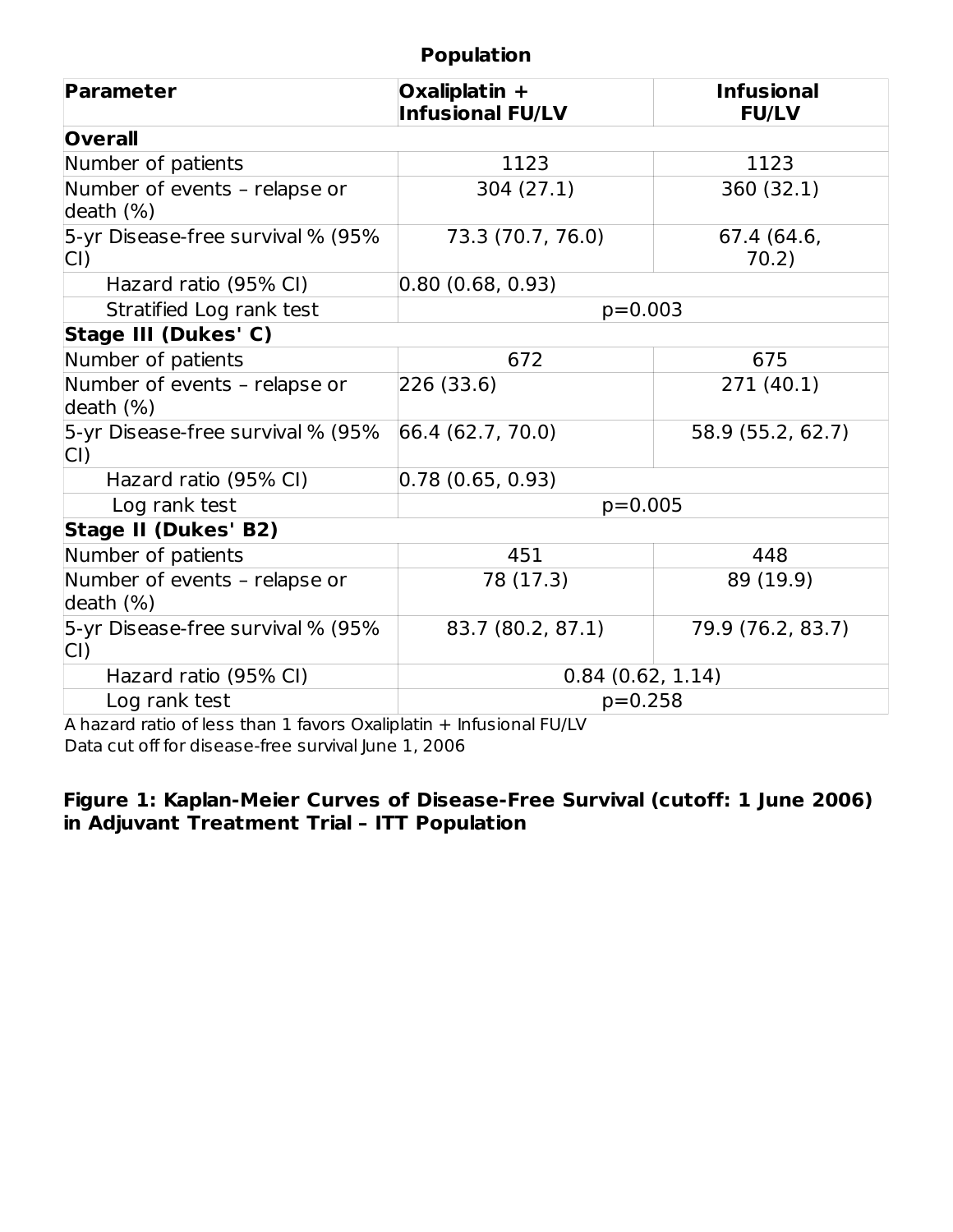

**Figure 2: Kaplan-Meier Curves of Disease-Free Survival in Stage III Patients (cutoff: 1 June 2006) in Adjuvant Treatment Trial - ITT Population**



Table 18 summarizes the OS results in the overall randomized population and in patients with stage II and III disease, based on the ITT analysis.

|  |  |  | Table 18: Summary of OS Analysis in Adjuvant Treatment - ITT Population |  |
|--|--|--|-------------------------------------------------------------------------|--|
|--|--|--|-------------------------------------------------------------------------|--|

| Parameter      | $Oxaliplatin +$<br><b>Infusional FU/LV</b> | <b>Infusional FU/LV</b> |
|----------------|--------------------------------------------|-------------------------|
| <b>Overall</b> |                                            |                         |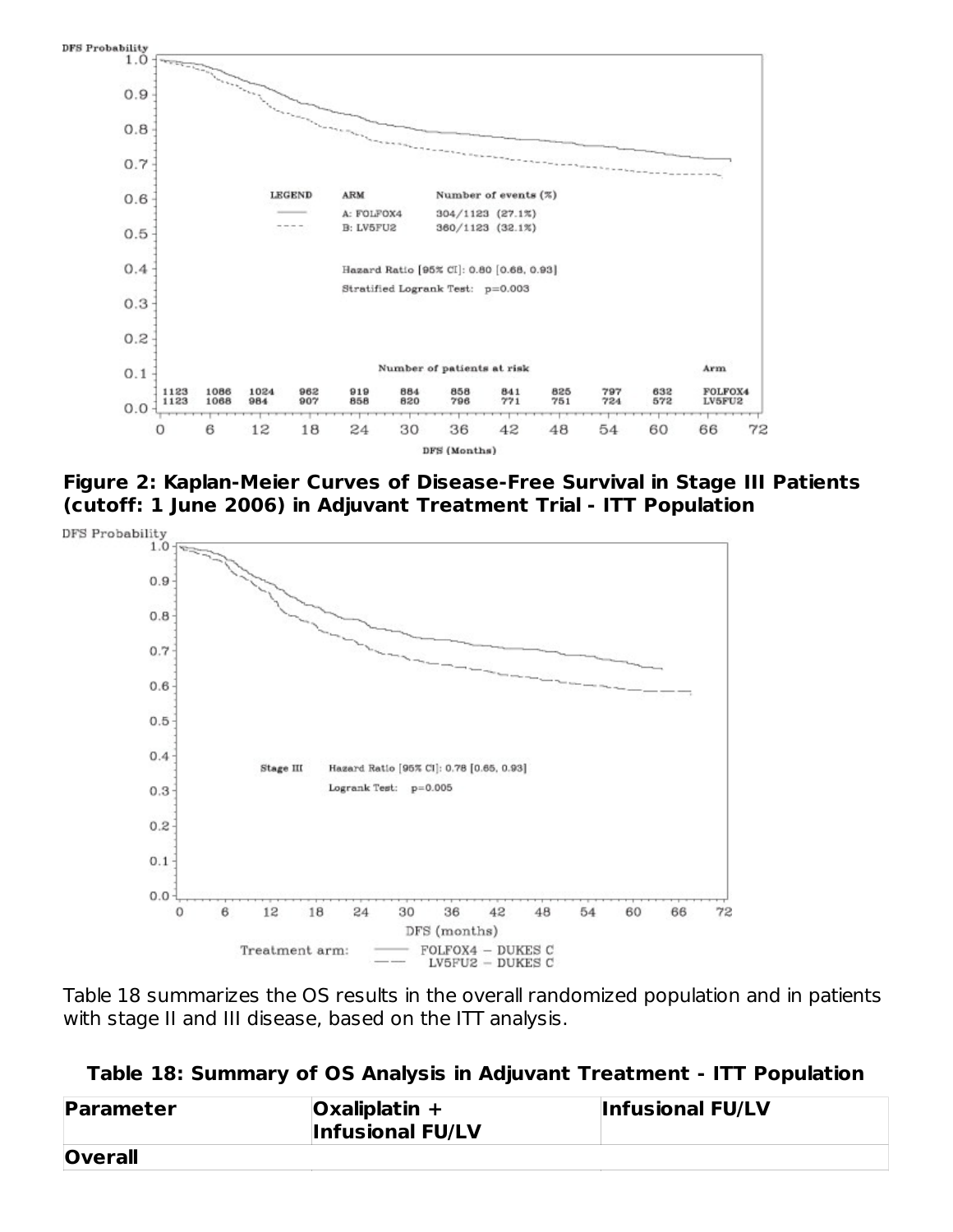| Number of patients          | 1123             | 1123       |
|-----------------------------|------------------|------------|
| Number of death events      | 245 (21.8)       | 283 (25.2) |
| (% )                        |                  |            |
| Hazard ratio (95% CI)       | 0.84(0.71, 1.00) |            |
| Stage III (Dukes' C)        |                  |            |
| Number of patients          | 672              | 675        |
| Number of death events      | 182 (27.1)       | 220 (32.6) |
| (% )                        |                  |            |
| Hazard ratio (95% CI)       | 0.80(0.65, 0.97) |            |
| <b>Stage II (Dukes' B2)</b> |                  |            |
| Number of patients          | 451              | 448        |
| Number of death events      | 63 (14.0)        | 63(14.1)   |
| (% )                        |                  |            |
| Hazard ratio (95% CI)       | 1.00(0.70, 1.41) |            |

A hazard ratio of less than 1 favors Oxaliplatin + Infusional FU/LV Data cut off for overall survival January 16, 2007

## **14.2 Previously Untreated Advanced Colorectal Cancer**

The efficacy of Oxaliplatin in combination with fluorouracil (FU)/leucovorin (LV) was evaluated in a North American, multicenter, open-label, randomized, active-controlled trial (A Randomized Phase III Trial of Three Different Regimens of CPT-11 Plus 5- Fluorouracil and Leucovorin Compared to 5-Fluorouracil and Leucovorin in Patients with Advanced Adenocarcinoma of the Colon and Rectum; NCT00003594). The trial included 7 arms at different times during its conduct, four of which were closed due to either changes in the standard of care, toxicity, or simplification. During the trial, the control arm was changed to irinotecan with fluorouracil/leucovorin.

The results reported below compared the efficacy of Oxaliplatin with fluorouracil/leucovorin and Oxaliplatin with irinotecan to an approved control regimen of irinotecan with fluorouracil/leucovorin in 795 concurrently randomized patients previously untreated for locally advanced or metastatic colorectal cancer. Table 19 presents the dosing regimens for the three arms. After completion of enrollment, the dose of irinotecan with fluorouracil/leucovorin was decreased due to toxicity.

Eligible patients were at least 18 years of age; had known locally advanced, locally recurrent, or metastatic colorectal adenocarcinoma not curable by surgery or amenable to radiation therapy; with an Eastern Cooperative Oncology Group (ECOG) performance status ≤0, 1, or 2. Patients had to have absolute neutrophil count (ANC) greater than or equal to 1.5  $\times$  10<sup>9</sup>/L, platelets greater than or equal to 100  $\times$  10<sup>9</sup>/L, hemoglobin greater than or equal to 9.0 g/dL, creatinine less than or equal to 1.5  $\times$  upper limit of normal (ULN), total bilirubin less than or equal to 1.5 mg/dL, aspartate transaminase (AST) less than or equal to 5  $\times$  ULN, and alkaline phosphatase less than or equal to 5  $\times$  ULN. Patients may have received adjuvant treatment for resected Stage II or III disease without recurrence within 12 months. Randomization was stratified by ECOG performance status (0, 1 vs 2), prior adjuvant chemotherapy (yes vs no), prior immunotherapy (yes vs no), and age (less than 65 vs greater than or equal to 65 years). Although no post study treatment was specified in the protocol, 65% to 72% of patients received additional post study chemotherapy after study treatment discontinuation on all arms. Fifty-eight percent of patients on the Oxaliplatin with fluorouracil/leucovorin arm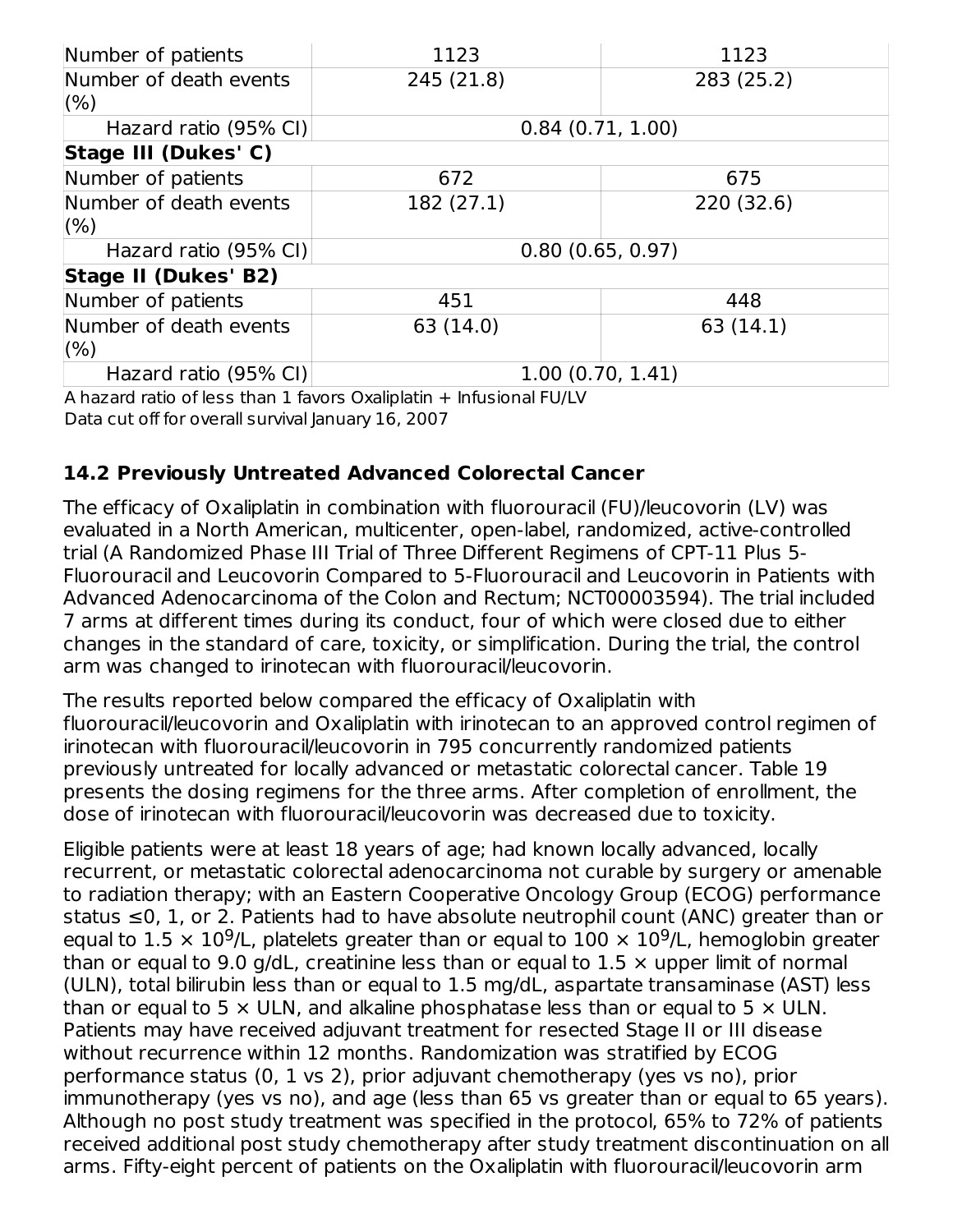received an irinotecan-containing regimen and 23% of patients on the irinotecan with fluorouracil/leucovorin arm received an oxaliplatin-containing regimen. The main efficacy outcome measure was 3-year disease-free survival (DFS) and additional efficacy outcome measures were overall survival (OS).

#### **Table 19: Dosing Regimens for Previously Untreated Advanced Colorectal Cancer Clinical Trial**

| <b>Treatment Arm</b>                                      | <b>Dose</b>                                                                                                                                                                                                 | Regimen       |
|-----------------------------------------------------------|-------------------------------------------------------------------------------------------------------------------------------------------------------------------------------------------------------------|---------------|
| Oxaliplatin $+$<br><b>FU/LV</b><br>(FOLFOX4)<br>$(N=267)$ | Day 1: Oxaliplatin: 85 mg/m <sup>2</sup> (2-hour infusion)<br>$+$ LV 200 mg/m <sup>2</sup> (2-hour infusion), followed by<br>FU: 400 mg/m <sup>2</sup> (bolus), 600 mg/m <sup>2</sup> (22-hour<br>infusion) | every 2 weeks |
|                                                           | Day 2: LV 200 $mg/m^2$ (2-hour infusion),<br> followed by FU: 400 mg/m <sup>2</sup> (bolus), 600 mg/m <sup>2</sup>  <br>$(22$ -hour infusion)                                                               |               |
| Irinotecan $+$<br><b>FU/LV</b><br>(IFL)<br>$(N=264)$      | Day 1: irinotecan 125 mg/m <sup>2</sup> as a 90-min<br>infusion + LV 20 mg/m <sup>2</sup> as a 15-min infusion or<br>intravenous push, followed by FU 500 mg/m <sup>2</sup><br>intravenous bolus weekly x 4 | every 6 weeks |
| $Ox$ aliplatin+<br>Irinotecan<br>(IROX)<br>$(N=264)$      | Day 1: Oxaliplatin: 85 mg/m <sup>2</sup> intravenous(2-<br>hour infusion) + irinotecan 200 mg/m <sup>2</sup><br>intravenous over 30 minutes                                                                 | every 3 weeks |

Table 20 presents the baseline characteristics.

|                            | Oxaliplatin +<br>$FU/LV$ N=267 | Irinotecan +<br>$FU/LV$ N=264 | Oxaliplatin +<br><b>Irinotecan</b><br>$N = 264$ |
|----------------------------|--------------------------------|-------------------------------|-------------------------------------------------|
| Sex: Male (%)              | 58.8                           | 65.2                          | 61.0                                            |
| Female (%)                 | 41.2                           | 34.8                          | 39.0                                            |
| Median age (years)         | 61.0                           | 61.0                          | 61.0                                            |
| $<65$ years of age $(\%)$  | 61                             | 62                            | 63                                              |
| $\geq 65$ years of age (%) | 39                             | 38                            | 37                                              |
| ECOG (%)                   |                                |                               |                                                 |
| $0 - 1$                    | 94.4                           | 95.5                          | 94.7                                            |
| 2                          | 5.6                            | 4.5                           | 5.3                                             |
| Involved organs (%)        |                                |                               |                                                 |
| Colon only                 | 0.7                            | 0.8                           | 0.4                                             |
| Liver only                 | 39.3                           | 44.3                          | 39.0                                            |
| Liver $+$ other            | 41.2                           | 38.6                          | 40.9                                            |
| Lung only                  | 6.4                            | 3.8                           | 5.3                                             |
| Other (including lymph     | 11.6                           | 11.0                          | 12.9                                            |

#### **Table 20: Baseline Characteristics for Previously Untreated Advanced Colorectal Cancer Clinical Trial**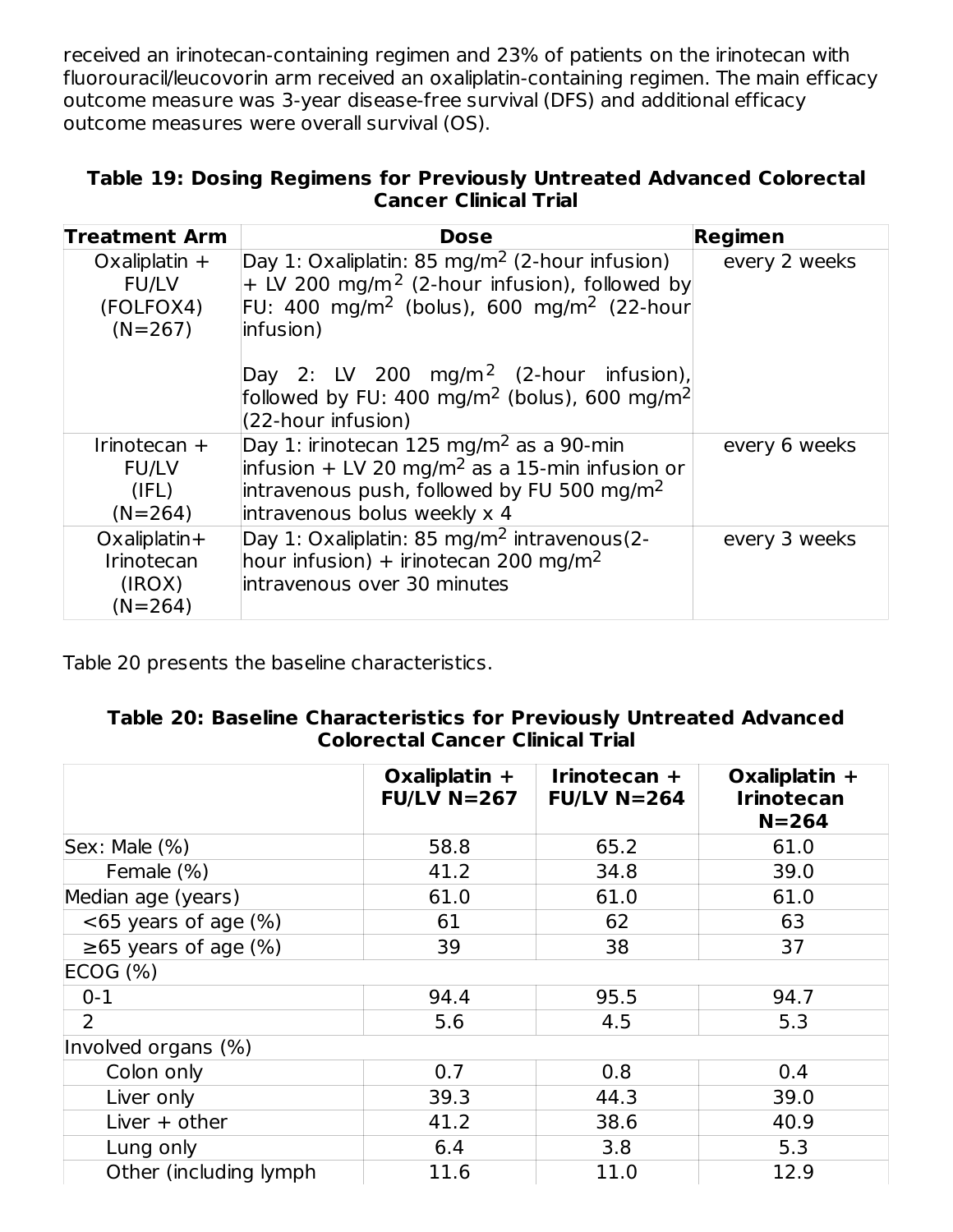| nodes               |      |      |      |
|---------------------|------|------|------|
| Not reported        |      | 1.5  | 1.5  |
| Prior radiation (%) | 3.0  | 1.5  |      |
| Prior surgery (%)   | 74.5 | 79.2 | 81.8 |
| Prior adjuvant (%)  | 15.7 | 14.8 | 15.2 |

The median number of cycles administered per patient was 10 (23.9 weeks) for the Oxaliplatin plus fluorouracil/leucovorin regimen, 4 (23.6 weeks) for the irinotecan plus fluorouracil/leucovorin regimen, and 7 (21.0 weeks) for the Oxaliplatin plus irinotecan regimen.

Patients who received Oxaliplatin with fluorouracil/leucovorin had a significantly longer time to tumor progression based on investigator assessment, longer OS, and a significantly higher confirmed response rate based on investigator assessment compared to patients who received irinotecan with fluorouracil/leucovorin. Efficacy results are summarized in Table 21 and Figure 3.

#### **Table 21: Efficacy Results for Previously Untreated Advanced Colorectal Cancer Trial**

|                                                     | <b>Oxaliplatin</b><br>+ FU/LV<br>$N = 267$ | <b>Irinotecan</b><br>+ FU/LV<br>$N = 264$ | Oxaliplatin $+$<br><b>Irinotecan</b><br>$N = 264$ |
|-----------------------------------------------------|--------------------------------------------|-------------------------------------------|---------------------------------------------------|
| <b>Survival (ITT)</b>                               |                                            |                                           |                                                   |
| Number of deaths (%)                                | 155 (58.1)                                 | 192 (72.7)                                | 175 (66.3)                                        |
| Median survival (months)                            | 19.4                                       | 14.6                                      | 17.6                                              |
| Hazard ratio (95% CI)                               |                                            | $0.65$ (0.53, 0.80)*                      |                                                   |
| P-value                                             |                                            | $< 0.0001*$                               |                                                   |
| TTP (ITT, investigator assessment)                  |                                            |                                           |                                                   |
| Percentage of progressors                           | 82.8                                       | 81.8                                      | 89.4                                              |
| Median TTP (months)                                 | 8.7                                        | 6.9                                       | 6.5                                               |
| Hazard ratio (95% CI)                               | $0.74$ (0.61, 0.89)*                       |                                           |                                                   |
| P-value                                             |                                            | $0.0014*$                                 |                                                   |
| $\,$ Response Rate (investigator assessment) $\,$ i |                                            |                                           |                                                   |
| Patients with measurable disease                    | 210                                        | 212                                       | 215                                               |
| Complete response, N (%)                            | 13(6.2)                                    | 5(2.4)                                    | 7(3.3)                                            |
| Partial response, N (%)                             | 82 (39.0)                                  | 64 (30.2)                                 | 67 (31.2)                                         |
| Complete and partial response, N                    | 95 (45.2)                                  | 69 (32.5)                                 | 74 (34.4)                                         |
| $(\% )$                                             |                                            |                                           |                                                   |
| 95% CI                                              | (38.5, 52.0)                               | (26.2, 38.9)                              | (28.1, 40.8)                                      |
| P-value                                             | $0.0080*$                                  |                                           |                                                   |

\* Compared to irinotecan plus fluorouracil/leucovorin (IFL) arm.

† A hazard ratio of less than 1 favors Oxaliplatin + Infusional FU/LV.  $^\ddag$  Based on all patients with measurable disease at baseline.

The numbers in the response rate and TTP analysis are based on unblinded investigator assessment.

#### **Figure 3: Kaplan-Meier Curves for Overall Survival in Previously Untreated**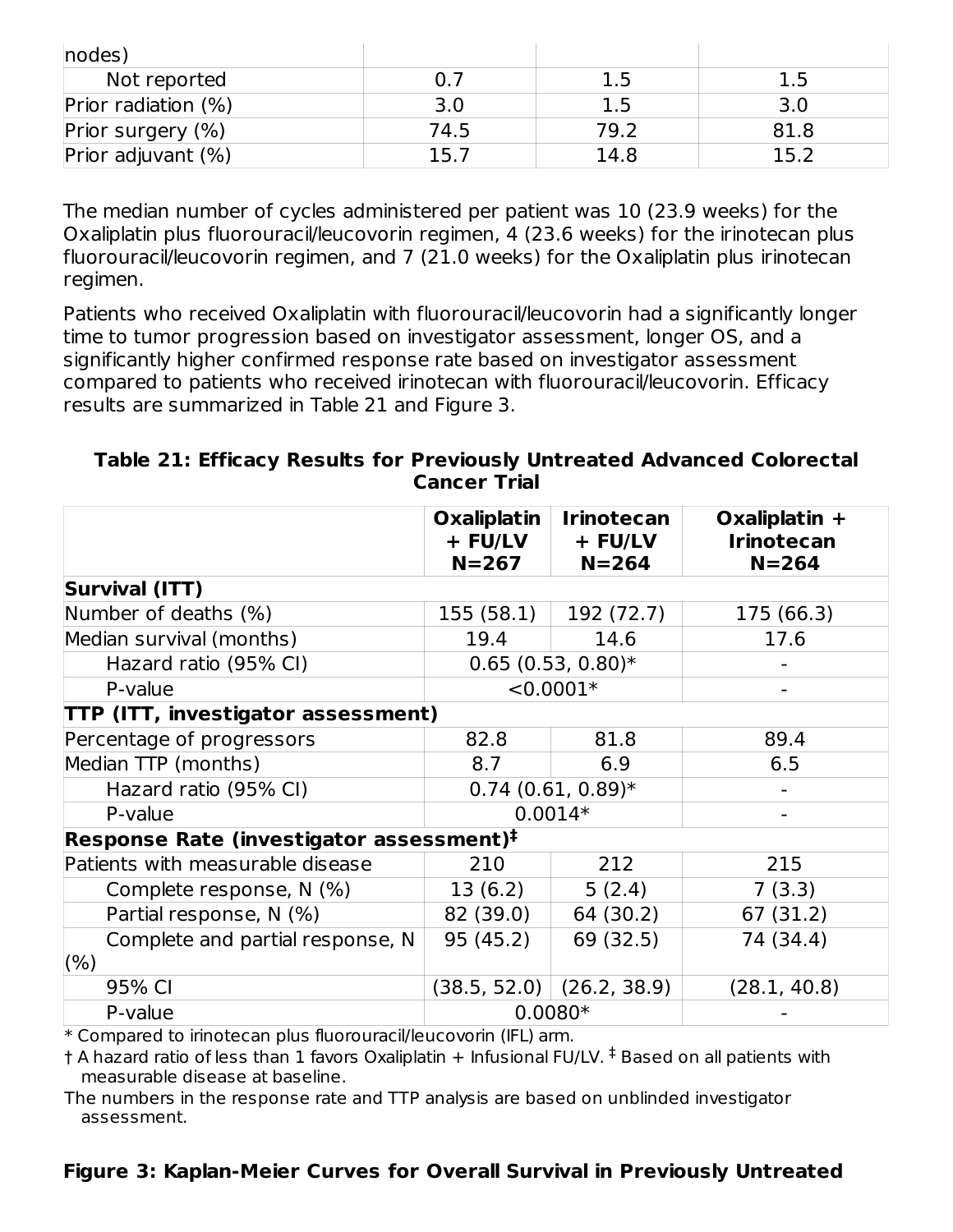

**\*Log rank test comparing Oxaliplatin plus 5-FU/LV to irinotecan plus 5-FU/LV**

In descriptive subgroup analyses, the improvement in overall survival (OS) for Oxaliplatin with fluorouracil/leucovorin compared to irinotecan with fluorouracil/leucovorin appeared to be maintained across age groups, prior adjuvant treatment, number of organs involved and both sexes; however, the effect appeared larger among women than men.

## **14.3 Previously Treated Advanced Colorectal Cancer**

The efficacy of Oxaliplatin in combination with fluorouracil (FU)/leucovorin (LV) was evaluated in a multicenter, open-label, randomized, three-arm controlled trial was conducted in the US and Canada in patients with advanced colorectal cancer who had relapsed/progressed during or within 6 months of first-line treatment with bolus fluorouracil/leucovorin and irinotecan (A multicenter, open-label, randomized, three-arm study of 5-fluorouracil (5-FU) + leucovorin (LV) or oxaliplatin or a combination of 5- FU/LV + oxaliplatin as second-line treatment of metastatic colorectal carcinoma: NCT00008281). Patients were randomized to one of three regimens; the dosing regimens are presented in Table 22. Eligible patients were at least 18 years of age, had unresectable, measurable, histologically proven colorectal adenocarcinoma, with a Karnofsky performance status (KPS) greater than 50%. Patients had to have aspartate transaminase (AST), alanine transaminase (ALT) and alkaline phosphatase less than or equal to 2× upper limit of normal (ULN), unless liver metastases were present and documented at baseline by CT or MRI scan, in which case less than or equal to 5× ULN was permitted. Prior radiotherapy was permitted if it had been completed at least 3 weeks before randomization. The main efficacy outcome measure was 3-year diseasefree survival (DFS) and an additional outcome measure was overall survival (OS).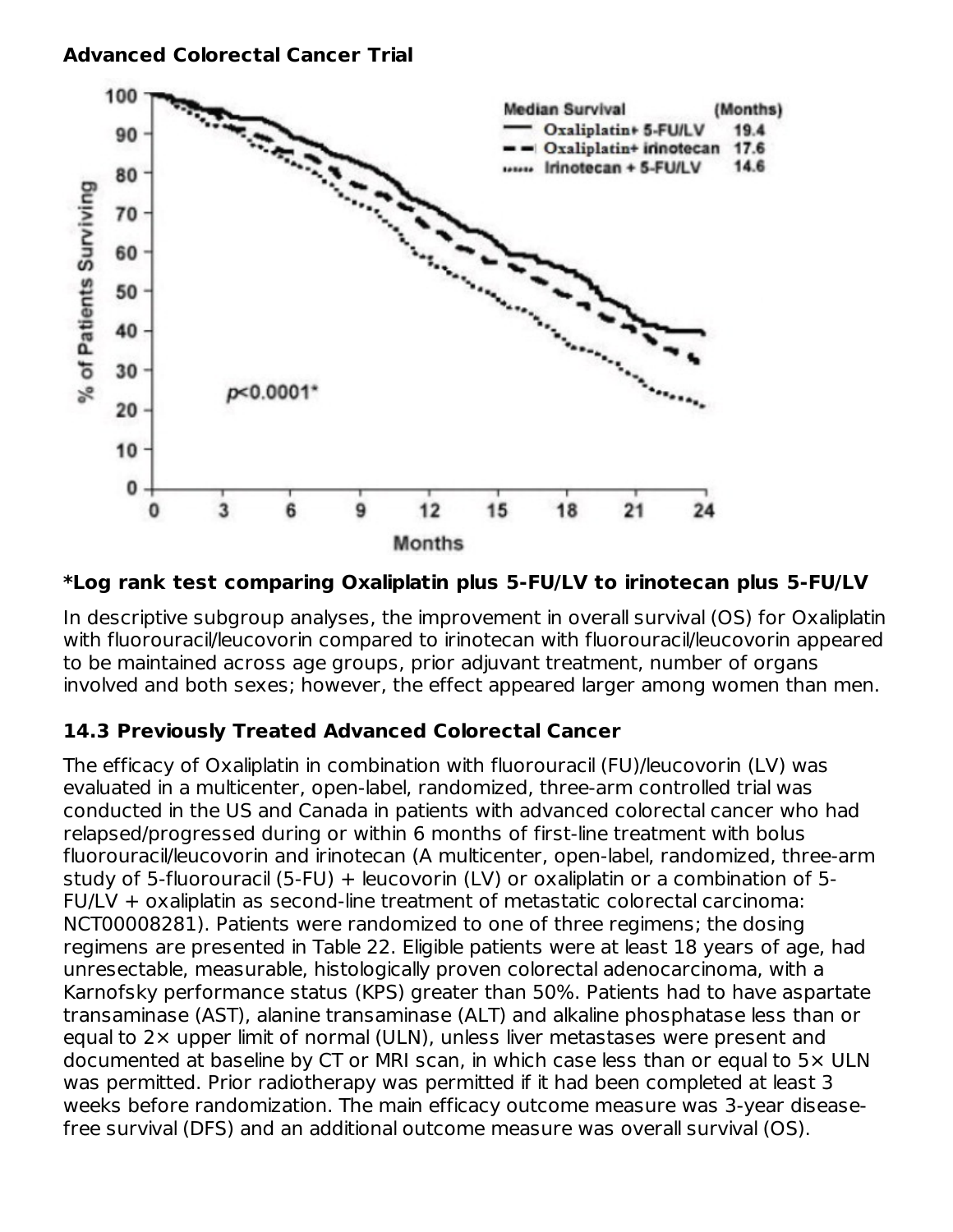**Table 22: Dosing Regimens in Refractory and Relapsed Colorectal Cancer Trial**

| <b>Treatment Arm</b>            | <b>Dose</b>                                                                                                                                                                                  | Regimen                 |
|---------------------------------|----------------------------------------------------------------------------------------------------------------------------------------------------------------------------------------------|-------------------------|
| Oxaliplatin $+$<br><b>FU/LV</b> | Day 1: Oxaliplatin: 85 mg/m <sup>2</sup> (2-hour infusion) + LV<br>200 mg/m <sup>2</sup> (2-hour infusion), followed by FU: 400<br>$mg/m2$ (bolus), 600 mg/m <sup>2</sup> (22-hour infusion) | every 2<br>weeks        |
| $(N=152)$                       | $\Delta$ Day 2: LV 200 mg/m <sup>2</sup> (2-hour infusion), followed by<br>FU: 400 mg/m <sup>2</sup> (bolus), 600 mg/m <sup>2</sup> (22-hour<br>linfusion)                                   |                         |
| <b>FU/LV</b><br>$(N=151)$       | Day 1: LV 200 mg/m <sup>2</sup> (2-hour infusion), followed by<br>FU: 400 mg/m <sup>2</sup> (bolus), 600 mg/m <sup>2</sup> (22-hour<br>linfusion)                                            | every 2<br>weeks        |
|                                 | Day 2: LV 200 mg/m <sup>2</sup> (2-hour infusion), followed by<br>FU: 400 mg/m <sup>2</sup> (bolus), 600 mg/m <sup>2</sup> (22-hour<br>infusion)                                             |                         |
| Oxaliplatin<br>$(N=156)$        | Day 1: Oxaliplatin 85 mg/m <sup>2</sup> (2-hour infusion)                                                                                                                                    | every 2<br><b>weeks</b> |

Patients must have had at least one unidimensional lesion measuring greater than or equal to 20 mm using conventional CT or MRI scans or greater than or equal to10 mm using a spiral CT scan. Tumor response and progression were assessed every 3 cycles (6 weeks) using the Response Evaluation Criteria in Solid Tumors (RECIST) until radiological documentation of progression or for 13 months following the first dose of study drug(s), whichever came first. Confirmed responses were based on two tumor assessments separated by at least 4 weeks.

Baseline characteristics are shown in Table 23.

| Table 23: Baseline Characteristics in Refractory and Relapsed Colorectal |
|--------------------------------------------------------------------------|
| <b>Cancer Trial</b>                                                      |
|                                                                          |

|                          | Oxaliplatin+<br><b>FU/LV</b><br>$N = 152$ | <b>Oxaliplatin</b><br>$N = 156$ | <b>FU/LV</b><br>$N = 151$ |
|--------------------------|-------------------------------------------|---------------------------------|---------------------------|
| Sex: Male (%)            | 57.2                                      | 60.9                            | 54.3                      |
| Female (%)               | 42.8                                      | 39.1                            | 45.7                      |
| Median age (years)       | 59.0                                      | 61.0                            | 60.0                      |
| Range                    | 22-88                                     | 27-79                           | 21-80                     |
| Race $(\%)$<br>Caucasian | 88.8                                      | 84.6                            | 87.4                      |
| <b>Black</b>             | 5.9                                       | 7.1                             | 7.9                       |
| Asian                    | 2.6                                       | 2.6                             | 1.3                       |
| Other                    | 2.6                                       | 5.8                             | 3.3                       |
| KPS (%)                  |                                           |                                 |                           |
| 70-100                   | 95.4                                      | 92.3                            | 94.7                      |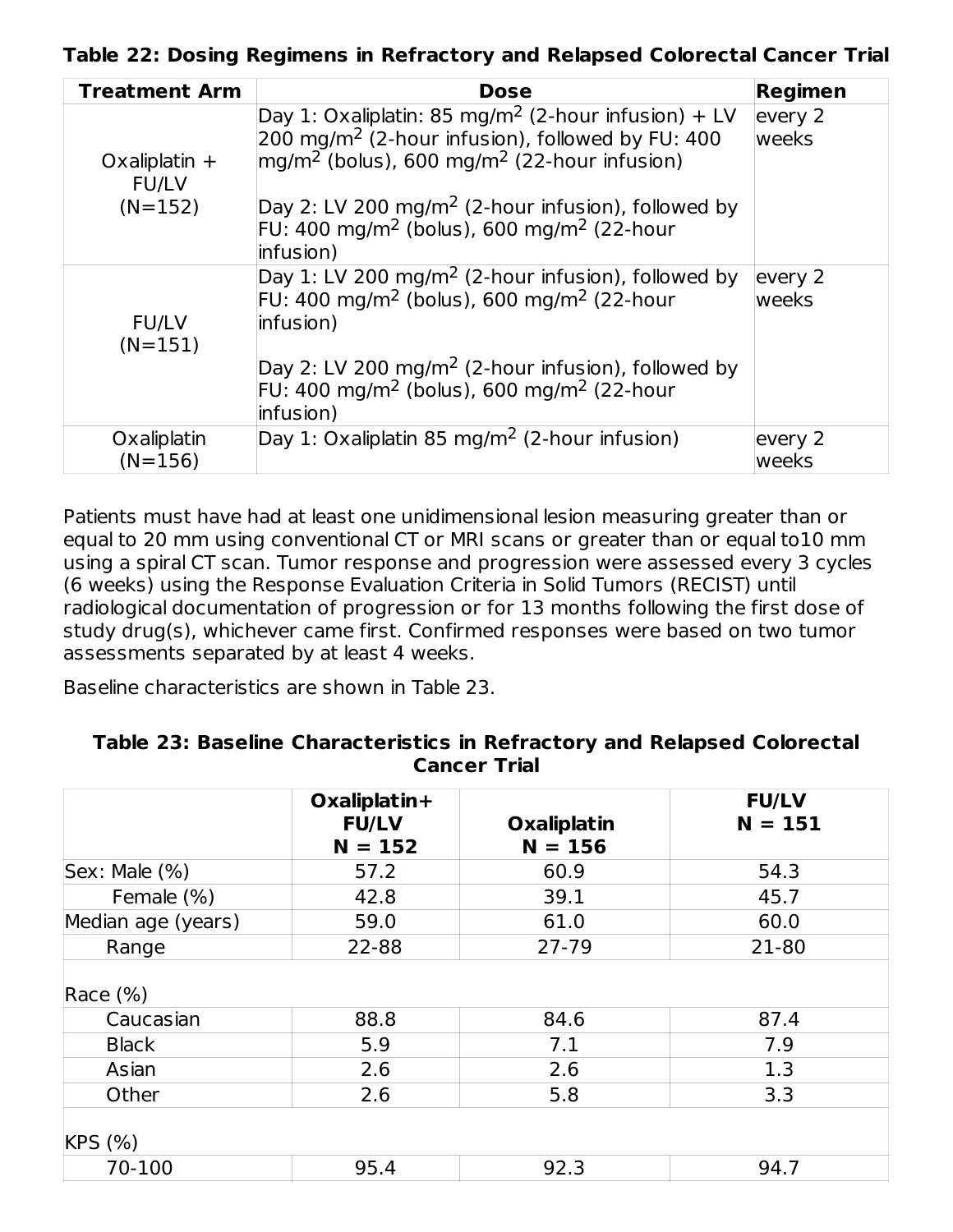| $50 - 60$                      | 2.0  | 4.5  | 2.6  |  |  |
|--------------------------------|------|------|------|--|--|
| Not reported                   | 2.6  | 3.2  | 2.6  |  |  |
| Prior radiotherapy (%)         | 25.0 | 19.2 | 25.2 |  |  |
| Prior pelvic radiation (%)     | 21.1 | 13.5 | 18.5 |  |  |
| Number of metastatic sites (%) |      |      |      |  |  |
|                                | 25.7 | 31.4 | 27.2 |  |  |
| $\geq$ 2                       | 74.3 | 67.9 | 72.2 |  |  |
| Liver involvement (%)          |      |      |      |  |  |
| Liver only                     | 18.4 | 25.6 | 22.5 |  |  |
| Liver $+$ other                | 53.3 | 59.0 | 60.3 |  |  |

The median number of cycles administered per patient was 6 for the Oxaliplatin and fluorouracil/leucovorin combination and 3 each for fluorouracil/leucovorin alone and Oxaliplatin alone. Patients treated with the combination of Oxaliplatin and fluorouracil/leucovorin had an increased response rate compared to patients given fluorouracil/leucovorin or oxaliplatin alone. Efficacy results are summarized in Tables 24 and 25.

#### **Table 24: Response Rates in Refractory and Relapsed Colorectal Cancer Clinical Trial - ITT Analysis**

| <b>Best</b><br><b>Response</b> | Oxaliplatin $+$<br><b>FU/LV</b><br>$N = 152$ | <b>Oxaliplatin N=156</b> | <b>FU/LV</b><br>$N = 151$ |
|--------------------------------|----------------------------------------------|--------------------------|---------------------------|
| Complete<br>Response           |                                              |                          |                           |
| Partial Response               | 13 (9%)                                      | 2(1%)                    |                           |
| P-value                        | 0.0002 FU/LV vs Oxaliplatin + FU/LV          |                          |                           |
| 95% CI                         | 4.6%, 14.2%                                  | $0.2\%$ , 4.6%           | 0, 2.4%                   |

#### **Table 25: Radiographic Time to Progression (TTP)\* in Refractory and Relapsed Colorectal Cancer Clinical Trial**

| <b>Arm</b>                                                               | Oxaliplatin $+$<br><b>FU/LV</b><br>$N = 152$ | <b>Oxaliplatin</b><br>$N = 156$ | <b>FU/LV</b><br>$N = 151$ |
|--------------------------------------------------------------------------|----------------------------------------------|---------------------------------|---------------------------|
| Number of progressors                                                    | 50                                           | 101                             | 74                        |
| Number of patients with no<br>radiological evaluation beyond<br>baseline | 17 (11%)                                     | 16 (10%)                        | 22 (15%)                  |
| Median TTP (months)                                                      | 4.6                                          | 1.6                             | 2.7                       |
| 95% CI                                                                   | 4.2, 6.1                                     | 1.4, 2.7                        | 1.8, 3.0                  |

\* This is not an ITT analysis. Events were limited to radiographic disease progression documented by independent review of radiographs. Clinical progression was not included in this analysis, and 18% of patients were excluded from the analysis based on unavailability of the radiographs for independent review.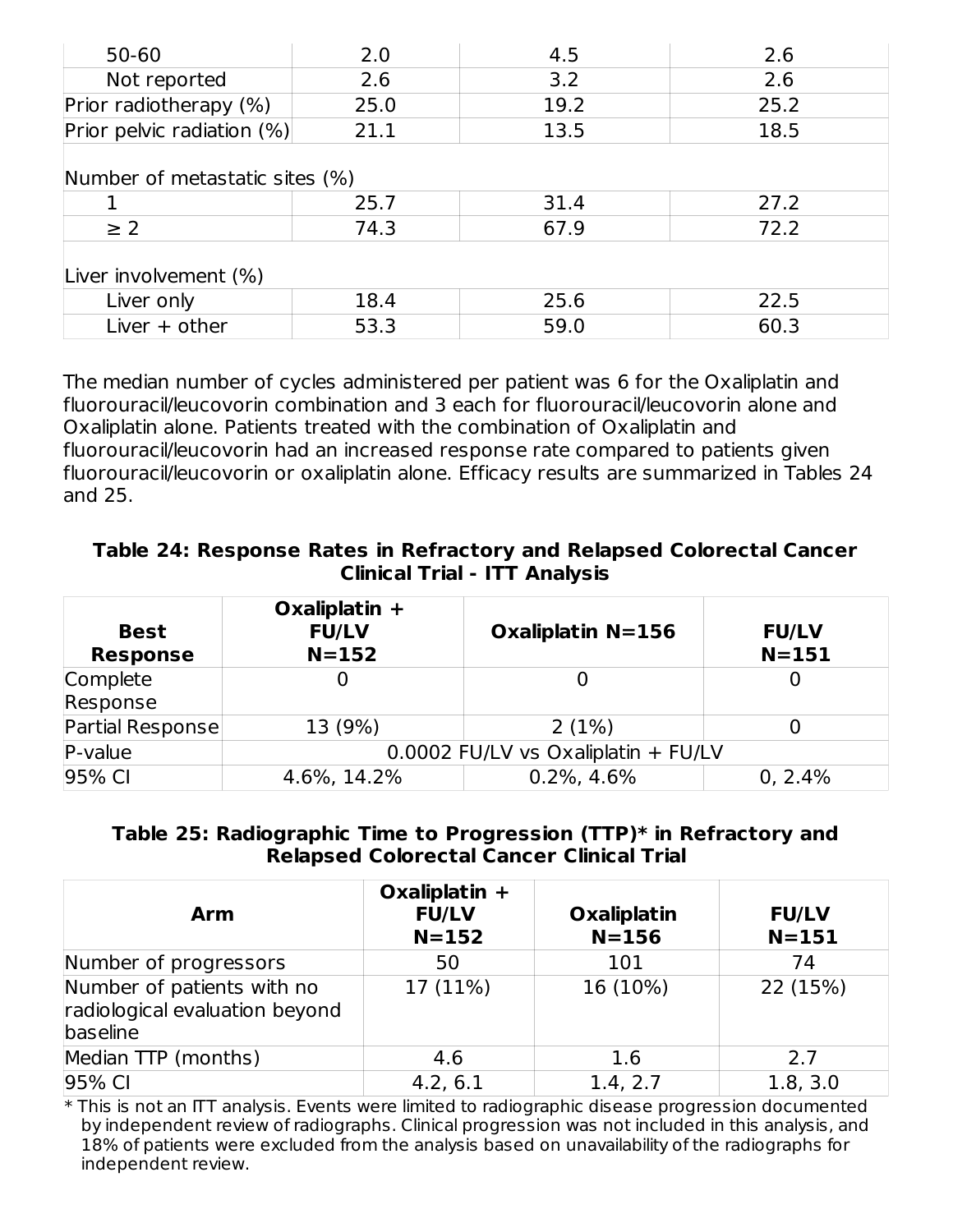At the time of the interim analysis 49% of the radiographic progression events had occurred. In this interim analysis an estimated 2-month increase in median time to radiographic progression was observed compared to fluorouracil/leucovorin alone.

#### **15 REFERENCES**

1. "OSHA Hazardous Drugs." OSHA. http://www.osha.gov/SLTC/hazardousdrugs/index.html

## **16 HOW SUPPLIED/STORAGE AND HANDLING**

Oxaliplatin Injection, USP is supplied in clear, glass, single-dose vials containing 50 mg or 100 mg of oxaliplatin as a clear, colorless, sterile, preservative-free, aqueous solution at a concentration of 5 mg per mL. Water for Injection USP is present as an inactive ingredient.

| Code | <b>Product Unit of Sale</b>                      | <b>Strength</b>                                         | Each |
|------|--------------------------------------------------|---------------------------------------------------------|------|
|      | 775010 NDC 63323-750-10<br>Individually packaged | 50 mg per 10 mL (5 mg per 10 mL Single Dose Vial<br> mL |      |
|      | 775020 NDC 63323-750-20<br>Individually packaged | 100 mg per 20 mL (5 mg per 20 mL Single Dose Vial<br>mL |      |

The container closure is not made with natural rubber latex.

Store at 20°C to 25°C (68° to 77°F) [see USP Controlled Room Temperature]. Do not freeze and protect from light (keep in original outer carton).

Oxaliplatin is a cytotoxic drug. Follow applicable special handling and disposal procedures. $^{\rm 1}$  The use of gloves is recommended. If a solution of Oxaliplatin contacts the skin, wash the skin immediately and thoroughly with soap and water. If Oxaliplatin contacts the mucous membranes, flush thoroughly with water.

## **17 PATIENT COUNSELING INFORMATION**

#### Hypersensitivity Reactions

Advise patients of the potential risk of hypersensitivity and that Oxaliplatin is contraindicated in patients with a history of hypersensitivity reactions to oxaliplatin and other platinum-based drugs. Instruct patients to seek immediate medical attention for signs of severe hypersensitivity reaction such as chest tightness; shortness of breath; wheezing; dizziness or faintness; or swelling of the face, eyelids, or lips [see Warnings] and Precautions (5.1)].

### Peripheral Sensory Neuropathy

Advise patients of the risk of acute reversible or persistent-type neurosensory toxicity. Advise patients to avoid cold drinks, use of ice, and exposure of skin to cold temperature or cold objects [see Warnings and Precautions (5.2)].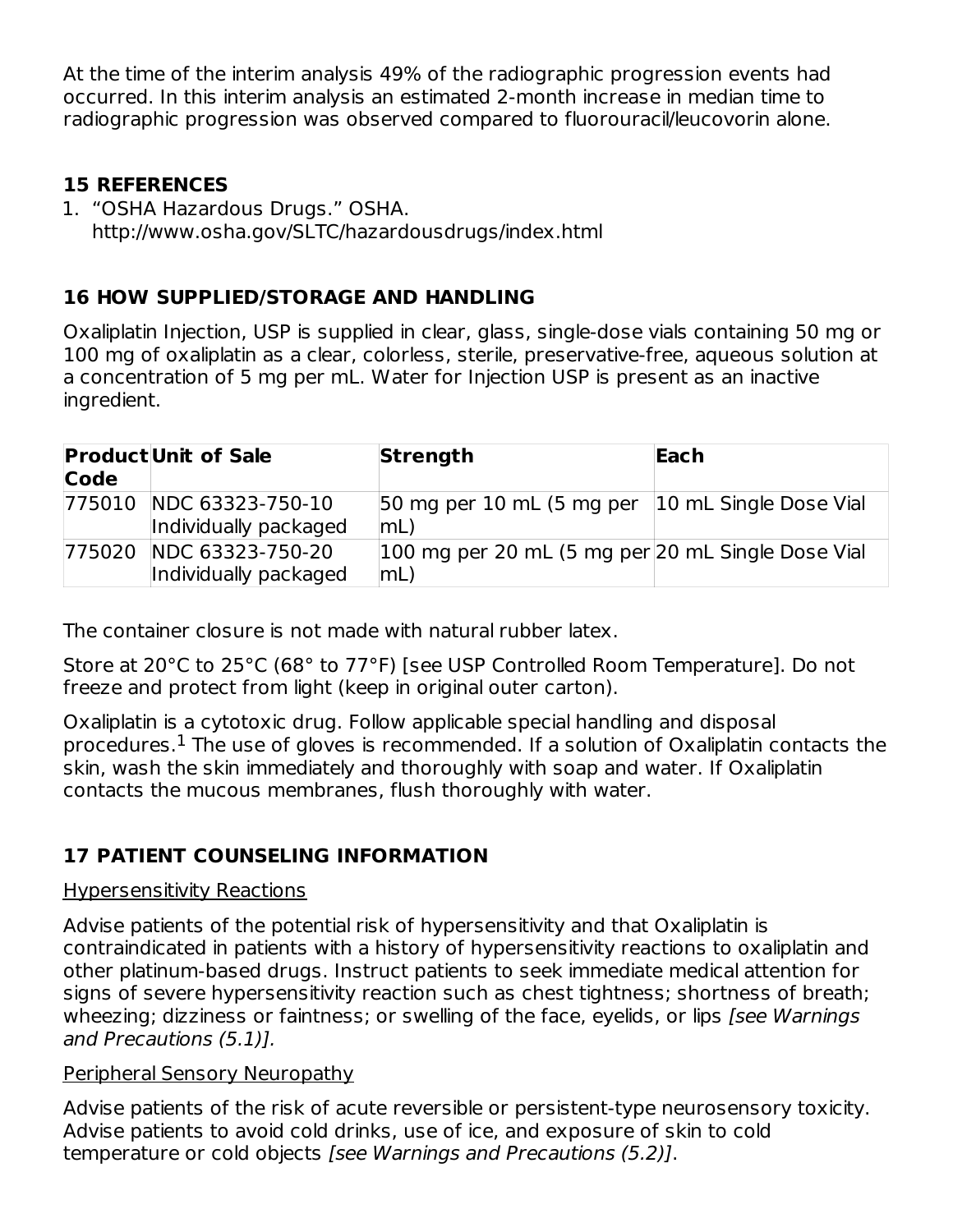#### Myelosuppression

Inform patients that Oxaliplatin can cause low blood cell counts and the need for frequent monitoring of blood cell counts. Advise patients to contact their healthcare provider immediately for bleeding, fever, particularly if associated with persistent diarrhea, or symptoms of infection develop [see Warnings and Precautions (5.3)].

#### Posterior Reversible Encephalopathy Syndrome

Advise patients of the potential effects of vision abnormalities, in particular transient vision loss (reversible following therapy discontinuation), which may affect the patients' ability to drive and use machines [see Warnings and Precautions (5.4)].

#### Pulmonary Toxicity

Advise patients to report immediately to their healthcare provider any persistent or recurrent respiratory symptoms, such as non-productive cough and dyspnea [see] Warnings and Precautions (5.5)].

#### **Hepatotoxicity**

Advise patients to report signs or symptoms of hepatic toxicity to their healthcare provider [see Warnings and Precautions (5.6)].

#### QT Interval Prolongation

Advise patients that Oxaliplatin can cause QTc interval prolongation and to inform their physician if they have any symptoms, such as syncope [see Warnings and Precautions (5.7)].

#### Rhabdomyolysis

Advise patients to contact their healthcare provider immediately for new or worsening signs or symptoms of muscle toxicity, dark urine, decreased urine output, or the inability to urinate [see Warnings and Precautions (5.8)].

#### **Hemorrhage**

Advise patients that Oxaliplatin may increase the risk of bleeding and to promptly inform their healthcare provider of any bleeding episodes [see Warnings and Precautions (5.9)].

#### Embryo-Fetal Toxicity

Advise females of reproductive potential of the potential risk to a fetus. Advise females to inform their healthcare provider of a known or suspected pregnancy (see Warnings and Precautions (5.10), Use in Specific Populations (8.1)].

Advise females of reproductive potential to use effective contraception during treatment with Oxaliplatin and for 9 months after the final dose *[see Use in Specific Populations* (8.3)].

Advise male patients with female partners of reproductive potential to use effective contraception during treatment with Oxaliplatin and for 6 months after the final dose [see Use in Specific Populations (8.3), Nonclinical Toxicology (13.1)].

#### Lactation

Advise women not to breastfeed during treatment with Oxaliplatin and for 3 months after the final dose [see Use in Specific Populations (8.2)].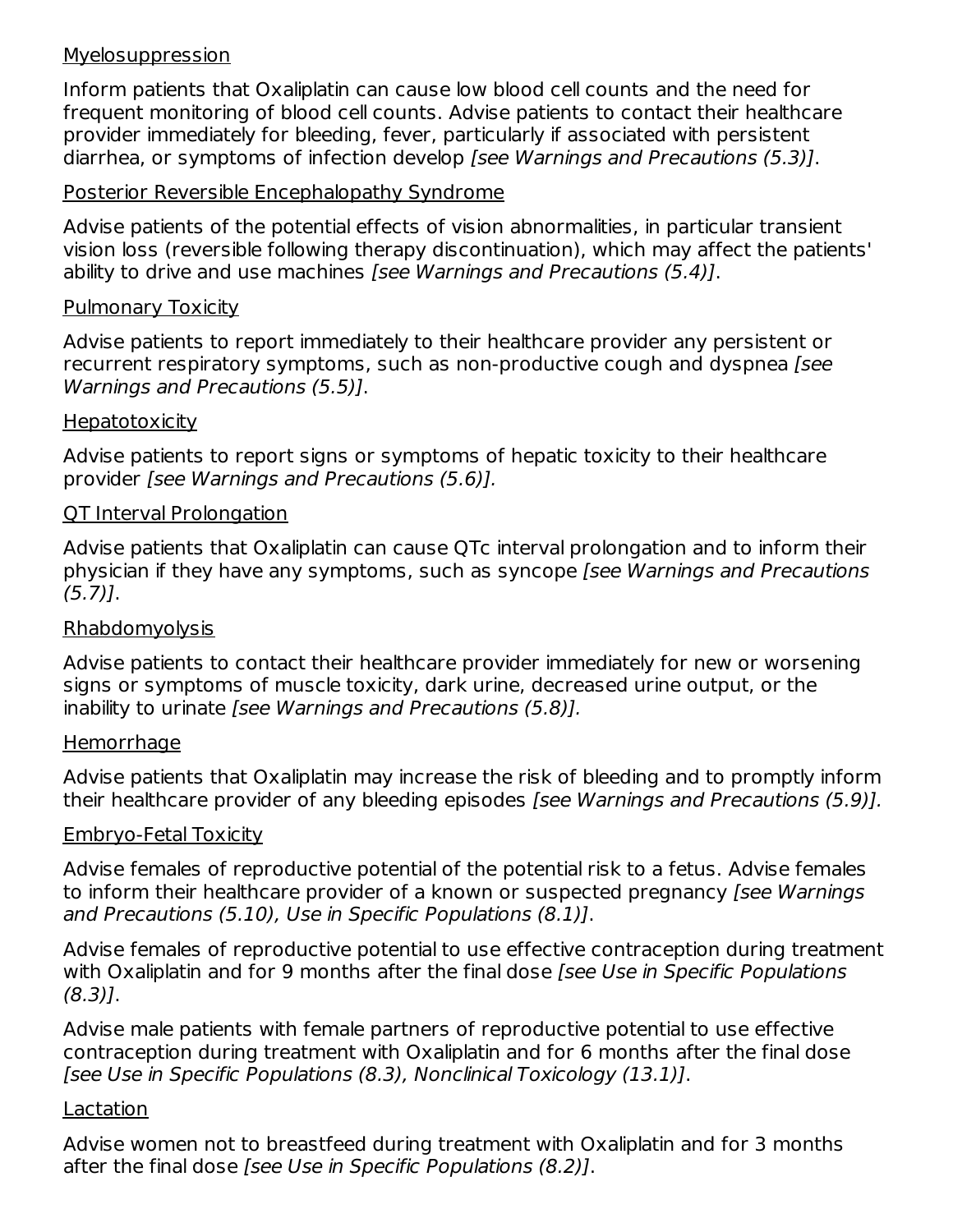#### Infertility

Advise females and males of reproductive potential that Oxaliplatin may impair fertility [see Use in Specific Populations (8.3), Nonclinical Toxicology (13.1)].

#### Gastrointestinal

Advise patients to contact their healthcare provider for persistent vomiting, diarrhea, or signs of dehydration [see Adverse Reactions (6.1)].

#### Drug Interactions

Inform patients about the risk of drug interactions and the importance of providing a list of prescription and nonprescription drugs to their healthcare provider [see Drug] Interactions (7)].

## **WA FRESENIUS III KABI**

Lake Zurich, IL 60047

For Product Inquiry: 1-800-551-7176 or www.fresenius-kabi.com/us 451426C

#### **Patient Information**

**Oxaliplatin Injection (ox-AL-i-PLA-tin)**

**for intravenous use**

#### **What is the most important information I should know about Oxaliplatin Injection?**

**Oxaliplatin Injection can cause serious allergic reactions, including allergic reactions that can lead to death**. Oxaliplatin is a platinum-based medicine. Serious allergic reactions including death can happen in people who take Oxaliplatin and who have had previous allergic reactions to platinum-based medicines. Serious allergic reactions can happen within a few minutes of your Oxaliplatin infusion or any time during your treatment with Oxaliplatin Injection.

#### **Get emergency help right away if you:**

- **have trouble breathing**
- **feel like your throat is closing up**

Call your doctor right away if you have any of the following signs or symptoms of an allergic reaction:

- $\bullet$  rash
- flushed face
- hives
- $\bullet$  itching
- swelling of your lips or tongue
- sudden cough
- dizziness or feel faint
- sweating
- $\bullet$  chest pain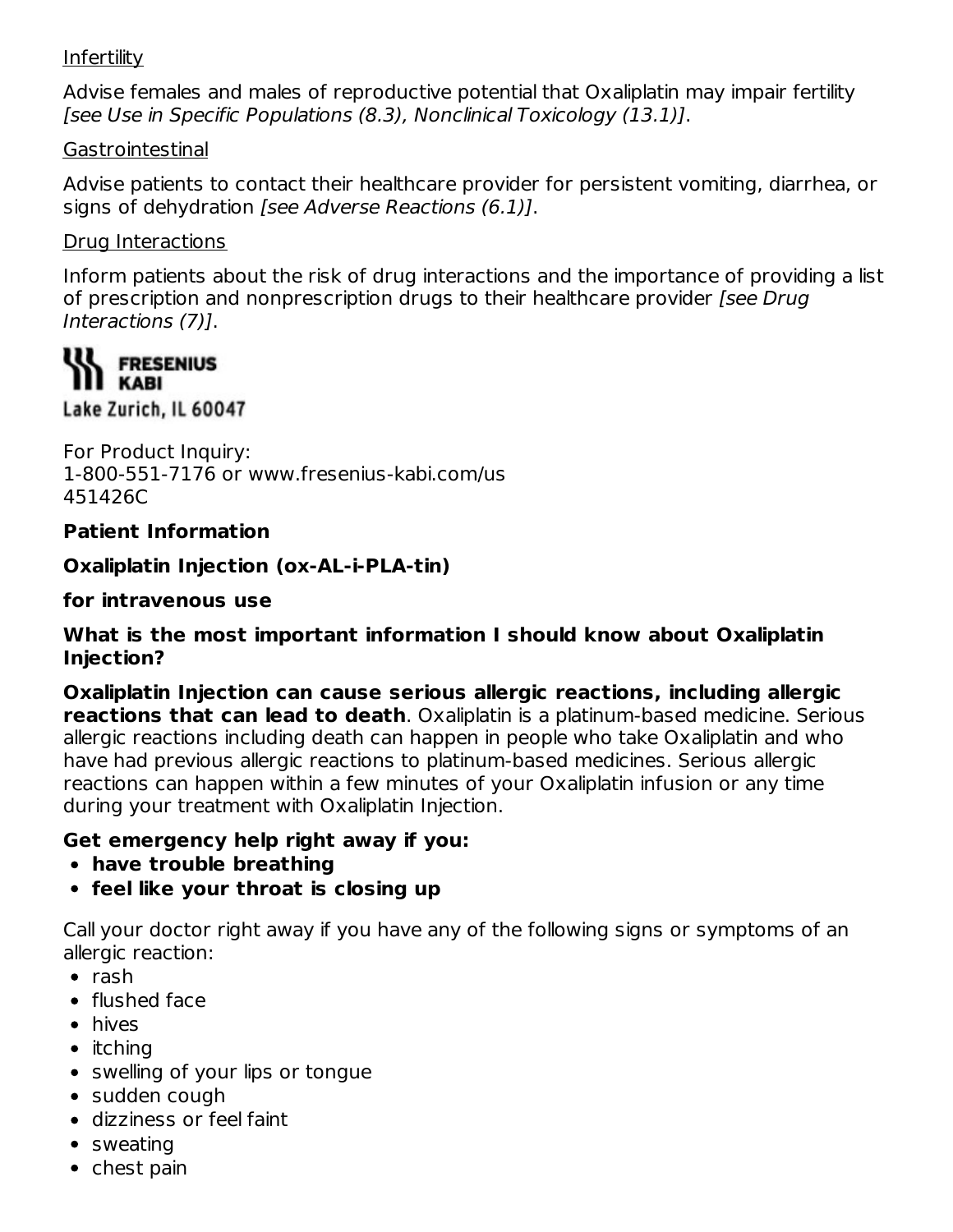#### See **"What are the possible side effects of Oxaliplatin Injection?"** for information about other serious side effects.

## **What is Oxaliplatin Injection?**

Oxaliplatin is an anti-cancer (chemotherapy) medicine that is used with other anti-cancer medicines called fluorouracil and leucovorin to treat people with:

- stage III colon cancer after surgery to remove the tumor
- advanced colon or rectal cancer (colorectal cancer)

It is not known if Oxaliplatin Injection is effective in children.

## **Who should not receive Oxaliplatin Injection?**

Do not receive Oxaliplatin Injection if you are allergic to any of the ingredients in Oxaliplatin Injection or other medicines that contain platinum. See the end of this leaflet for a complete list of the ingredients Oxaliplatin Injection.

Ask your doctor if you are not sure if you take a medicine that contains platinum.

## **What should I tell my doctor before receiving Oxaliplatin Injection?**

#### **Before receiving Oxaliplatin Injection, tell your doctor about all of your medical conditions, including if you:**

- have an infection
- have lung, liver, or kidney problems
- have bleeding problems
- have or had heart problems such as an abnormal heart test called an electrocardiogram (ECG or EKG), a condition called long QT syndrome, an irregular or slow heartbeat, or a family history of heart problems.
- have had changes in the level of certain blood salt (electrolytes) levels, including potassium, magnesium, and calcium
- are pregnant or plan to become pregnant. Oxaliplatin Injection may harm your unborn baby. Tell your doctor right away if you become pregnant or think you may be pregnant during treatment with Oxaliplatin Injection.
- if you are able to become pregnant, your doctor may do a pregnancy test before you start treatment with Oxaliplatin Injection and for 9 months after the final dose. Talk to your doctor about forms of birth control that may be right for you.
- Females who are able to become pregnant should avoid becoming pregnant and should use effective birth control during treatment with Oxaliplatin Injection and for 9 months after the final dose. Talk to your doctor about forms of birth control that may be right for you.
- Males with female partners who are pregnant or able to become pregnant should use effective birth control during treatment with Oxaliplatin Injection and for 6 months after the final dose.
- Oxaliplatin Injection may cause fertility problems in males and females. Talk to your doctor if this is a concern for you.
- are breastfeeding or plan to breastfeed. It is not known if Oxaliplatin passes into your breast milk. Do not breastfeed during treatment with Oxaliplatin Injection and for 3 months after the final dose.

Tell your doctor about all the medicines you take, including prescription and over-thecounter medicines, vitamins, and herbal supplements.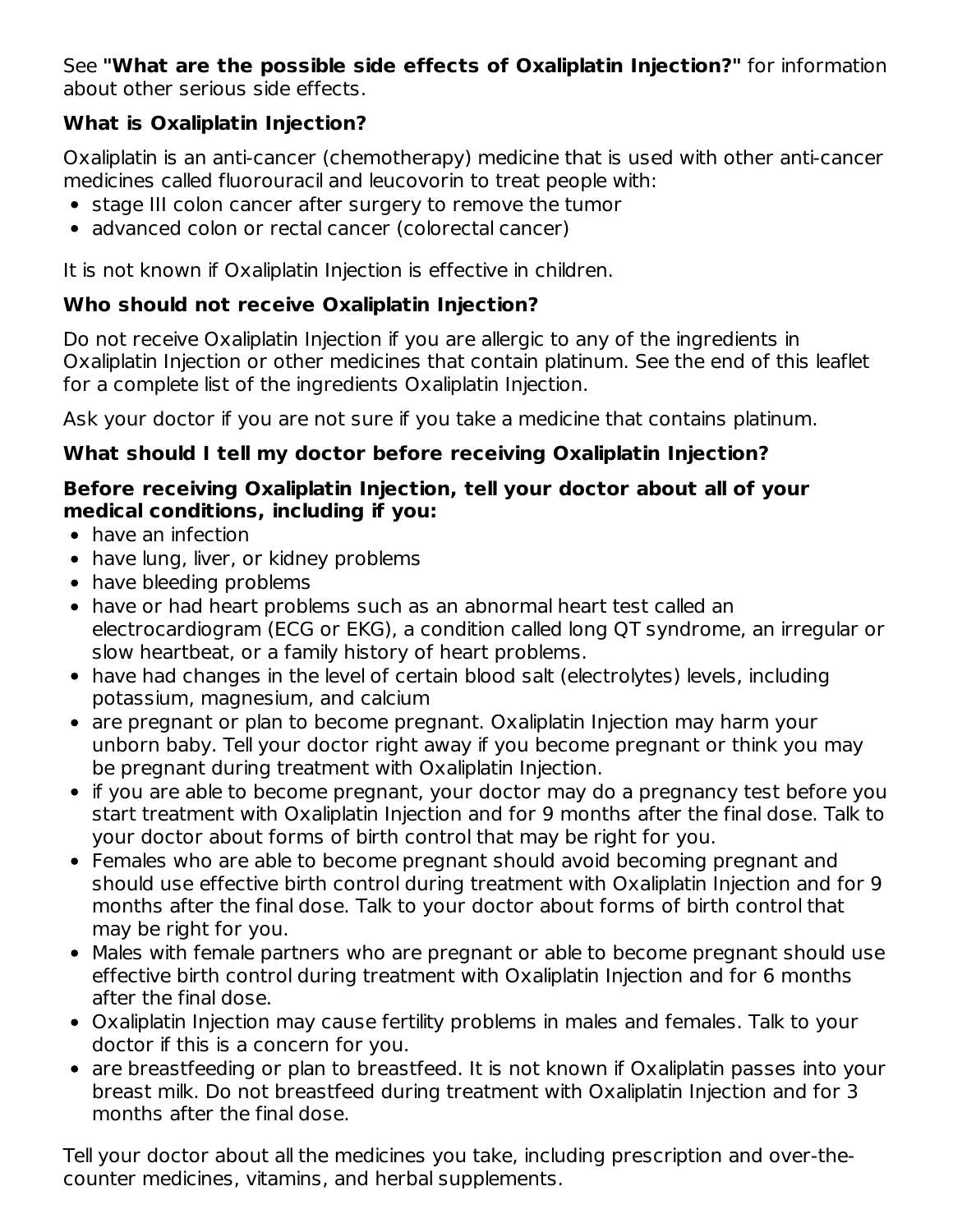Know the medicines you take. Keep a list of them and show it to your doctor and pharmacist when you get a new medicine.

#### **How will I receive Oxaliplatin Injection?**

counter medicines, vitamins, and herbal supplements.

- Oxaliplatin Injection is given to you into your vein through an intravenous (IV) tube.
- Your doctor will prescribe Oxaliplatin Injection in a dose that is right for you.
- Your doctor may change how often you receive Oxaliplatin Injection, your dose, or how long your infusion will take.
- You and your doctor will decide how many Oxaliplatin Injection treatments you will receive.
- It is very important that you do exactly what your doctor and nurse tell you to do.
- Some medicines may be given to you before Oxaliplatin Injection to help prevent nausea and vomiting.
- Each treatment course is given to you over 2 days. You will receive Oxaliplatin Injection on the first day only.
- There are usually 14 days between each chemotherapy treatment course.
- It is important for you to keep all of your medical appointments. Call your doctor if you miss an appointment. There may be special instructions for you.

## **Treatment Day 1:**

- Oxaliplatin and leucovorin will be given through a thin plastic tube into a vein (intravenous infusion or IV) and given for 2 hours. You will be watched by a healthcare provider during this time.
- ∘ Right after the Oxaliplatin and leucovorin are given, 2 doses of fluorouracil will be given. The first dose is given right away into your IV tube. The second dose will be given into your IV tube over the next 22 hours, using a pump device.

### **Treatment Day 2:**

You **will not** get Oxaliplatin on Day 2. Leucovorin and fluorouracil will be given the same way as on Day 1.

The fluorouracil will be given through your IV with a pump. If you have any problems with the pump or the tube, call your doctor, your nurse, or the person who is responsible for your pump. Do not let anyone other than a healthcare provider touch your infusion pump or tubing.

### **What should I avoid while receiving Oxaliplatin Injection?**

- Avoid cold temperatures and cold objects. Cover your skin if you go outdoors in cold temperatures.
- Do not drink cold drinks or use ice cubes in drinks.
- Do not put ice or ice packs on your body.
- Oxaliplatin Injection can cause dizziness, vision problems, or vision loss that can affect your ability to drive or use machines. You should not drive or operate machinery if you develop these symptoms while receiving Oxaliplatin Injection.

#### See **"How can I reduce the side effects caused by cold temperatures?"** for more information.

Talk with your doctor and nurse about your level of activity during treatment with Oxaliplatin Injection. Follow their instructions.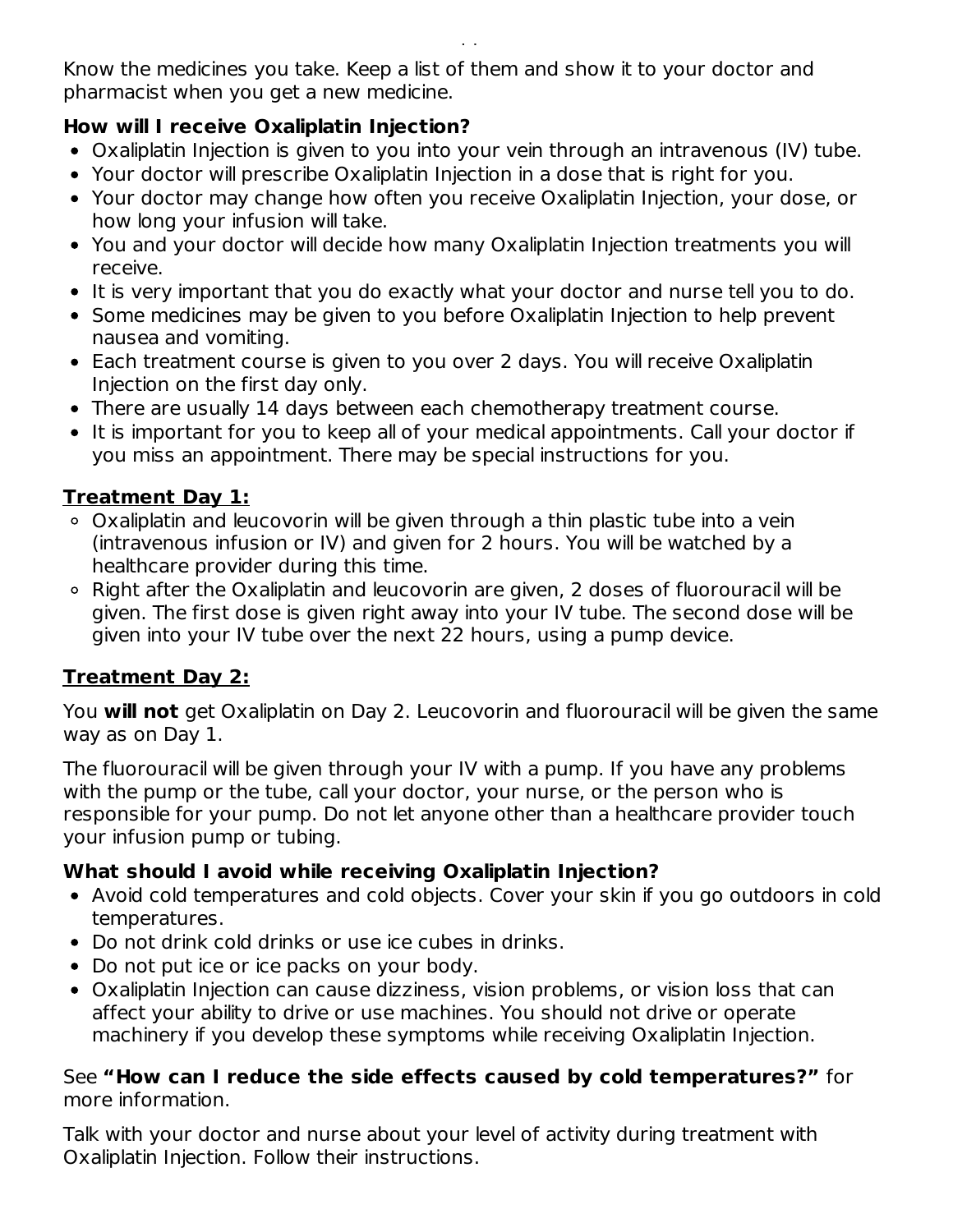## **What are the possible side effects of Oxaliplatin Injection?**

## **Oxaliplatin Injection can cause serious side effects, including:**

- **See "What is the most important information I should know about Oxaliplatin Injection?"**
- **Nerve problems.** Oxaliplatin Injection can affect how your nerves work and make you feel. Nerve problems may happen with the first treatment or within two days after your treatment of Oxaliplatin Injection. Nerve problems may last a short time (acute) or may become persistent. Symptoms may improve after stopping treatment with Oxaliplatin Injection. Exposure to cold or cold objects may cause or worsen nerve problems. Tell your doctor right away if you get any signs of nerve problems, including:
	- very sensitive to cold temperatures and cold objects
	- trouble breathing, swallowing, or saying words, jaw tightness, odd feelings in your tongue, or chest pressure
	- pain, tingling, burning (pins and needles, numb feeling) in your hands, feet, or around your mouth or throat, which may cause problems walking, fall, or performing activities of daily living

For information on ways to lessen or help with the nerve problems, see the end of this leaflet, **"How can I reduce the side effects caused by cold temperatures?"**

- **Posterior Reversible Encephalopathy Syndrome (PRES)**. PRES is a rare condition that affects the brain. Tell your doctor right away if you have any of the following signs and symptoms of PRES:
	- headache
	- $\circ$  confusion or a change in the way you think
	- seizures
	- vision problems, such as blurriness or vision loss
- **Low blood cell counts (myelosuppression)**. Oxaliplatin Injection when used with fluorouracil and leucovorin can cause low blood cells counts. Low blood cell counts are common with Oxaliplatin Injection when used with fluorouracil and leucovorin and can lead to serious infection and death. Tell your doctor right away if you have a fever greater than 100.9°F (38.3°C) or a prolonged fever greater than 100.4°F (38°C) for more than one hour (febrile neutropenia). Call your doctor right away if you get any of the following signs of infection:
	- chills or shivering
	- pain on swallowing
	- sore throat
	- $\circ$  cough that brings up mucus
	- burning or pain on urination
	- redness or swelling at intravenous site
	- persistent diarrhea
- **Risk of new cancers.** Leukemia, a form of blood cancer, has been reported in patients after taking Oxaliplatin Injection in combination with certain other medicines. Talk to your doctor about the potential for increased risk of this type of cancer when taking Oxaliplatin Injection and certain other medicines.
- **Lung problems**. Oxaliplatin Injection can cause lung problems that may lead to death. Tell your doctor right away if you get any of the following symptoms as these may be indicators of a serious lung disease:
	- shortness of breath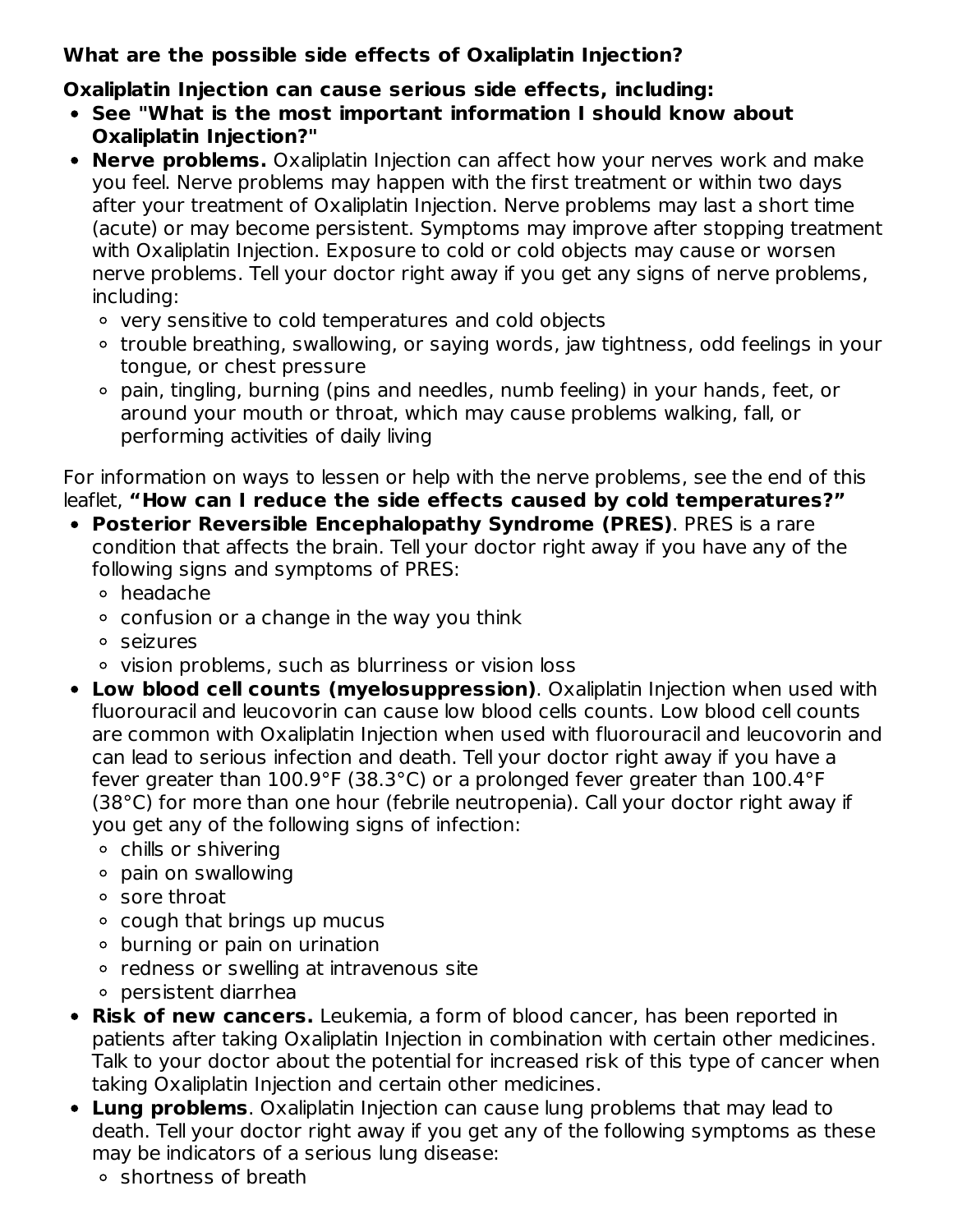wheezing

- cough
- **Liver problems (hepatotoxicity)**. Your doctor will do blood tests to check your liver when you start receiving Oxaliplatin Injection, and before each treatment course as needed.
- **Heart problems**. Oxaliplatin Injection can cause heart problems that have led to death. Your doctor may do blood and heart tests during treatment with Oxaliplatin Injection if you have certain heart problems. If you faint (lose consciousness) or have an irregular heartbeat or chest pain during treatment with Oxaliplatin Injection, get medical help right away as this may be a sign of a serious heart condition.
- **Muscle problems**. Oxaliplatin Injection can cause muscle damage (rhabdomyolysis) which can lead to death. Tell your doctor right away if you have muscle pain and swelling, along with weakness, fever, or red-brown urine.
- **Harm to an unborn baby.** See **"What should I tell my doctor before receiving Oxaliplatin Injection?"**
- **Bleeding problems (hemorrhage).** Oxaliplatin Injection when used with fluorouracil and leucovorin can cause bleeding problems (hemorrhage) that can lead to death. Your risk of bleeding may increase if you are also taking a blood thinner medicine. Tell your healthcare provider if you have any signs or symptoms of bleeding, including:
	- blood in your stools or black stools (looks like tar)
	- pink or brown urine
	- unexpected bleeding, or bleeding that is severe or you cannot control
	- vomit blood or vomit that looks like coffee grounds
	- cough up blood or blood clots
	- increased bruising
	- dizziness
	- weakness
	- confusion
	- o changes in speech
	- headache that lasts a long time

## **The most common side effects of Oxaliplatin Injection include:**

- numbness, pain, tingling, and/or burning along the nerves
- low white blood cells (blood cells important for fighting infection)
- low platelet count (important for clotting and to control bleeding)
- low red blood cells (blood cells that carry oxygen to the tissues)
- nausea
- changes in liver function tests
- diarrhea
- vomiting
- tiredness
- mouth sores

Tell your doctor if you have any side effect that bothers your or that does not go away. These are not all the possible side effects of Oxaliplatin Injection. For more information, ask your doctor or pharmacist.

Call your doctor for medical advice about side effects. You may report side effects to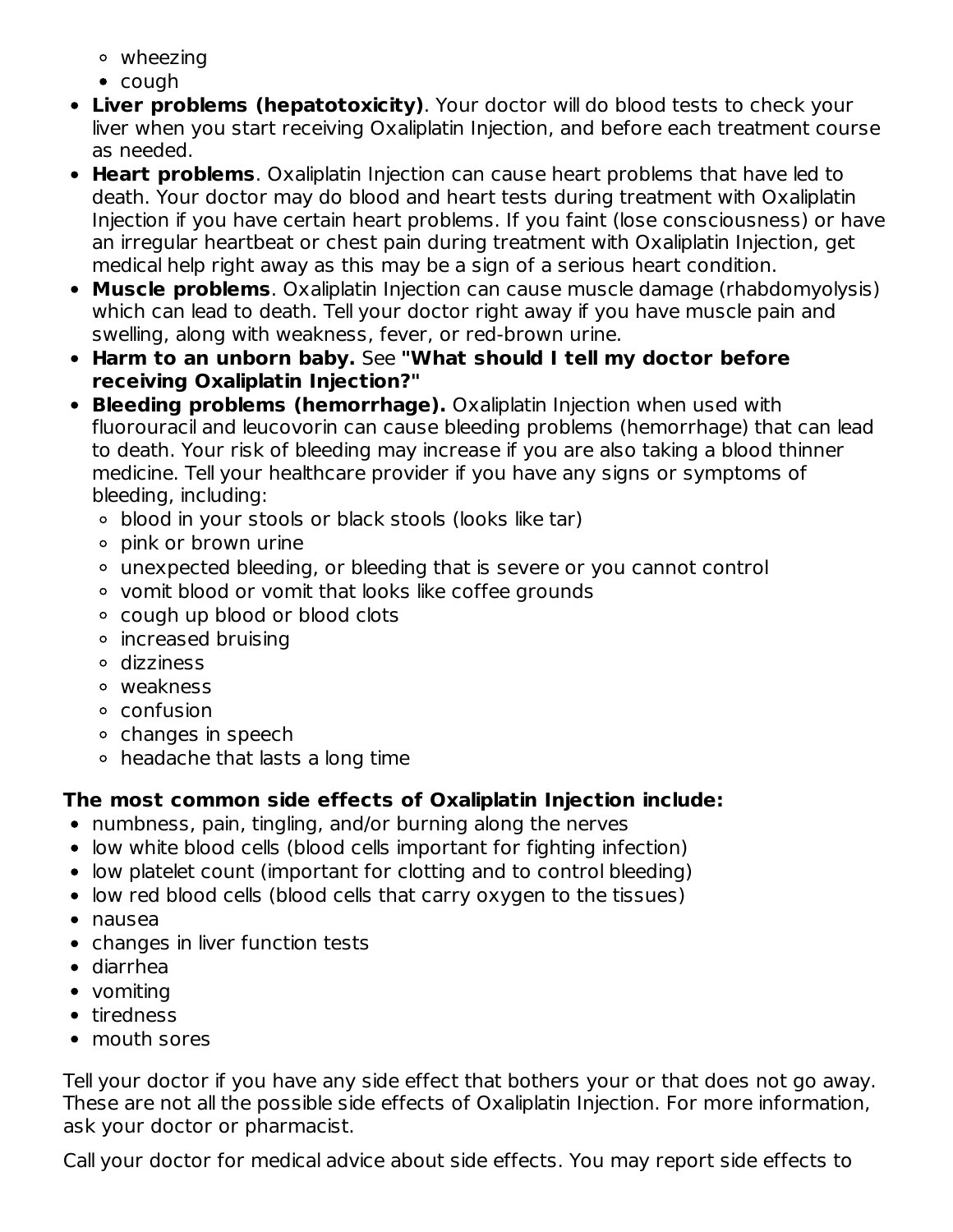FDA at 1-800-FDA-1088.

#### **How can I reduce the side effects caused by cold temperatures?**

- Cover yourself with a blanket while you are getting your Oxaliplatin infusion.
- Do not breathe deeply when exposed to cold air.
- Wear warm clothing in cold weather at all times. Cover your mouth and nose with a scarf or a pull-down cap (ski cap) to warm the air that goes to your lungs.
- Wear gloves when taking things from the freezer or refrigerator.
- Drink fluids warm or at room temperature.
- Always drink through a straw.
- **Do not** use ice chips if you have nausea or mouth sores. Ask your doctor about what you can use.
- Be aware that most metals are cold to touch, especially in the winter. These include your car door and mailbox. Wear gloves to touch cold objects.
- Do not run the air-conditioning at high levels in the house or in the car in hot weather.
- If your body gets cold, warm-up the affected part. If your hands get cold, wash them with warm water.
- Always let your doctor know **before** your next treatment how well you did since your last visit.

Your doctor may have other useful tips for helping you with side effects.

## **General information about the safe and effective use of Oxaliplatin Injection**

Medicines are sometimes prescribed for purposes other than those listed in the Patient Information leaflet.

This Patient Information leaflet summarizes the most important information about Oxaliplatin Injection. If you would like more information, talk with your doctor. You can ask your doctor or pharmacist for information about Oxaliplatin Injection that is written for health professionals.

### **What are the ingredients in Oxaliplatin Injection?**

Active ingredient: oxaliplatin

Inactive ingredient: water for injection

**III** FRESENIUS **KABI** Lake Zurich, IL 60047

For Product Inquiry: 1-800-551-7176 or www.fresenius-kabi.com/us 451427C Revised: September 2021

This Patient Information has been approved by the U.S. Food and Drug Administration.

## **PACKAGE LABEL PRINCIPAL DISPLAY PANEL- 50 mg per 10 mL- Vial Label**

**NDC** 63323-750-10 775010 **Oxaliplatin** Injection, USP **50 mg per 10 mL (5 mg per mL)**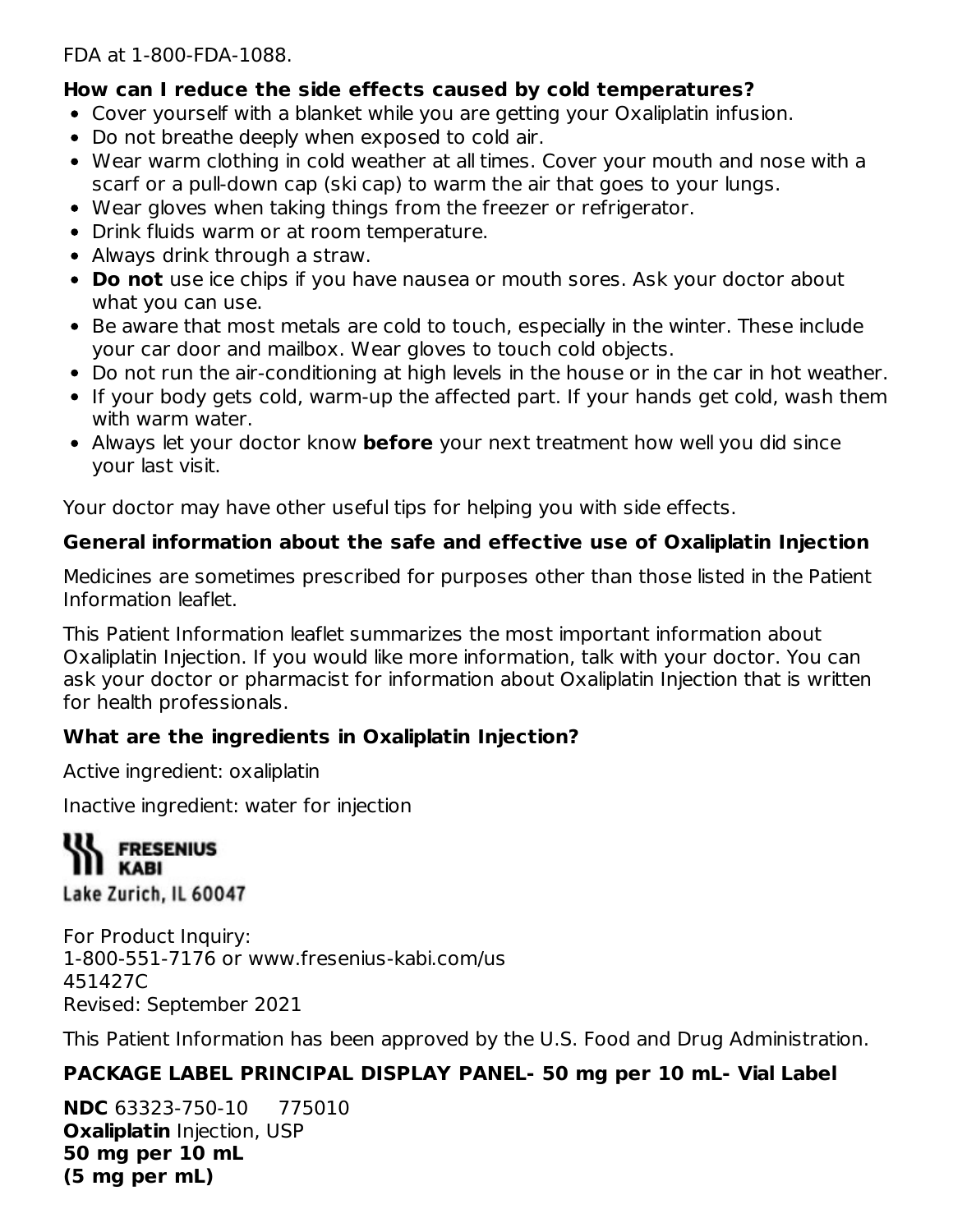#### For intravenous use only. **MUST BE DILUTED WITH 5% DEXTROSE INJECTION BEFORE USE. Preservative free. Cytotoxic agent.** Do not mix or add to sodium

chloride/chloride-containing solutions.

#### Rx only Single Dose Vial



## **PACKAGE LABEL PRINCIPAL DISPLAY PANEL- 50 mg per 10 mL- Vial Carton Panel**

**NDC** 63323-750-10 775010

**Oxaliplatin** Injection, USP

## **50 mg per 10 mL**

**(5 mg per mL)**

For intravenous use only.

### **MUST BE DILUTED WITH 5% DEXTROSE INJECTION BEFORE USE. Preservative free.**

#### **Cytotoxic agent.**

Do not mix or add to sodium chloride/chloride-containing solutions.

Single Dose Vial Rx only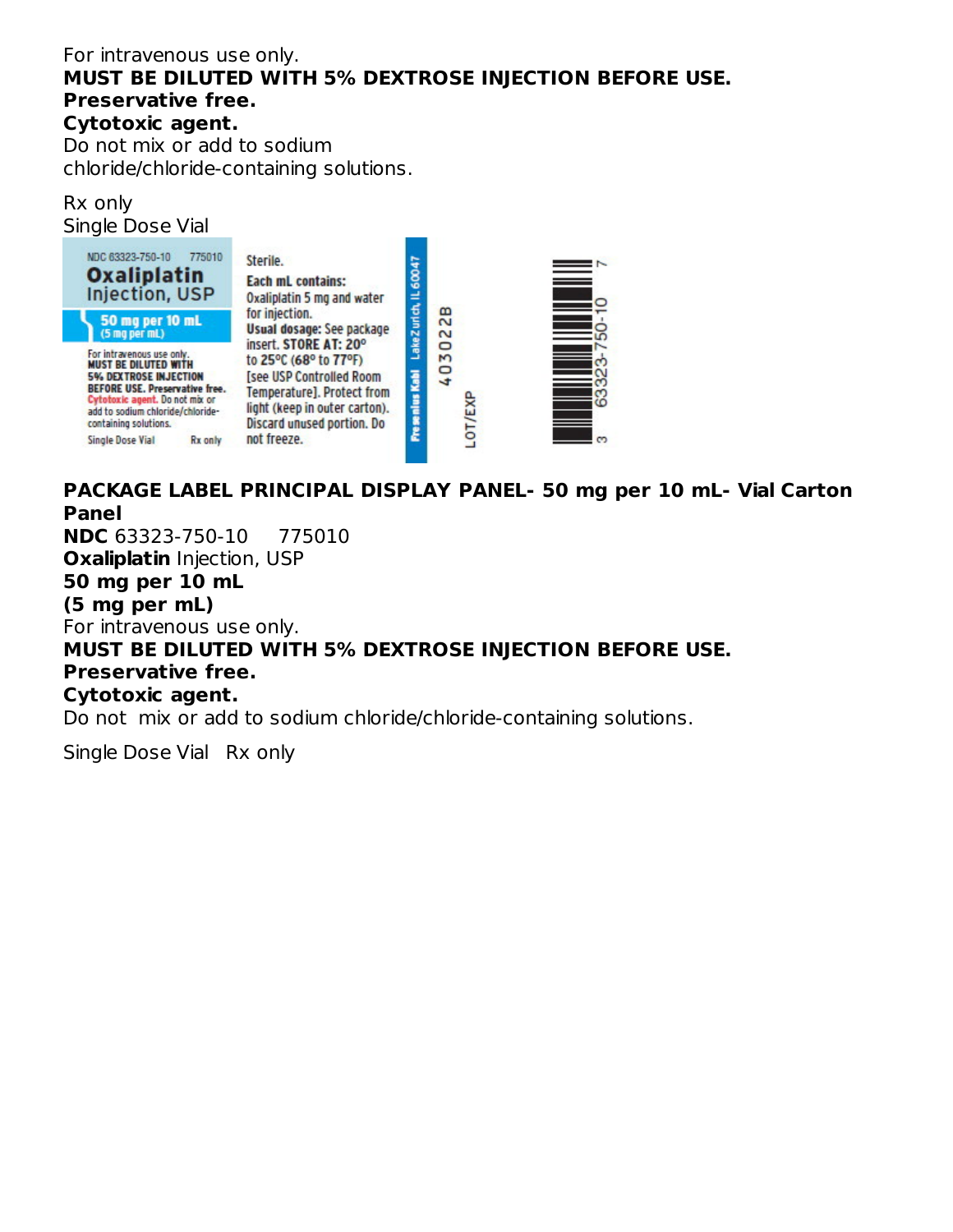NDC 63323-750-10

775010

# **Oxaliplatin** Injection, USP

## 50 mg per 10 mL (5 mg per mL)

For intravenous use only.

#### **MUST BE DILUTED WITH 5% DEXTROSE INJECTION BEFORE USE.**

Preservative free.

#### **Cytotoxic agent.**

Do not mix or add to sodium chloride/chloride-containing solutions.

**Rx only** Single Dose Vial



# **OXALIPLATIN** oxaliplatin injection, solution, concentrate **Product Information Product Type** HUMAN PRESCRIPTION DRUG **Item Code (Source)** NDC:63323-750 **Route of Administration** INTRAVENOUS **Active Ingredient/Active Moiety Ingredient Name Basis of Strength Strength OXALIPLATIN** (UNII: 04ZR38536J) (OXALIPLATIN - UNII:04ZR38536J) OXALIPLATIN 5 mg in 1 mL **Inactive Ingredients Ingredient Name Strength WATER** (UNII: 059QF0KO0R) **Packaging**

**Marketing Start Marketing End**